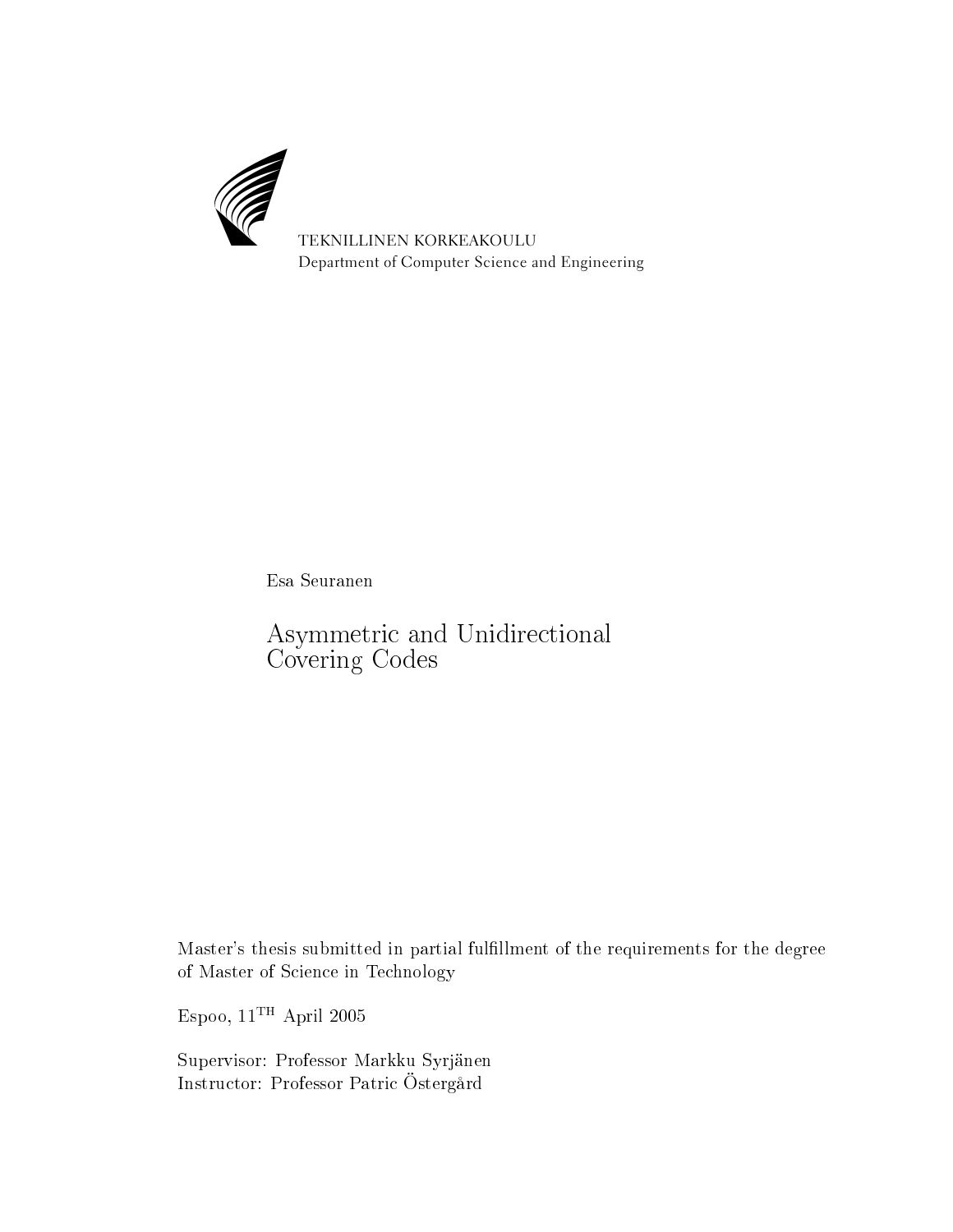TEKNILLINEN KORKEAKOULU

#### DIPLOMITYÖN TIIVISTELMÄ

| Tekijä:        | Esa Seuranen                                  |
|----------------|-----------------------------------------------|
| Osasto:        | Tietotekniikka                                |
| Pääaine:       | Tietämystekniikka                             |
| Sivuaine:      | Tiedonhallinta                                |
| Työn nimi:     | Epäsymmetriset ja yksisuuntaiset peittokoodit |
| English title: | Asymmetric and Unidirectional Covering Codes  |
| Sivumäärä:     | $ix + 47$                                     |
| Professuuri:   | T-93 Tietämystekniikka                        |
| Työn valvoja:  | Professori Markku Syrjänen                    |

Kombinatorinen optimointi on laaja tutkimuskohde, jolla on monia käytännön sovelluksia. Kombinatorista optimointia voi lähestyä monilla tunnetuilla perinteisillä menetelmillä, kuten kokonaislukuohjelmoinnilla, paikallisella haulla tai täydellisellä haulla - ratkaisten näin ongelman joko globaaliin optimiin (mikä saattaa olla varsin vaikeaa ja aikaa vievää) tai sitten riittävän hyvään ratkaisuun.

Tässä työssä tarkastelemme kahta, epäsymmetristä ja yksisuuntaista, peittokoodiongelman muunnelmaa. Sovellamme kokonaislukuoptimointia, paikallishakua (tabuhaku) ja täydellistä hakua selvittämään (tai ainakin rajaamaan) epäsymmetrisien ja yksisuuntaisien peittokoodien kokoja. Keskustelemme perinteisten ratkaisumenetelmien mahdollisista heikkouksista ja ongelmista sekä keinoista, joilla ne voisi kenties ratkaista käyttämällä apuna tietoutta käsiteltävänä olevasta ongelmasta. Esittelemme lyhyesti alustavia tuloksia joistakin mainituista keinoista. Lopuksi listaamme parhaimmat tiedossa olevat ala- ja ylärajat epäsymmetrisille ja yksisuuntaisille peittokoodeille.

|             | epäsymmetrinen, isomorfismi, kokonaislukuohjelmointi, |  |  |  |
|-------------|-------------------------------------------------------|--|--|--|
| Avainsanat: | peittokoodi, tabuhaku, täydellinen haku, yksisuun-    |  |  |  |
|             | tainen                                                |  |  |  |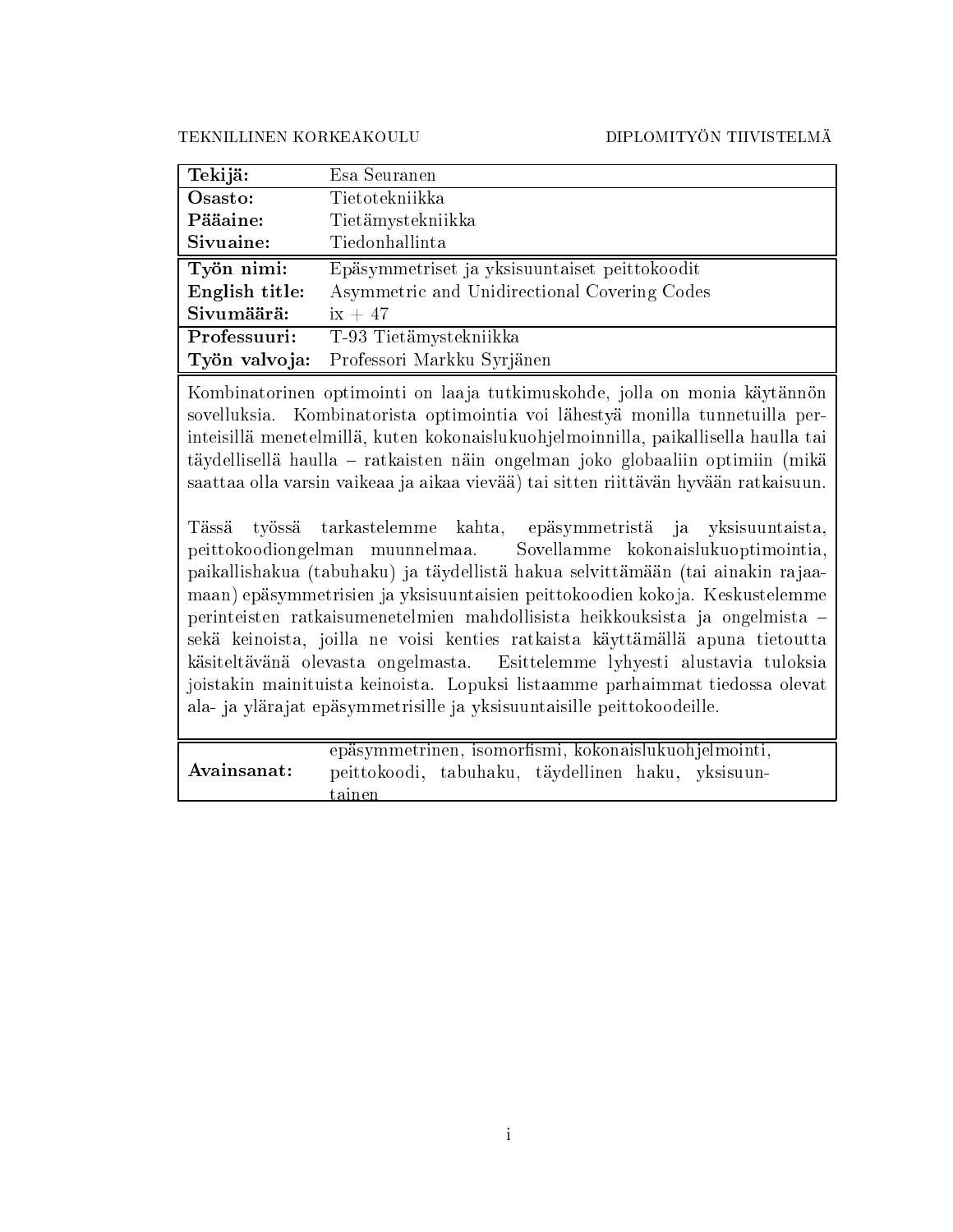HELSINKI UNIVERSITY OF TECHNOLOGY ABSTRACT OF MASTER'S THESIS

| Author:          | Esa Seuranen                                 |
|------------------|----------------------------------------------|
| Department:      | Department of Computer Science               |
| Major:           | Knowledge Engineering                        |
| Minor:           | Knowledge Management                         |
|                  |                                              |
| Title:           | Asymmetric and Unidirectional Covering Codes |
| Number of pages: | $ix + 47$                                    |
| Chair:           | T-93 Knowledge Engineering                   |

Combinatorial optimization is a wide area, which has many practical applications. There are many ommon approa
hes, su
h as integer programming and lo
al sear
h methods, whi
h an be used to solve the ombinatorial optimization problem at hand - either to a global optimum (possibly difficult and slow) or to a reasonably good solution.

In this the sis we discuss two variants, asymmetric and unidirectional, of the combinatorial optimization problem known as the overing ode problem. We apply onventional te
hniques - that is, integer programming, a lo
al sear
h method (tabu search) and exhaustive search – to solve, or at least to bound, the optimal solutions for asymmetric and unidirectional binary covering codes, and we discuss the weaknesses and problems that may arise when these methods are used. We suggest some approaches, which might be able to overcome these issues by using more knowledge on the problem at hand, and we give some preliminary results with some of these ideas. In the end we summarize and list the best known bounds for these two overing ode problem variants.

Keywords: and the search of the search of the search of the search of the search of the search of the search o programming, isomorphism, tabu sear
h, unidire
tional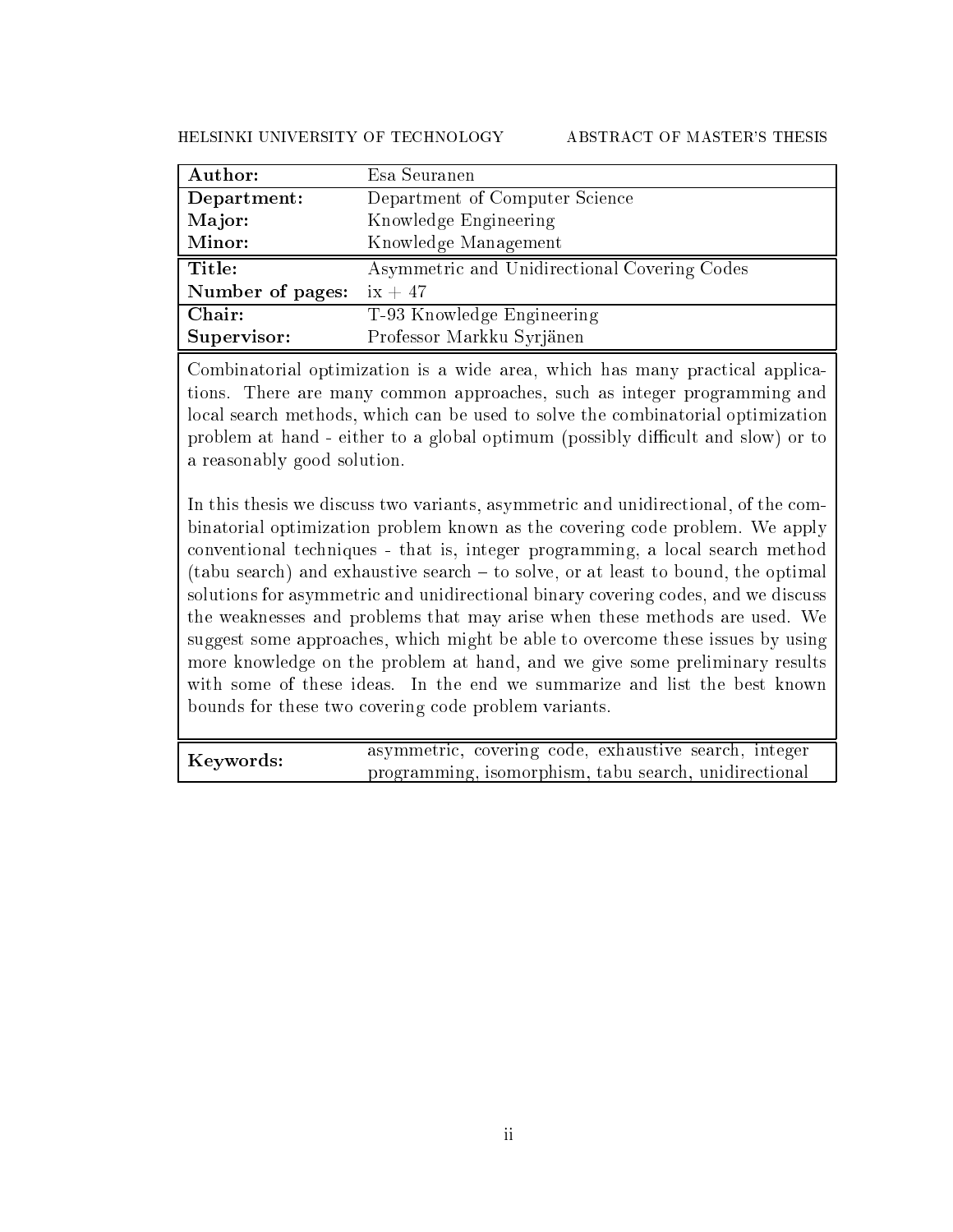### A
knowledgements

The resear
h presented in this thesis has been ondu
ted in the Communi
ations Laboratory in the Department of Electrical and Communications Engineering at the Helsinki University of Te
hnology.

I would like to thank Professor Patri Östergård for the numerous advises during the past two years, and for being the instru
tor for my Master's thesis. I am grateful for Professor Markku Syrjänen for supervising this work. Finally I deliver my thanks to my workmates for their helpful suggestions and omments (and just generally putting up with me) during the - sometimes hectic - writing process.

Espoo,  $11^{\mathrm{TH}}$  April 2005

Esa Seuranen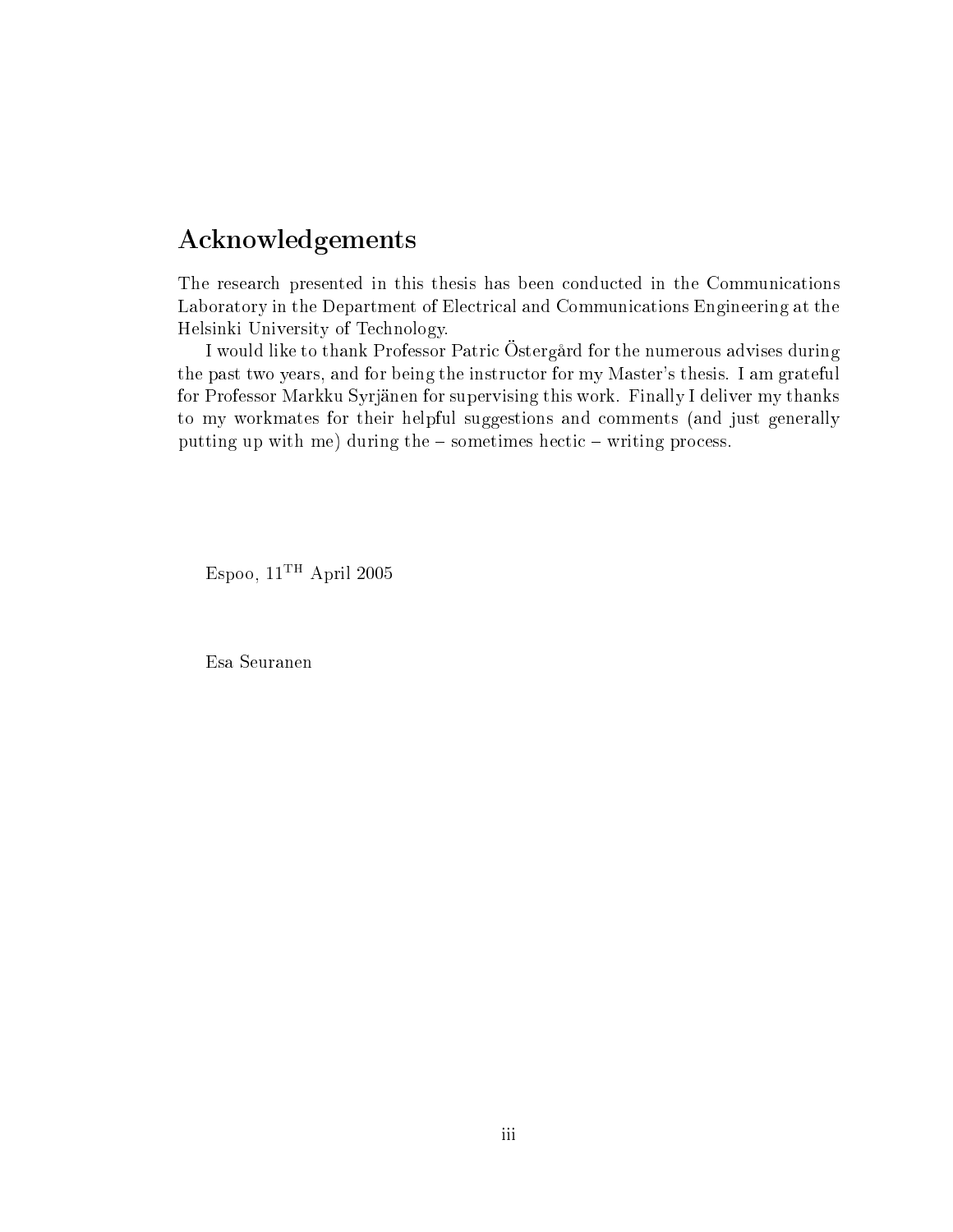## **Contents**

| $\mathbf{1}$   |                   | Introduction                                                                                                                                                                                                                                            | $\mathbf{1}$                                             |
|----------------|-------------------|---------------------------------------------------------------------------------------------------------------------------------------------------------------------------------------------------------------------------------------------------------|----------------------------------------------------------|
| $\overline{2}$ | 2.1<br>2.2        | <b>Covering Code Problem</b><br>Asymmetric and Unidirectional Covering Codes<br>2.2.1<br>2.2.2<br>2.2.3                                                                                                                                                 | 3<br>3<br>$\overline{5}$<br>$\overline{6}$<br>- 8<br>9   |
| 3              | 3.1<br>3.2        | <b>Integer Programming</b>                                                                                                                                                                                                                              | 11<br>11<br>12                                           |
| 4              | 4.1<br>4.2<br>4.3 | <b>Exhaustive Search</b>                                                                                                                                                                                                                                | 17<br>17<br>18<br>23                                     |
| 5              |                   | Tabu Search                                                                                                                                                                                                                                             | 25                                                       |
|                | 5.1<br>5.2<br>5.3 | 5.2.1<br>Comments on Fitness Function<br>5.2.2<br>5.2.3<br>Comments on Neighborhood Function<br>5.2.4<br>$5.2.5\,$<br>Tabu List<br>المتعارف والمتعارف والمتعارف والمتعارف والمتعارف والمتعارف والمتعارف والمتعارف والمتعارف والمتعارف<br>5.2.6<br>5.2.7 | 25<br>27<br>29<br>29<br>30<br>31<br>31<br>32<br>32<br>33 |
| 6              | 6.1<br>6.2        | <b>Empirical Tests</b><br>Tuning Tabu Search                                                                                                                                                                                                            | 34                                                       |
|                |                   |                                                                                                                                                                                                                                                         |                                                          |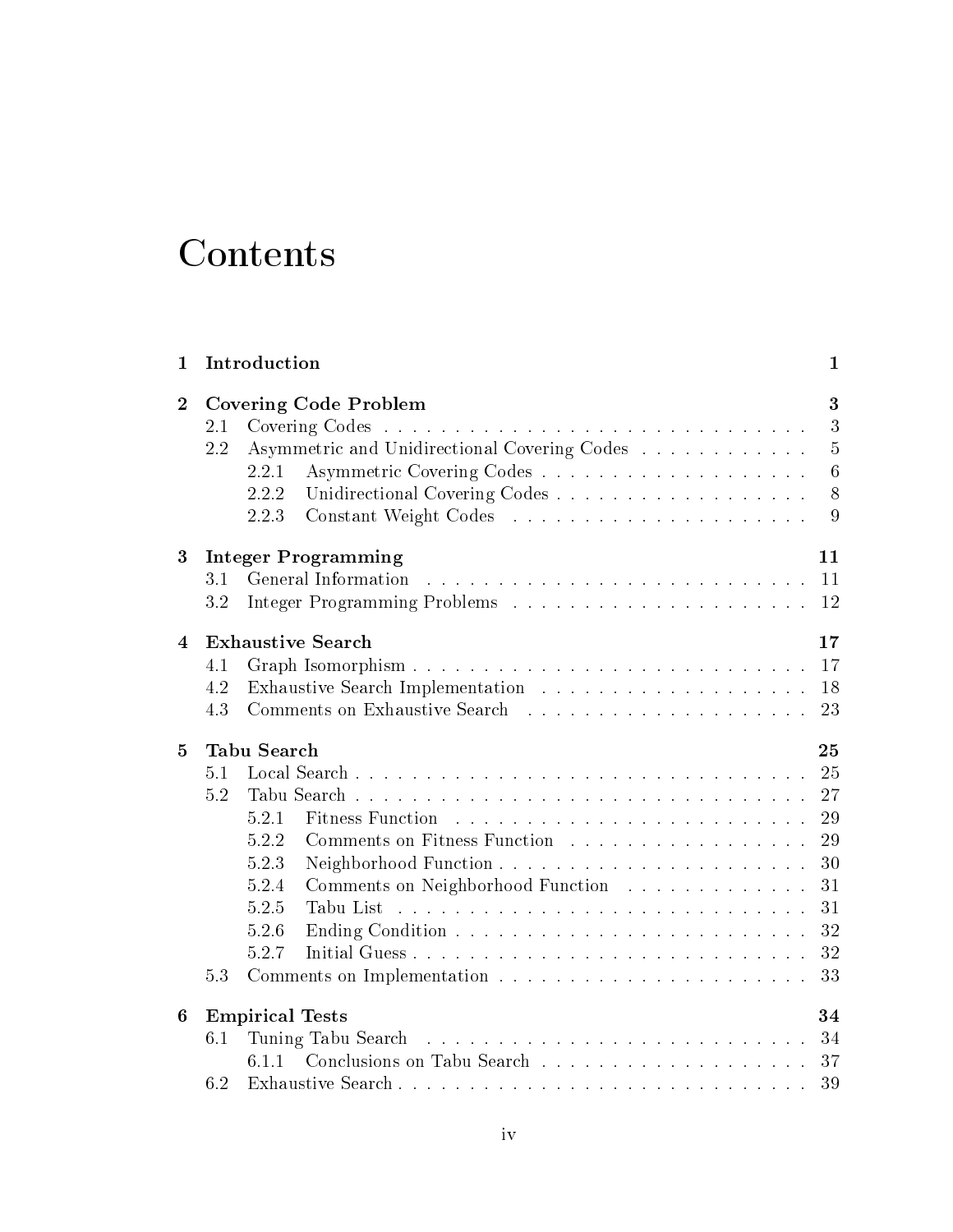|  | 7 Summary |                                                                                                                 |  |  |  |  |  |  |
|--|-----------|-----------------------------------------------------------------------------------------------------------------|--|--|--|--|--|--|
|  |           | 6.3 Comments on the Results entering the contract of the Comments on the Results entering the contract of the C |  |  |  |  |  |  |
|  |           | 6.2.1 Conclusions on Exhaustive Search 41                                                                       |  |  |  |  |  |  |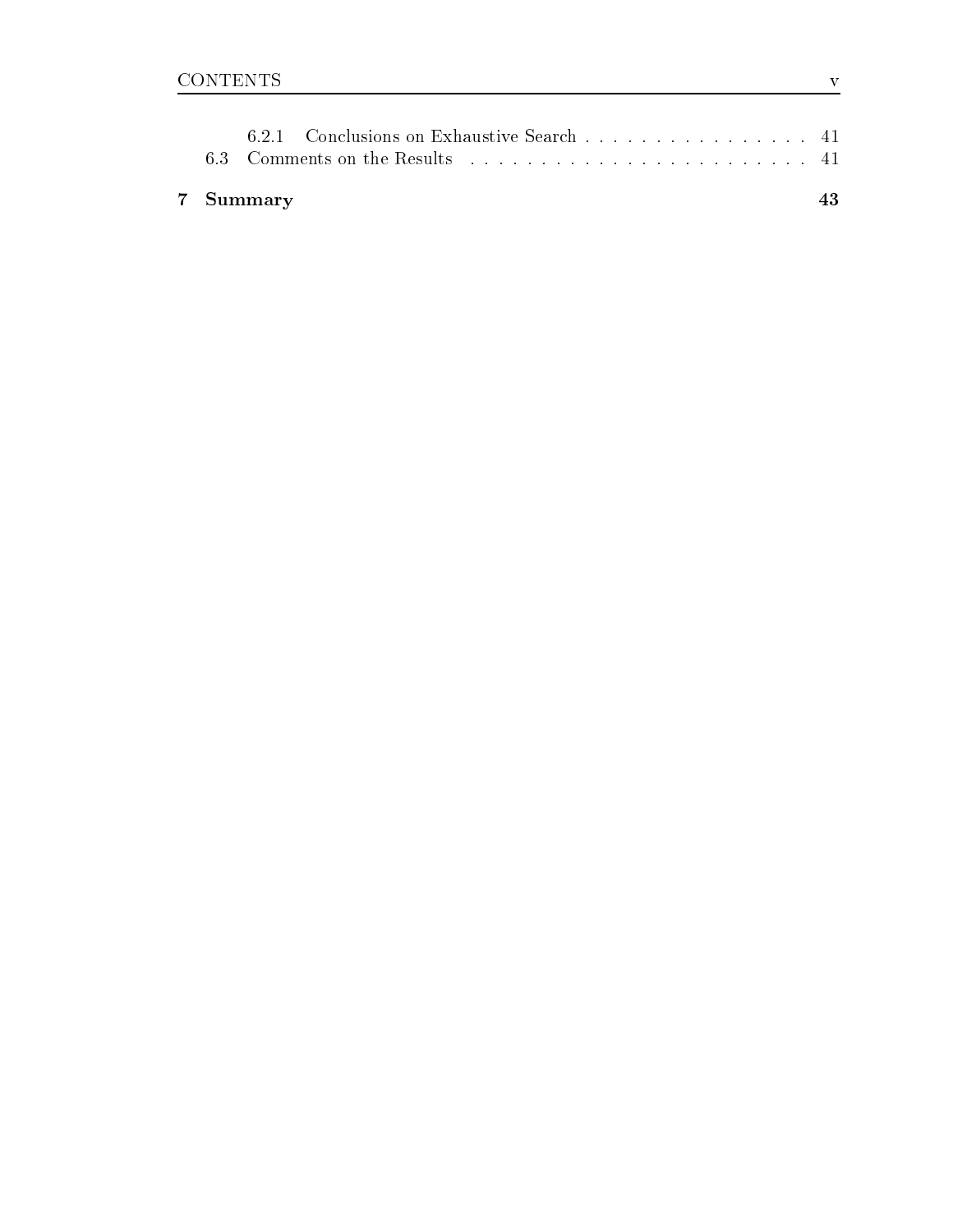# List of Figures

| 2.1 | $\overline{4}$                                                     |
|-----|--------------------------------------------------------------------|
| 2.2 | $-5$                                                               |
| 2.3 | $-6$                                                               |
| 2.4 | Differences between $R$ -, $R^{\pm}$ - and $R^+$ -coverages<br>- 6 |
| 4.1 |                                                                    |
| 4.2 |                                                                    |
| 4.3 |                                                                    |
| 5.1 |                                                                    |
| 6.1 |                                                                    |
| 6.2 |                                                                    |
| 6.3 |                                                                    |
| 6.4 |                                                                    |
| 6.5 |                                                                    |
| 6.6 | The impact of L and T on tabu search 40                            |
| 6.7 |                                                                    |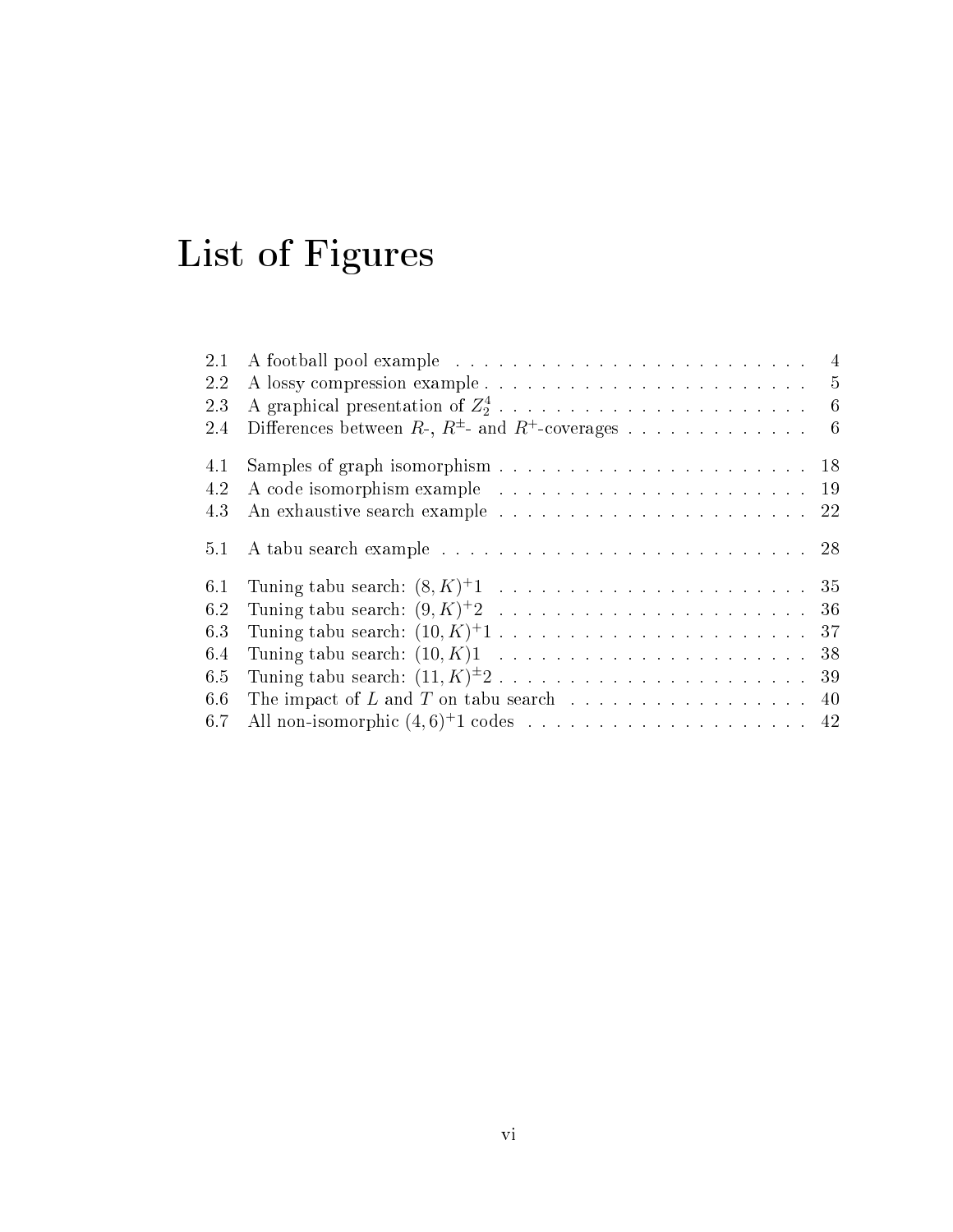## List of Tables

| 6.1 The total number of non-isomorphic $(n, D(n, R))^+R$ codes 41 |  |
|-------------------------------------------------------------------|--|
|                                                                   |  |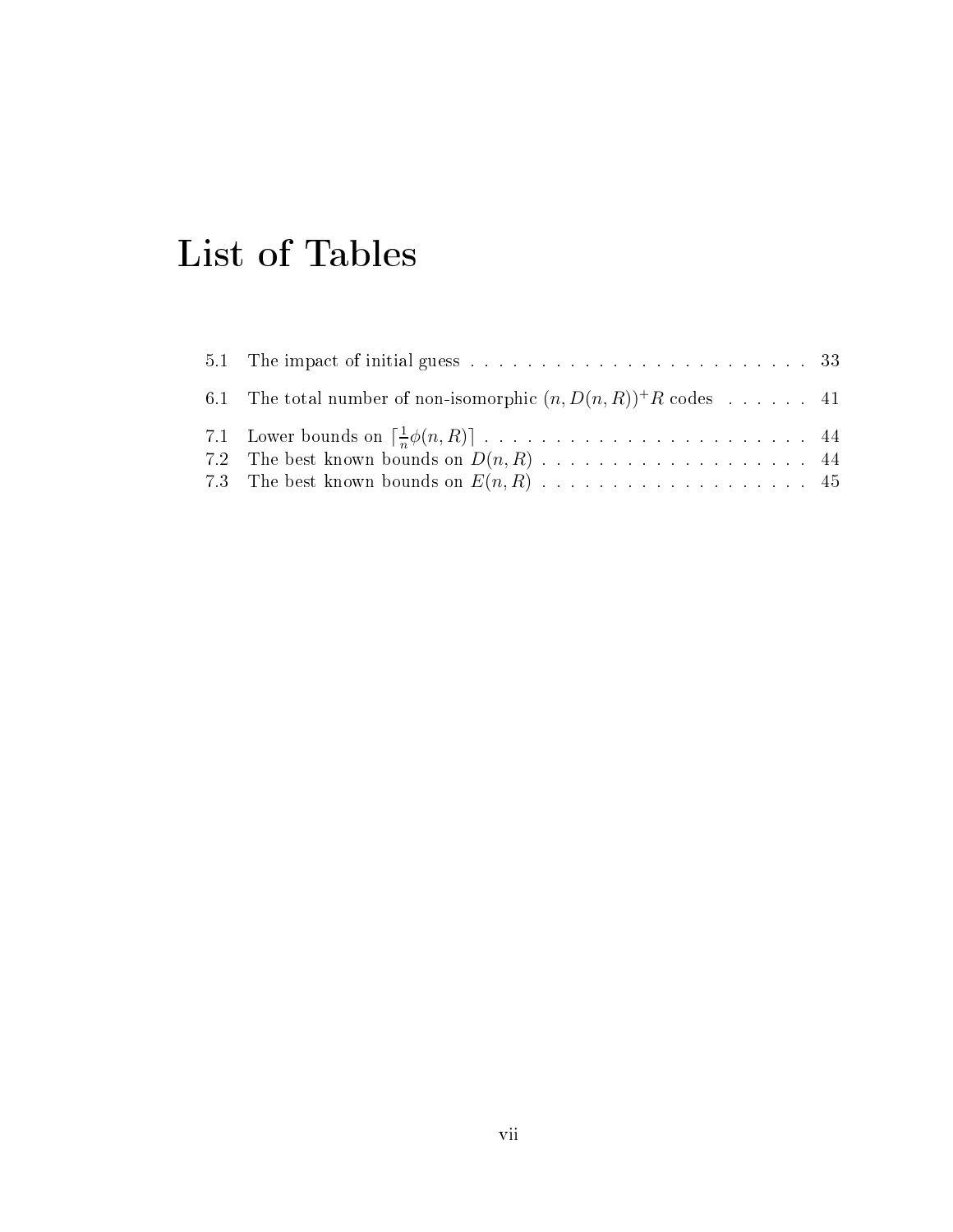# List of Algorithms

| 2 Exhaustive search for non-existence proofs 21 |  |
|-------------------------------------------------|--|
|                                                 |  |
| 4 A generic simulated annealing algorithm 27    |  |
|                                                 |  |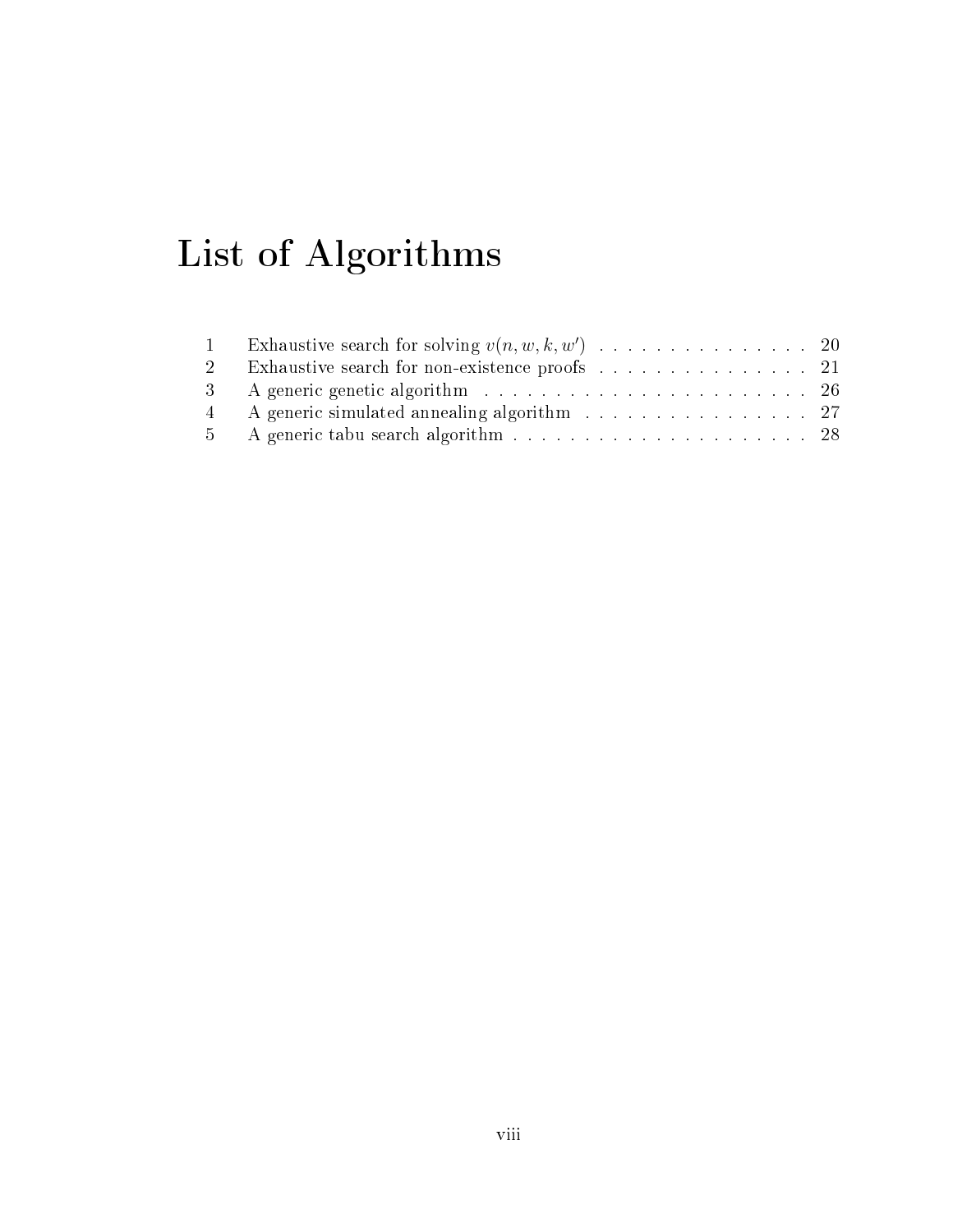## List of IP Problems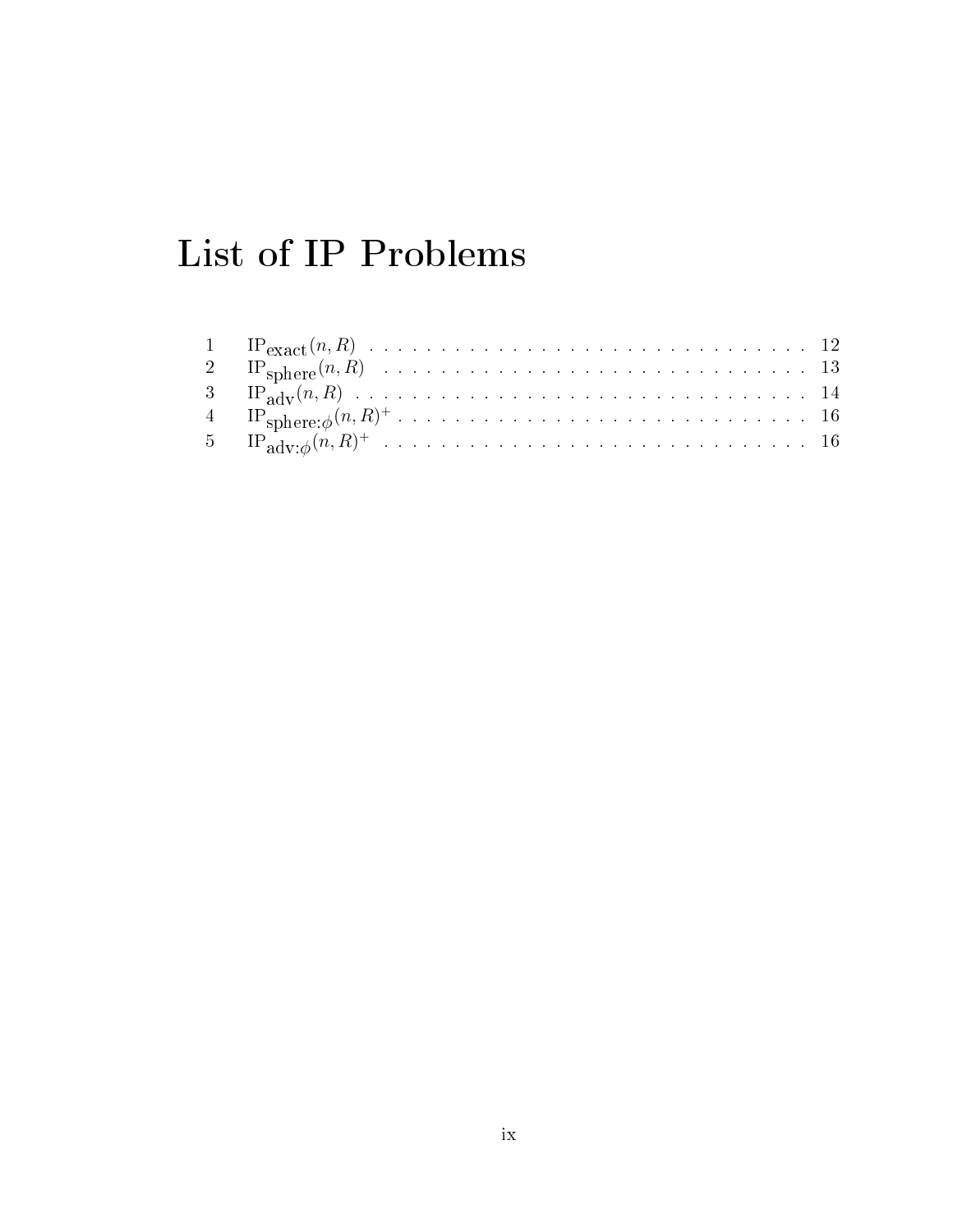# Chapter 1 **Introduction**

Combinatorial optimization is a wide area, which has many practical applications. There are many common approaches, such as integer programming and local search methods, which can be used to solve the combinatorial optimization problem at hand – either to a global optimum (which may be time consuming and very difficult) or to a reasonably good solution (which can be attained relatively quickly).

In this thesis we discuss two variants, asymmetric and unidirectional, of the combinatorial optimization problem known as the *covering code problem*. The basic idea with the overing ode problem is that we have a spa
e we want to over, and we can cover it by picking locations for codewords. A codeword covers a certain area around it, i.e. everything which is within the *covering radius* from the codeword. The goal is to minimize the number of codewords (i.e. the *cardinality* of a *covering code*) we need to cover the whole space. For example, consider cellular networks: what the network company wants is that phones can be used everywhere inside the specified area (the space to be covered). For a phone to be usable, it must be close enough (within the covering radius) to a base station (a codeword). Since base stations are not cheap, the network company wants a plan (a covering code) to allocate as few base stations as possible to the specified area, so that phones can still be used everywhere inside the area.

We apply the conventional techniques  $-$  that is, integer programming, a local search method (tabu search) and exhaustive search – to solve, or at least to bound, the optimal solutions for asymmetric and unidirectional binary covering codes, and we discuss the weaknesses and problems that may arise when these methods are used. We suggest some approa
hes, whi
h might be able to over
ome these issues by using more knowledge on the problem at hand, and we give some preliminary results with some of these ideas.

This thesis has the following structure. General information regarding covering codes, notations and the definitions for asymmetric and unidirectional covering odes are given in Chapter 2. The possibilities of using integer programming with the problem are dis
ussed in Chapter 3. In Chapter 4 we des
ribe an exhaustive sear
h algorithm, whi
h is used to onstru
t odes with ertain properties (or to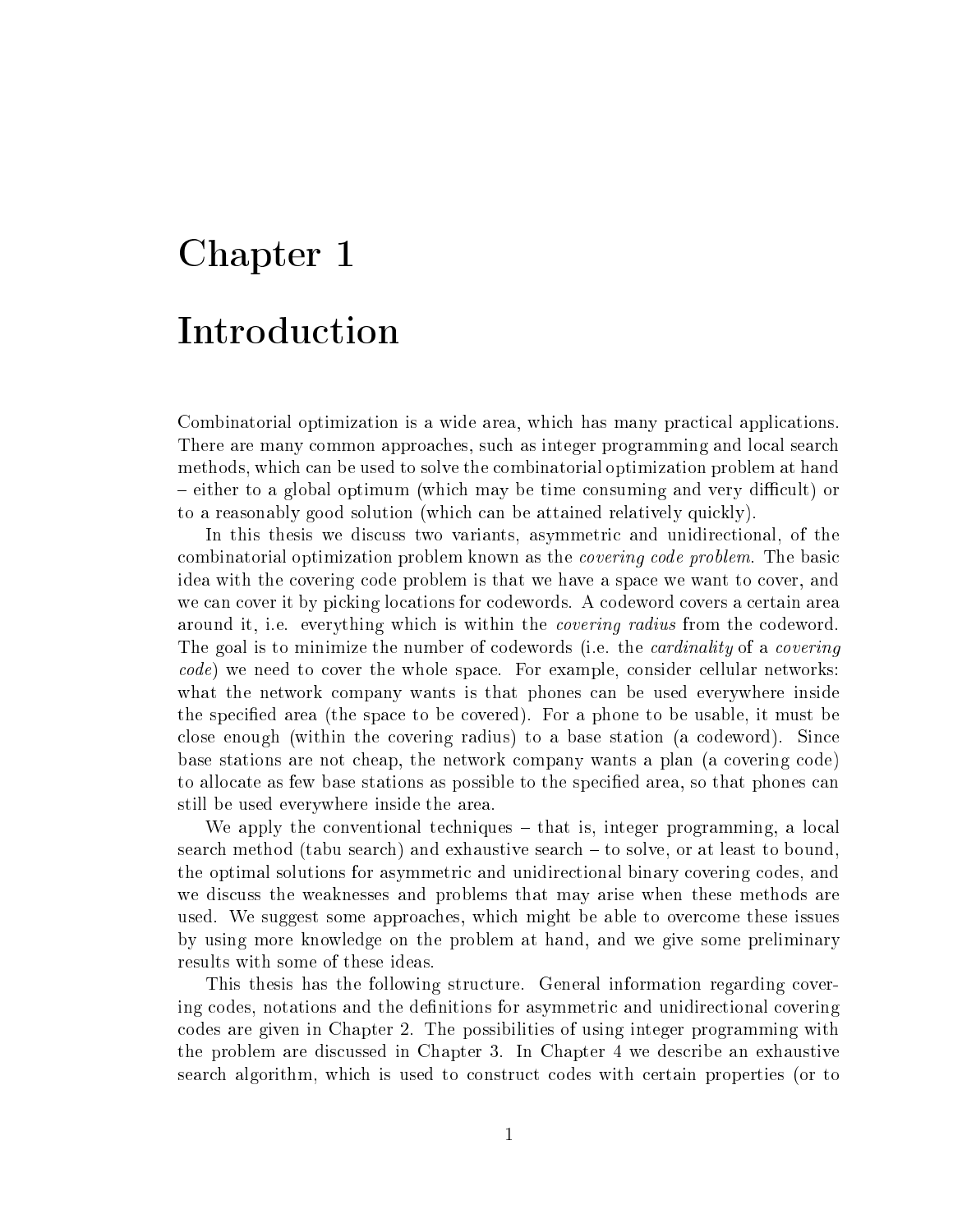show that no such codes exist). The local search technique, tabu search, and our implementation of it are discussed in Chapter 5. The empirical tests and their results with tabu search and exhaustive search are presented in Chapter 6, and finally in Chapter 7 we give the concrete results – that is, the best known lower and upper bounds on asymmetric and unidirectional binary covering codes - as well as our on
lusions attained during the making of this thesis.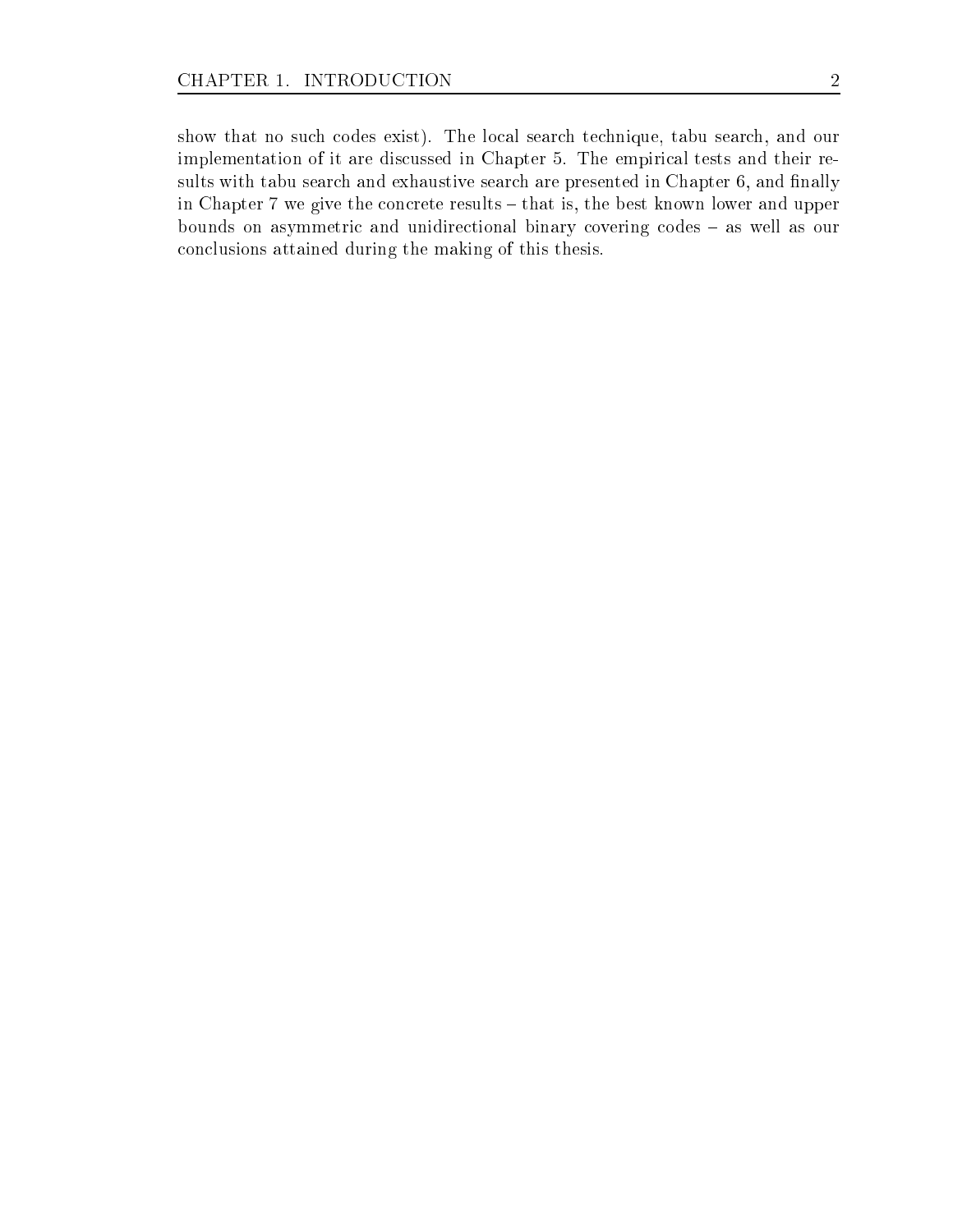# Chapter 2 Covering Code Problem

In this chapter we describe covering codes and introduce the main notations used with them. We describe the concepts of asymmetric and unidirectional covering odes and review the published results on them.

### 2.1 Covering Codes

We begin by a few definitions. If a vector is in a code  $C$ , we call it a *codeword*. A word *word* is used of those vectors, which may or may not be in a code. The *weight*, w, of a word is the number of 1s in the word. A code  $C \subseteq S$  is an R-covering code on a vector space S, if for any word  $v \in S$  there is a codeword  $c \in C$  that *covers*  $v$  – that is, the distance from c to v is at most R. The common definition for the *distance* is the Hamming distance  $d_H(c, v)$ , which is the number of coordinates where the vectors c and v differ. The objective in a covering code problem is to minimize the cardinality of the covering code.

The vector spaces that have been researched quite well are  $Z_k^n$ , for  $k = 2, 3, 4$ (binary, ternary and quaternary). In addition also *mixed covering codes*, where space S is spanned by vectors of type  $Z_2^n Z_3^m$ , have been studied to some extent. The study of covering codes have been mainly motivated by *football pools* and *data compression*. For further information about covering codes the reader is referred to [6]. A binary covering code of length n, cardinality K and covering radius R is denoted with  $(n, K)R$ . Minimal cardinalities of  $(n, K)R$  codes are denoted with  $K(n, R)$  (the notation  $K(b, t, R)$  is used for mixed alphabets, where b is the number of binary and t ternary coordinates).

**Example** In football pools a player tries to guess the outcomes of football matches  $(1 = \text{home team wins}, X = \text{draw}, 2 = \text{quest team wins}).$  In Figure 2.1 we have a player, who is "sure" about the outcomes of eleven matches, but he/she is uncertain about the two remaining matches. So the question is, how should our player purchase game coupons to ensure the result he/she desires  $-$  assuming the player really is correct in those eleven matches? To ensure thirteen correct outcomes he/she will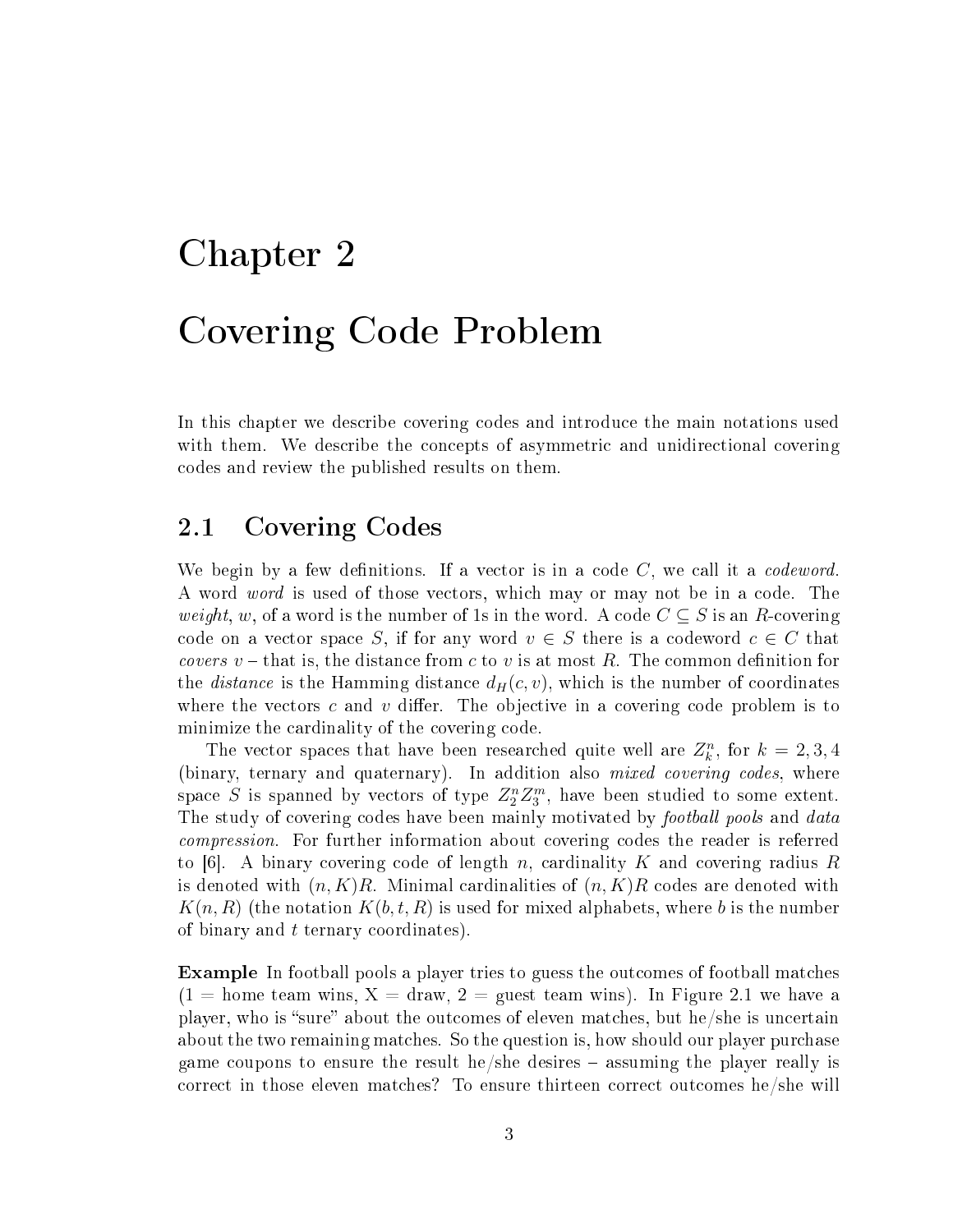have to buy all coupons  $(3^2 = 9)$ , but if he/she would be satisfied with at least twelve correct outcomes, the less coupons would be necessary. A 1-covering code on  $Z_3^2$  will give him/her the answer about which coupons should be purchased (three coupons are needed, as the reader can verify from the graph).



Figure 2.1: A football pool example

Example One idea to implement a lossy ompression (for binary data) is to use a covering code on  $Z_2^n$  – an original binary vector in  $Z_2^n$  is encoded with a codeword, that overs it. Lets say we would like to ompress (lossly) data, whi
h is represented by binary vectors of length seven. Then we could use a minimal 1-covering code on  $Z_{2}^{7}$  (i.e.  $(7,4)$  code) to do the lossy compression – see Figure 2.2, in which codewords are presented by their decimal and binary values, and the covered words are drawn with the same color as the codeword, which covers them. A minimal  $(7, 4)$  code has the cardinality of 16, so the codewords can be encoded with four bits. Therefore we could compress seven bits by four bits, but  $-$  of course  $-$  there is no way to retrieve the lost information in those three bits.

Error-correcting codes are closely related to covering codes. With covering codes one tries to onstru
t a minimal ode overing the whole spa
e, whereas with error orre
ting odes one tries to onstru
t a maximal ode so that the overages of individual odewords do not overlap. With errororre
ting (and error-dete
ting) codes the interesting parameter is the minimum distance  $d$ , which is the shortest Hamming distance between any two codewords. The value of d is interesting, because the code can correct up to  $\lfloor \frac{d-1}{2} \rfloor$  $\frac{-1}{2}$ ] errors (and detect up to  $\lceil \frac{d-1}{2} \rceil$  $\frac{-1}{2}$  errors). For odd d an error-correcting code problem can be considered to be dual to the covering code problem (with  $\frac{d-1}{2} = R$ ). If the solutions of these two problems coincide, then the solution is a *perfect code* (that is, there is a covering code which covers every word in space exactly once). See [13] and its references for more information on error-correcting, error-detecting and perfect codes.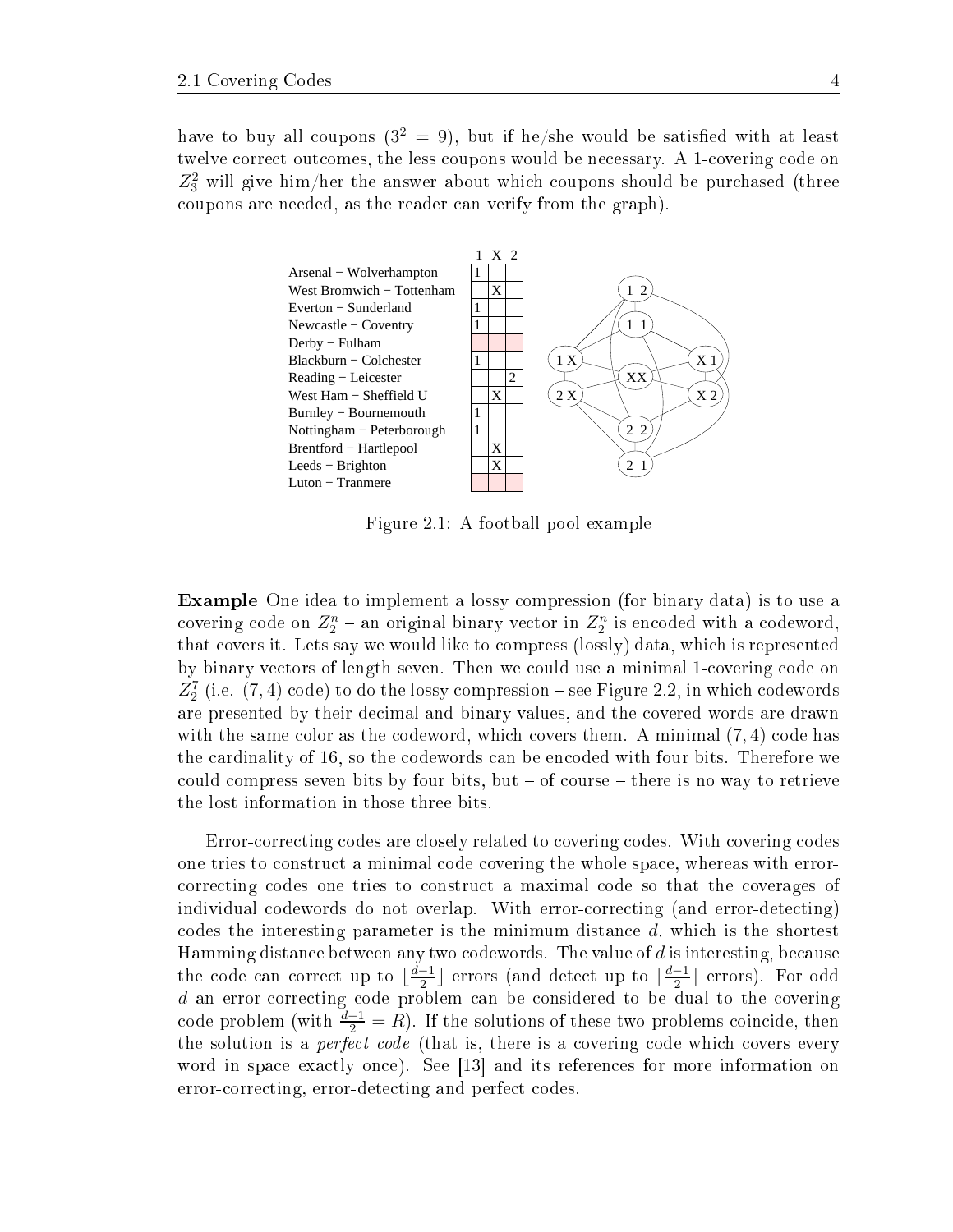

Figure 2.2: A lossy ompression example

Asymmetri and unidire
tional errororre
ting odes have been studied quite extensively, since they are very useful in telecommunication. Asymmetric and unidirectional covering codes have received almost no attention at all, due the the fact that the practical applications for them are scarce or non-existent.

### 2.2 Asymmetric and Unidirectional Covering Codes

We say that a codeword  $c R^+$ -covers all the words that can be obtained from  $c$ by replacing at most R 1s with 0s – and similarly, a codeword  $c R^-$ -covers all the words that can be obtained from c by replacing at most  $R$  0s with 1s. A code  $C$ is an asymmetric R-covering code if for every word  $v \in Z_2^n$  there is  $c \in C$ , which  $R^+$ -covers v.

In a similar way a code  $C$  is a unidirectional  $R$ -covering code if for every word  $v \in Z_2^n$  there is  $c \in C$ , which either  $R^+$  or  $R^-$ -covers (i.e.  $R^{\pm}$ -covers) v. We use the notations  $(n, K)^+R$  and  $(n, K)^{\pm}R$ , respectively, for asymmetric and unidirectional covering codes on  $\mathbb{Z}_2^n$  with cardinality K. The notations  $D(n,R)$  and  $E(n,R)$  are used for the minimal ardinalities of su
h odes.

To give a lear basis and motivation for some of the results presented shortly we demonstrate a graphi
al way to approa
h the problem.

 $\bf{Example\ \ }A\ {\rm graphical\ representation\ of}\ Z_2^4\ is\ shown\ in\ Figure\ 2.3.\ Both\ the\ decimal$ and binary representation of the words are included. The words with the same weight  $w$  are grouped on the same level. In the left there is a binomial showing the total number of words with the orresponding weight. There is an edge between words, if the corresponding words differ exactly at one coordinate.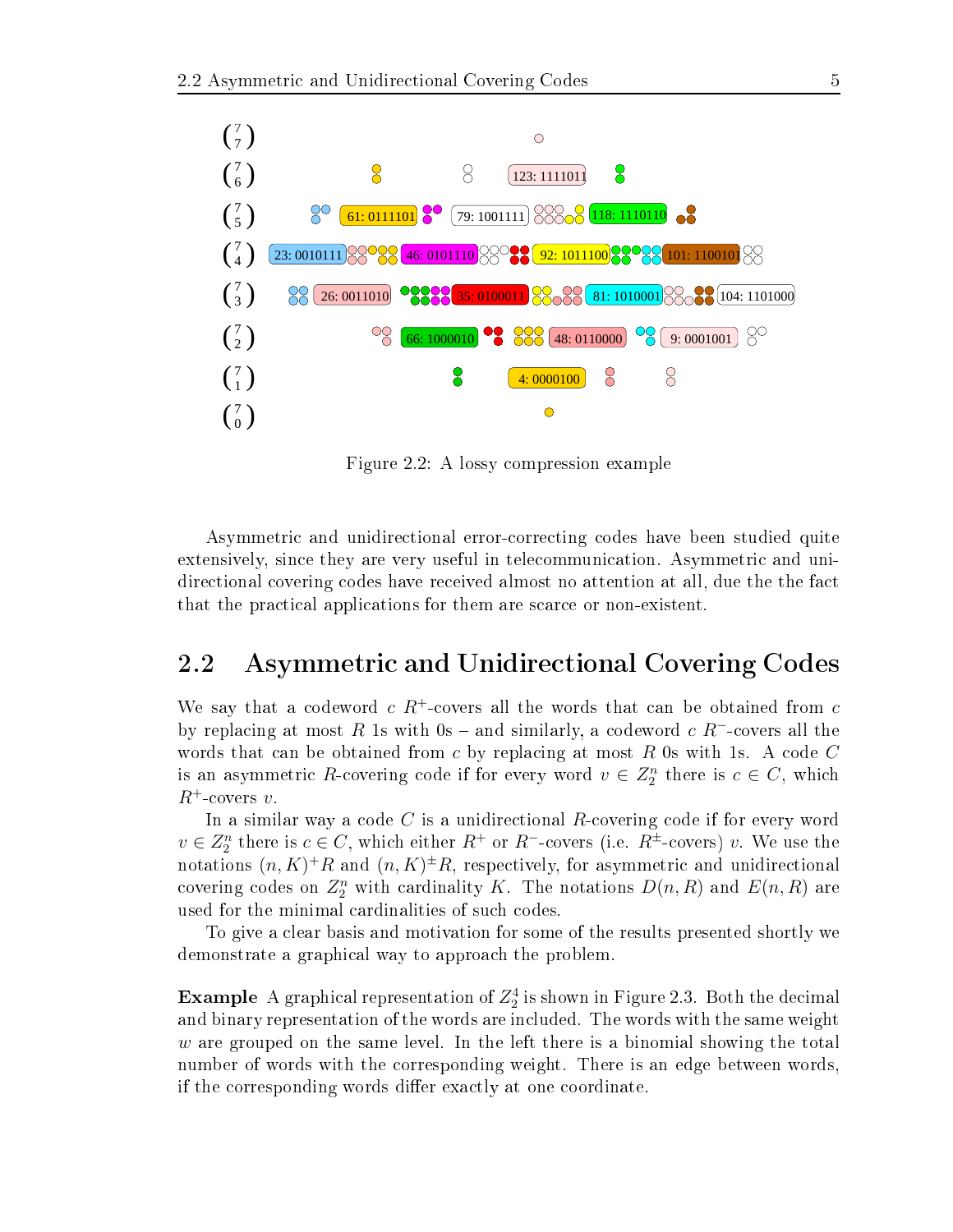In addition, the differences between  $R$ -,  $R^{\pm}$ - and  $R^{\pm}$ -coverages for  $R = 2$  are demonstrated in Figure 2.4. The codeword (node 13) is indicated with darker color and the words covered by it are indicated with lighter colors and arrows.

Apparently the asymmetric covering codes were first studied in [7]. Their work was motivated by layout of data compression in VLSI designs  $|8|$ . In addition asymmetric covering codes have been studied in [3, 17], as well as in [9] (although no paper was published).

The unidirectional covering codes have only been studied in [18]. The practical appli
ations for them are yet to arise.



Figure 2.3: A graphical presentation of  $Z_2^4$ 



Figure 2.4: Differences between  $R$ -,  $R^{\pm}$ - and  $R^+$ -coverages

### 2.2.1 Asymmetri Covering Codes

We will now review the results presented in  $\left[3, 7, 17\right]$  for those parts, which still ontribute to (note that quite a few results were omitted from this thesis, and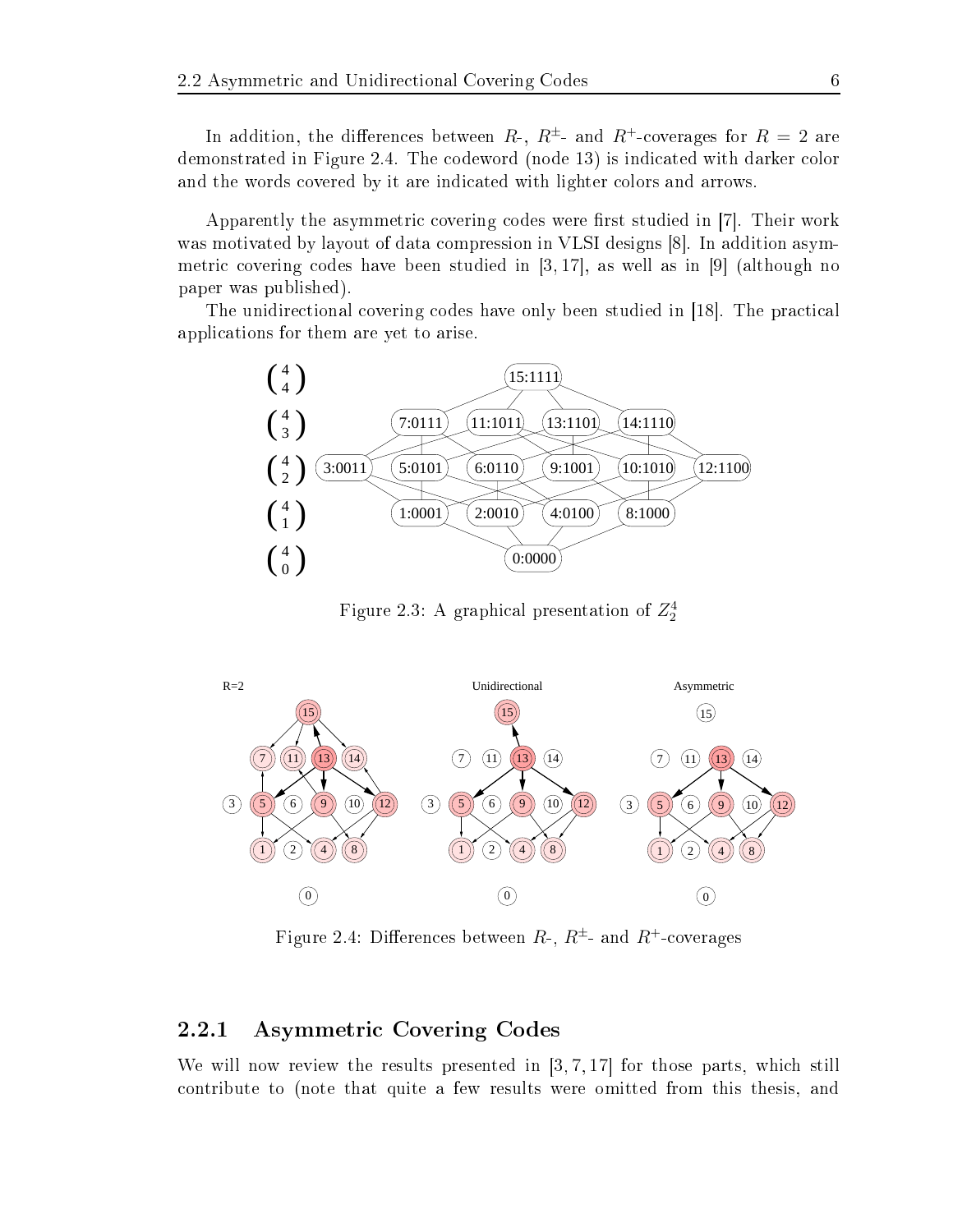reader should refer to the papers for some more theoreti
al results) the best known lower and upper bounds on  $D(n, R)$ . Theorems and Corollaries from 2.2.1 to 2.2.6 are from  $[7]$  and Theorem 2.2.7 from  $[3]$ .

**Theorem 2.2.1** Let C be a  $(n, K_1)^+R$  code and  $1 \leq i \leq n$  be an arbitrary coordinate. If  $(c_1, c_2, \ldots, c_i, \ldots, c_n) \in C$  and  $c_i = 1$ , then  $(c_1, c_2, \ldots, c_{i-1}, c_{i+1}, \ldots, c_n) \in \hat{C}$ . The shortened code  $\hat{C}$  is a  $(n-1, K_2)^+R$  code.

**Proof** Let  $C_i$  be the set of codewords  $c \in C$ , which have 1 at the coordinate i. Since C is a  $(n, K)^+R$  code, all the vectors  $(v_1, v_2, \ldots, v_{i-1}, 1, v_{i+1}, \ldots, v_n) \in Z_2$  are  $R^+$ -covered by  $C_i$ .  $\square$ 

Corollary 2.2.2  $D(n-1, R) \le D(n, R)$ .

Let  $\phi(n,R)$  be the maximal number of 0s in a minimal  $(n, K)^+R$  code.

Theorem 2.2.3  $D(n-1, R) \le D(n, R) - \phi(n, R)/n$ .

**Proof** Let C be a minimal  $(n, K_1)^+ R$  code attaining  $D(n, R)$ , which has the maximal number,  $\phi(n, R)$ , of 0s. Let i be the coordinate, in which the most of the codewords in  $C$  have 0. Then shortening  $C$  at the coordinate  $i$  produces a  $(n-1,K_2)^+R$ code, which has a cardinality  $K_2$  at most  $D(n, R) - \lceil \frac{\phi(n, R)}{n} \rceil$ .  $\Box$ 

The direct sum construction,  $\oplus$ , is defined as follows:  $(c_1, c_2) \in C_1 \oplus C_2$ , where  $C_1$  and  $C_2$  are codes, and  $c_1 \in C_1$ ,  $c_2 \in C_2$ .

**Theorem 2.2.4** Let  $C_1$  and  $C_2$  be  $(n, K_1)^+R_1$  and  $(m, K_2)^+R_2$  codes, then  $C_1 \oplus C_2$ is a  $(n+m, K_1K_2)^+R_3$  code, where  $R_3 = R_1 + R_2$ .

**Proof** Let  $v_1 \in Z_2^n$  and  $v_2 \in Z_2^m$ . Since  $C_1$  and  $C_2$  are asymmetric covering codes, there are  $c_1 \in C_1$  and  $c_2 \in C_2$  which  $R_1^+$ - and  $R_2^+$ -cover  $v_1$  and  $v_2$ . According the definition of direct sum  $(c_1, c_2) \in C_1 \oplus C_2$ , and therefore for every  $v = (v_1, v_2) \in Z_2^{n+m}$ there is a  $c = (c_1, c_2) \in C_1 \oplus C_2$  at least  $(R_1 + R_2)^+$ -covering  $v$ .  $\Box$ 

Corollary 2.2.5  $D(n, R) \leq D(n_1, R_1) \cdot D(n - n_1, R - R_1)$ .

**Theorem 2.2.6**  $D(n, n - \overline{R}) \geq \overline{R} + 1$  for  $n \geq 1$  and  $\overline{R} \geq 0$ , with equality when  $n \geq n_{\overline{R}} := \frac{R(R+1)}{2}$  $\frac{n+1}{2}$ . Further more,  $n_{\overline{R}}$  is the least integer n for which equality holds.

**Proof** We omit the proof. The reader is referred to [7, Theorem 13].

We do not use the following result, but we find it well worth mentioning, as it might be used for proposing a structure for covering codes and ease  $-$  for instance  $$ onstru
ting better overing odes by a lo
al sear
h method.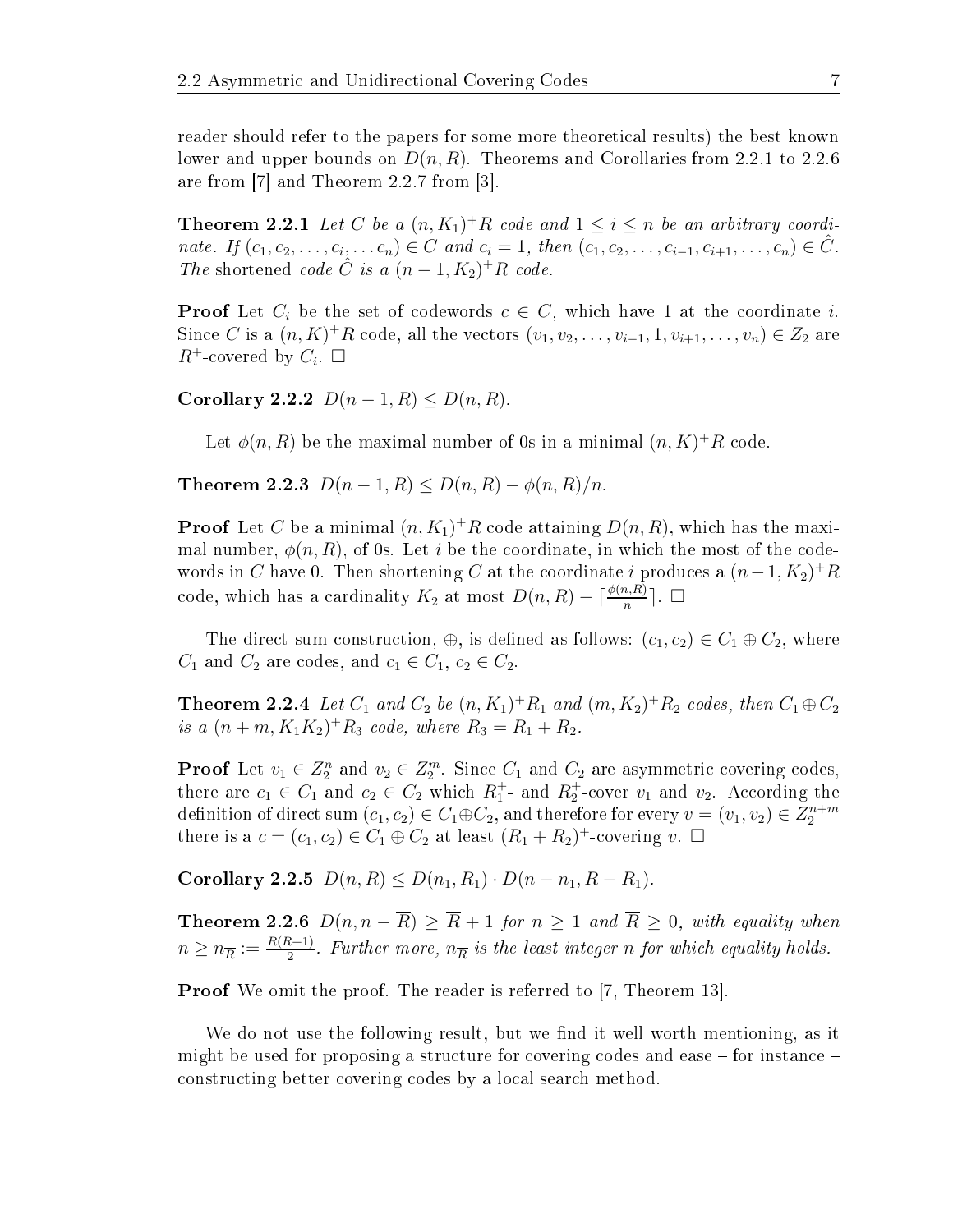Theorem 2.2.7

$$
D(n, 1) \leq |\bigcup_{i=0}^{[n/2]} C(n+1, n+1-2i, n-2i)|,
$$

where  $C(v, k, t)$  is a covering design, where any collection of special k-subsets S of a v-set such that any t-subset  $T$  is contained in at least one  $S$ .

**Proof** The reader is referred to  $[3,$  Theorem 3 for the proof.

### 2.2.2 Unidire
tional Covering Codes

We will now review the results presented in [18]. Some of the results are presented in Section 2.2.3, since they can also be used with asymmetric covering code problem.

Unidirectional covering codes are a bit more difficult to be constructed, that is, the construction methods working for covering codes and asymmetric covering codes either does not seem to work or they can be applied only limitedly. For instance, the direct sum construction works for unidirectional covering codes, as long as other code is full (i.e.  $Z_2^n$ ).

**Theorem 2.2.8** If  $C \subseteq Z_2^n$  has unidirectional covering radius R, then  $C \oplus Z_2^m$  is a  $(n+m,2^m|C|)^{\pm}R$  code.

**Proof** Let C be a  $(n, K)^{\pm}R$  code. For any  $v = (v_n, v_m) \in Z_2^{n+m}$  (where  $v_n \in Z_2^n$ ,  $v_m \in Z_2^m$ ) there is a  $c = (c_n, c_m) \in C \oplus Z_2^m$  (where  $c_n \in C$ ,  $c_m \in Z_2^m$ )  $R^{\pm}$ -covering v, Since  $v_n$  is  $R^{\pm}$ -covered by c and  $v_m$  0-covered by  $c_m$ .  $\Box$ 

Corollary 2.2.9  $E(n + 1, R) \leq 2E(n, R)$ .

Some trivial results:

**Theorem 2.2.10** 1. The code  $C = \{00...0\}$  attains  $E(n, R) = 1, n \leq R$ .

- 2. The code  $C = \{00...0, 11...1\}$  attains  $E(n, R) = 2, \lfloor \frac{n}{2} \rfloor$  $\frac{n}{2}$  $\leq R$  < n.
- 3.  $E(n,1) = K(n,1)$ , where  $K(n, R)$  is the minimal cardinality of a R-covering  $code\; on\; Z_2^n$ .

One more construction related theorem was introduced – which is exactly the same as with "normal" covering codes – but we need an another definition before pro
eeding.

<sup>A</sup> ode is 2-surje
tive, if for any two oordinates the all four {00, 01, 10, 11} ombinations an be found in the odewords in those two oordinates.

**Theorem 2.2.11** If there exists a code attaining  $E(n+2, R+1)$  that is not 2surjective, then  $E(n, R) \leq E(n+2, R+1)$ .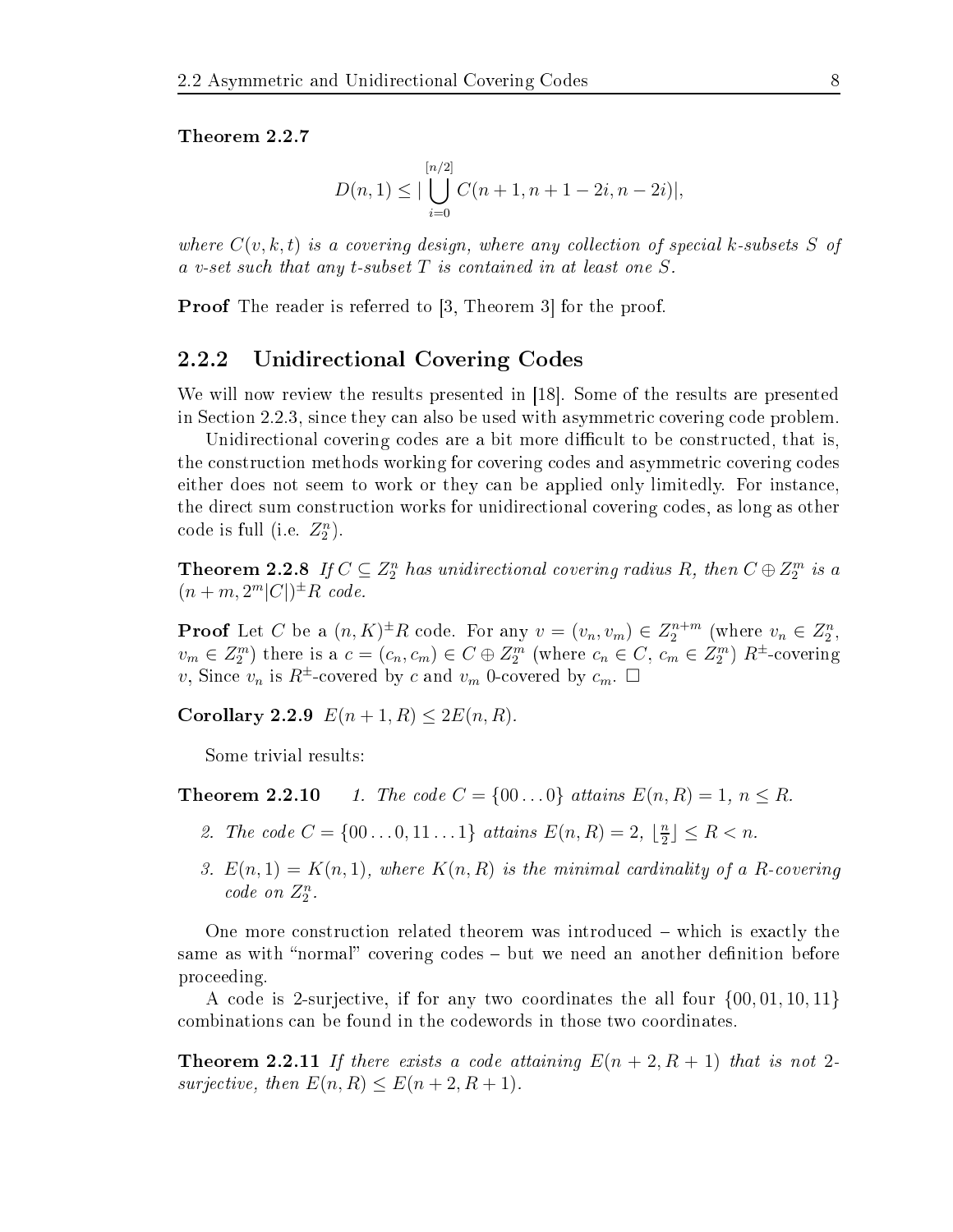**Proof** Let C be a code attaining  $E(n+2, R+1)$  and let it be not 2-surjective in the last two coordinates (w.l.o.g). Let  $b \in Z_2^2$  be the combination not appearing in those two last coordinates. Truncating (removing) last two coordinates of  $C$  gives code  $C'$ . The unidirectional covering radius of  $C'$  must be at most  $R$  (since  $C$  has unidirectional covering radius  $R+1$  and b does not occur in the two last coordinates of any  $c \in C$ .  $\square$ 

**Theorem 2.2.12**  $E(2R+3, R) = 8$  for  $R > 1$ .

**Proof** Solving  $IP_{\text{exact}}(7,2)^{\pm}$  – see Section 3 and IP Problem 1 – shows that  $E(7,2) = 8$ . Results in [12, Table 1] show that there are no 2-surjective  $(2R+3,7)R$ codes for  $R > 1$ , and therefore no 2-surjective  $(2R + 3, 7)^{\pm}R$  codes exist for  $R > 1$ either. If there would be a  $(2R+3, 7)^{\pm}R$  code C, where  $R > 1$  and  $K = 7$ , then Theorem 2.2.11 would give  $E(2(R-1)+3, R-1) \le 7$ . Applying this recursively one would arrive to  $E(7,2) \leq 7$ , which is a contradiction.

### 2.2.3 Constant Weight Codes

Let  $v(n, w, k, w')$  be the maximum number of words with weight w' and length n, that can be covered with k codewords of weight w of length n. Later on in Sections 3 and 4 we use this fun
tion to onstru
t integer programming problems and improve the pruning in exhaustive search. These results were presented in [18].

**Theorem 2.2.13**  $v(n, w, k, w')$  is the same for both asymmetric and unidirectional covering codes (though naturally  $v(n, w, k, w + i) = 0$  in asymmetric context for  $1 \leq i \leq n - w$ ).

**Proof** Follows from the definition of  $v(n, w, k, w')$  as well as the definitions of asymmetric and unidirectional coverage.  $\Box$ 

The values of  $v(n, w, k, w')$  and constant weight codes (or packing designs) are closely related – especially the value of  $\mathcal{A}(n,d,w)$ , which is the maximum cardinality of a constant weight code consisting of codewords with weight w, length n and minimum distance  $d$  (that is, any two codewords in the code differ at least in  $d$ coordinates). For extensive results on this function the reader is refer to  $(2, 5, 13)$ .

**Theorem 2.2.14**  $v(n, k, w, w') = k \cdot v(n, 1, w, w')$  for  $k \leq A(n, 2(|w - w'| + 1), w)$ 

**Proof** Follows from the definition of  $\mathcal{A}(n, d, w)$ .  $\Box$ 

**Theorem 2.2.15** In unidirectional context  $v(n, k, w, w') = v(n, k, n - w, n - w')$ .

**Proof** By symmetry.  $\Box$ 

**Theorem 2.2.16**  $v(n, k+1, w, w') \leq \frac{k+1}{k}$  $\frac{+1}{k}\cdot v(n,k,w,w').$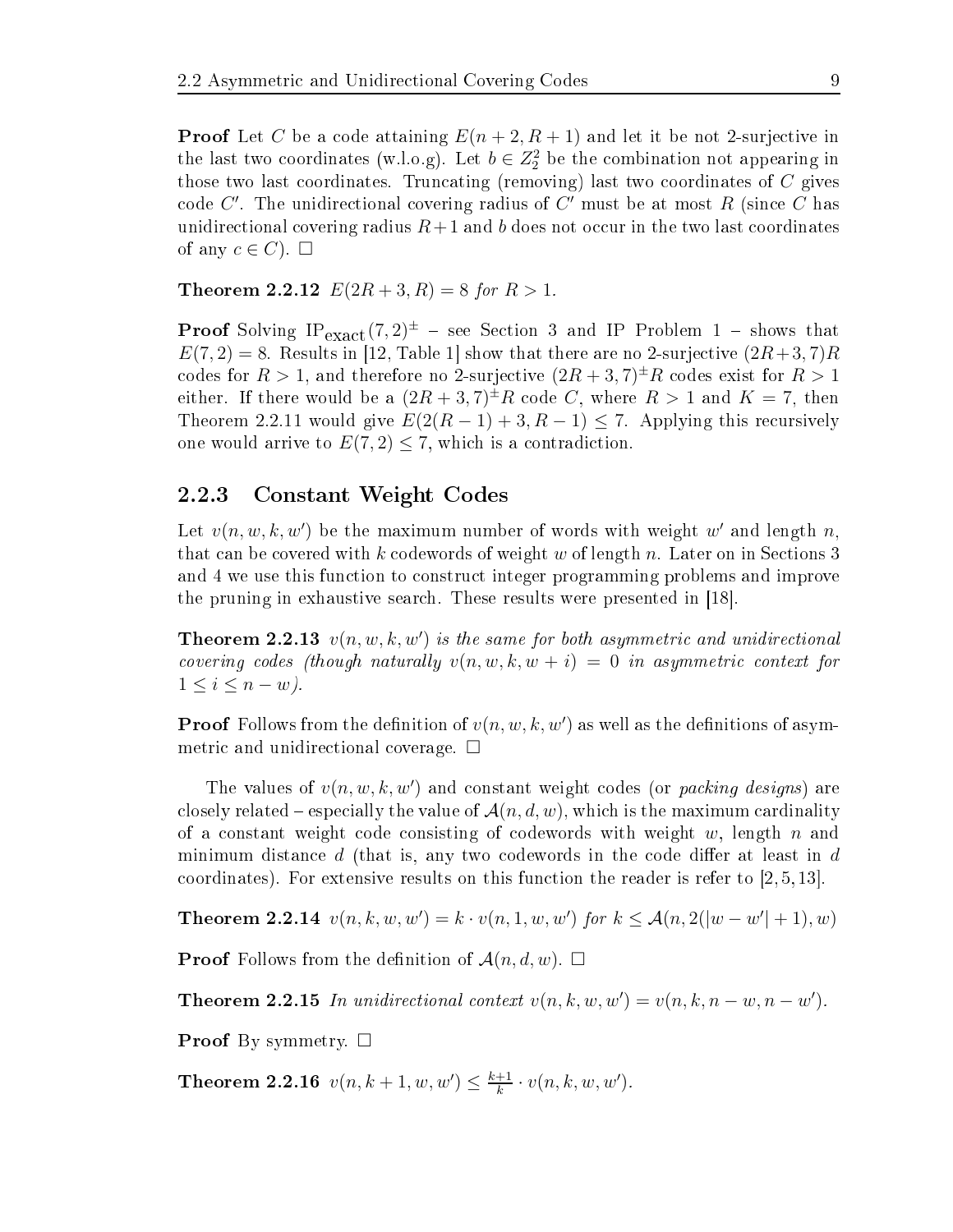**Proof** Assume  $v(n, k+1, w, w') > \frac{k+1}{k}$  $\frac{+1}{k} \cdot v(n, k, w, w')$ . Let C be the code attaining  $v(n, k+1, w, w')$ . There must be a codeword  $c \in C$ , that solely covers at most  $\frac{1}{k+1}v(n,k+1,w,w')$  words. Then the code  $C\backslash\{c\}$  would cover

$$
v(n, k+1, w, w') - \frac{1}{k+1}v(n, k+1, w, w') > (\frac{k+1}{k} - \frac{k+1}{k} \frac{1}{k+1})v(n, k, w, w')
$$

words and therefore attain a higher value for  $v(n, k, w, w')$ , which is a contradiction.  $\Box$ 

**Theorem 2.2.17** Let  $k = A(n, 2(|w-w'|+1), w)+i$  with  $i ≥ 1$ . Then  $v(n, k, w, w') ≤$  $k \cdot v(n, 1, w, w') - i.$ 

**Proof** For  $i = 1$  the theorem follows from the definition of  $\mathcal{A}(n, d, w)$ . For  $i > 1$ follows from Theorem 2.2.16.  $\Box$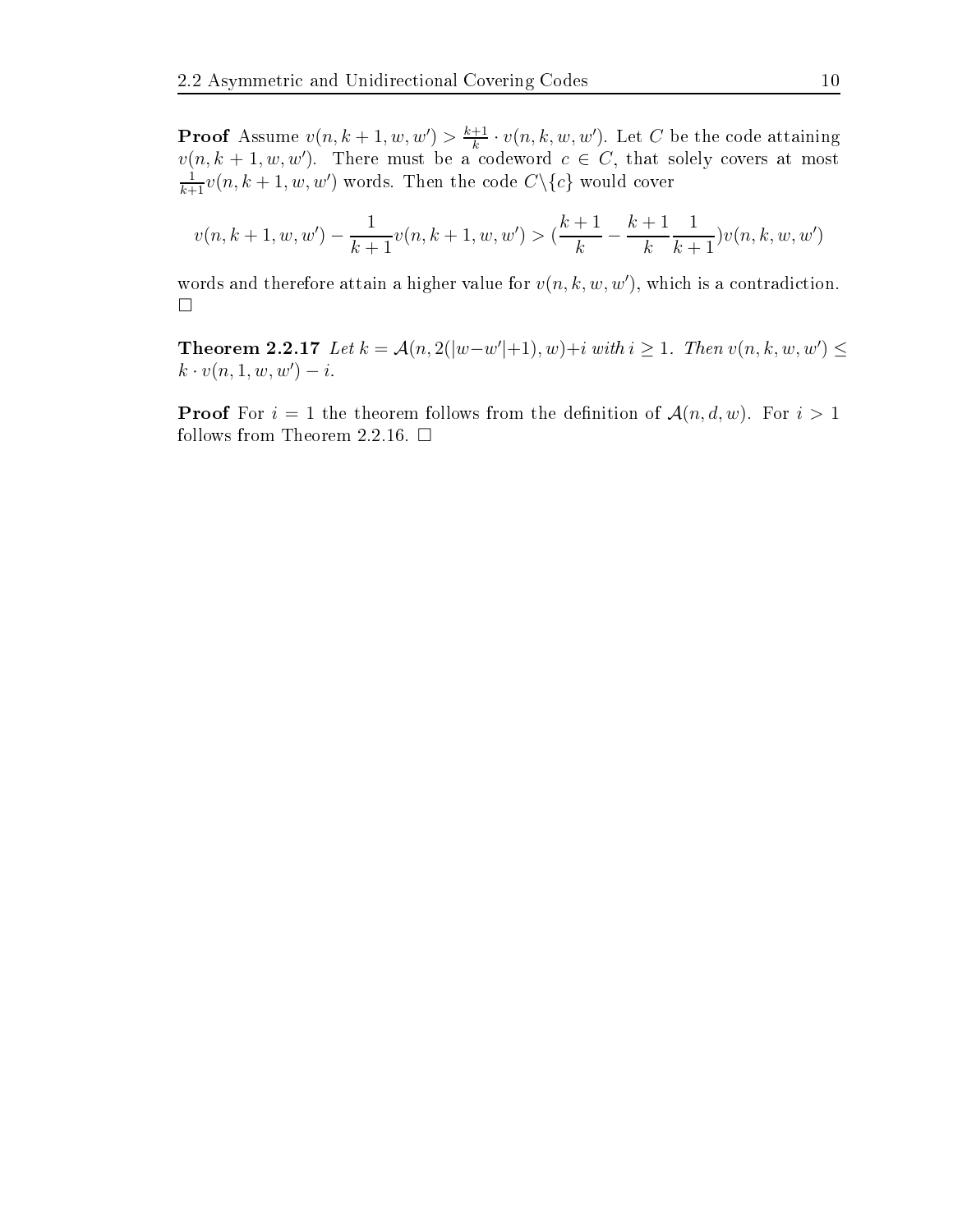# Chapter 3 Integer Programming

Integer programming is a traditional and mathematical way to approach the combinatorial optimization problem at hand. We are not interested how to actually solve integer programming problems, but how to formulate useful integer programming problems problems that are solvable in reasonable time and whose solutions would still provide some useful information for improving the lower and upper bounds of  $D(n, R)$  and  $E(n, R)$ . There are many general integer (and linear) programming problem solvers around, from which we used GLPK [10].

### 3.1 General Information

Integer programming (IP) problems, like linear programming (LP) problems, onsist of an objective function,  $g_z()$ , which is either minimized or maximized, and a set of constraints,  $g_i$ ), that must be satisfied. The distinctive point of an IP problem is that all the variables  $x_i$  must be integers – if only some variables are required to be integers, then the problem is alled mixed integer programming (MIP) problem:

Min (or Max)Z = 
$$
g_z(x_1, x_2, ..., x_n)
$$
  
\nSubject To:  
\n $g_i(x_1, x_2, ..., x_n) \left\{ \frac{\leq}{\geq} \right\} b_i, \quad i \in M \equiv \{1, 2, ..., m\}$   
\n $x_j \geq 0,$   
\n $x_j$  is an integer,  $j \in N \equiv \{1, 2, ..., n\}$ 

Many of the ombinatorial optimization problems an be formalized as IP problems and solved with any general IP problem solver. Integer programming is well known and a hard-studied-part of mathematics – partly because the practical applications for efficient IP problem solver are numerous and partly because efficient algorithms for solving LP problems are known (like simplex method). The disappointing thing is, that solving IP problems is hard – much harder than solving LP problems. This seems a bit ontroversial, sin
e the sear
h spa
e for LP problems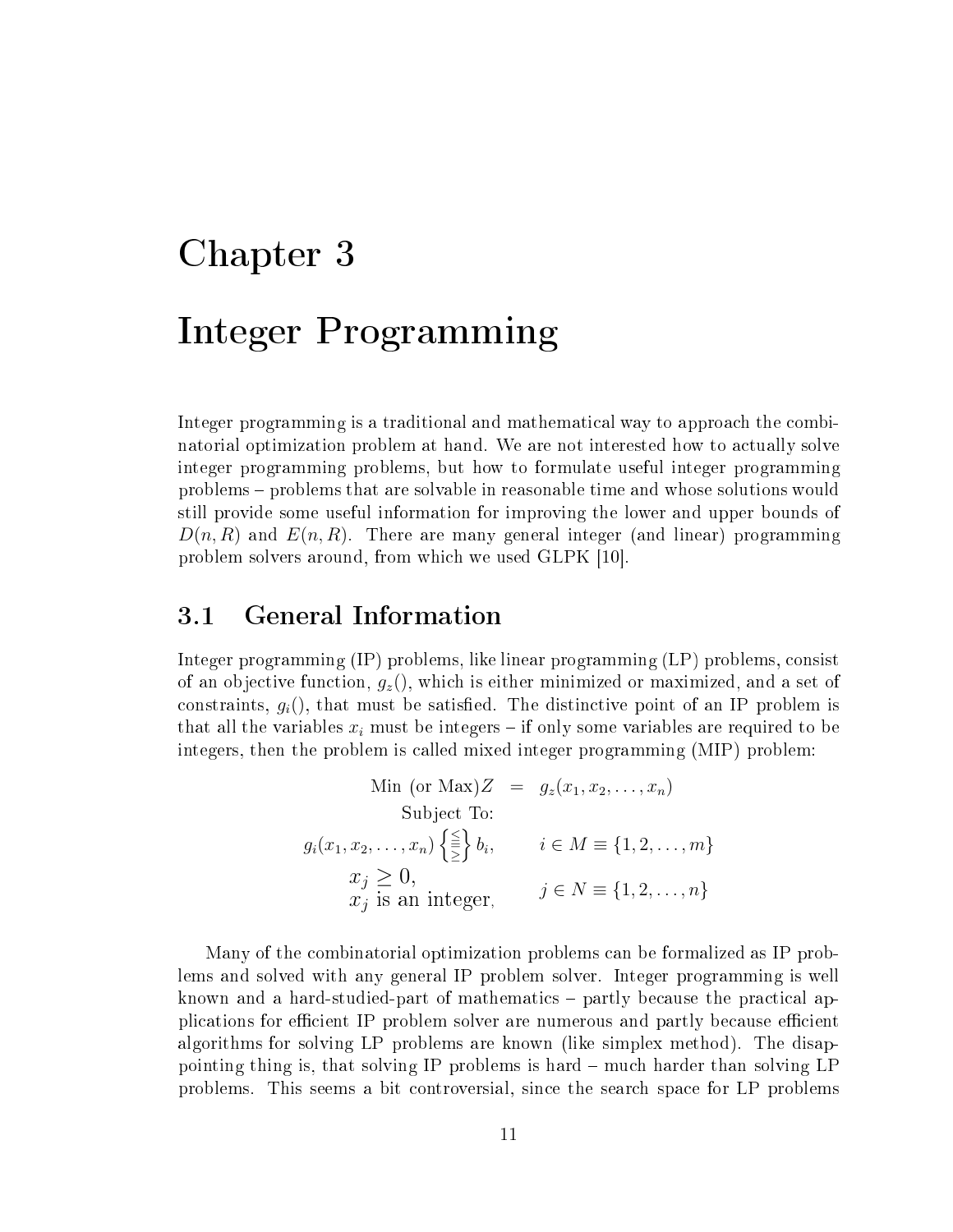seems to be larger, but the integer constraint breaks down the properties, which enable efficient solving of LP problems. Usually an exhaustive search must be performed to get an optimal solution to an IP problem. For more information on integer programming the reader is referred to  $[23]$ .

### 3.2 Integer Programming Problems

Integer programming has been used for asymmetric covering codes in  $[3, 7]$  and for unidirectional covering codes in [18]. We use superscripts  $+$  and  $\pm$  to distinguish between asymmetric and unidirectional formulations of the integer programming problems.

The overing ode problem an be formulated as integer programming problem dire
tly and then solved, but this approa
h is feasible only for small problems (that is, for  $n \leq 7$  or 8). We refer this direct formulation as  $IP_{\text{exact}}(n, R)$  – see IP Problem 1, where  $b_i = 1$  only if i (decimal form) is a codeword and  $S(i)$  is the set of words that cover the word i.  $IP_{\text{exact}}(n, R)$  can be relaxed and solved as linear programming problem to get an lower bound on  $D(n, R)$  or  $E(n, R)$ , but the bound obtained by this way is not very good.

IP Problem 1  $IP_{\text{exact}}(n, R)$ 

$$
\begin{aligned}\n\text{Min } Z &= \sum_{i=0}^{2^n - 1} b_i \\
\text{Subject To:} \\
1 &\le \sum_{j \in S(i)} b_j, \text{ where } 0 \le i < 2^n \\
b_i &\in \{0, 1\}, \text{ where } 0 \le i < 2^n,\n\end{aligned}
$$

There are more indire
t ways to use integer programming to get some useful information of the problem. One such way, used in  $|7|$ , is to group together the odewords with the same weight (instead of thinking individual odewords) and then consider, how many other words of certain weight can k codewords with weight  $w$  at most cover: one  $w$ -weighted codeword  $1^+$ -covers  $\binom{w}{0}$  words of weight  $w$  and  $\binom{w}{1}$ words of weight  $w-1$ . If there are k codewords with weight w, they cover at most k times as many words as single codeword – this approach results in  $IP_{\text{sphere}}(n, R)$ , see IP Problem 2, where  $s_w$  is the number of w-weighted codewords.

IP<sub>sphere</sub> $(n, R)$  is very compact formulation and very fast to solve (only  $n + 1$ ) variables and  $n + 1$  constraints). The lower bound achieved by solving IP<sub>sphere</sub>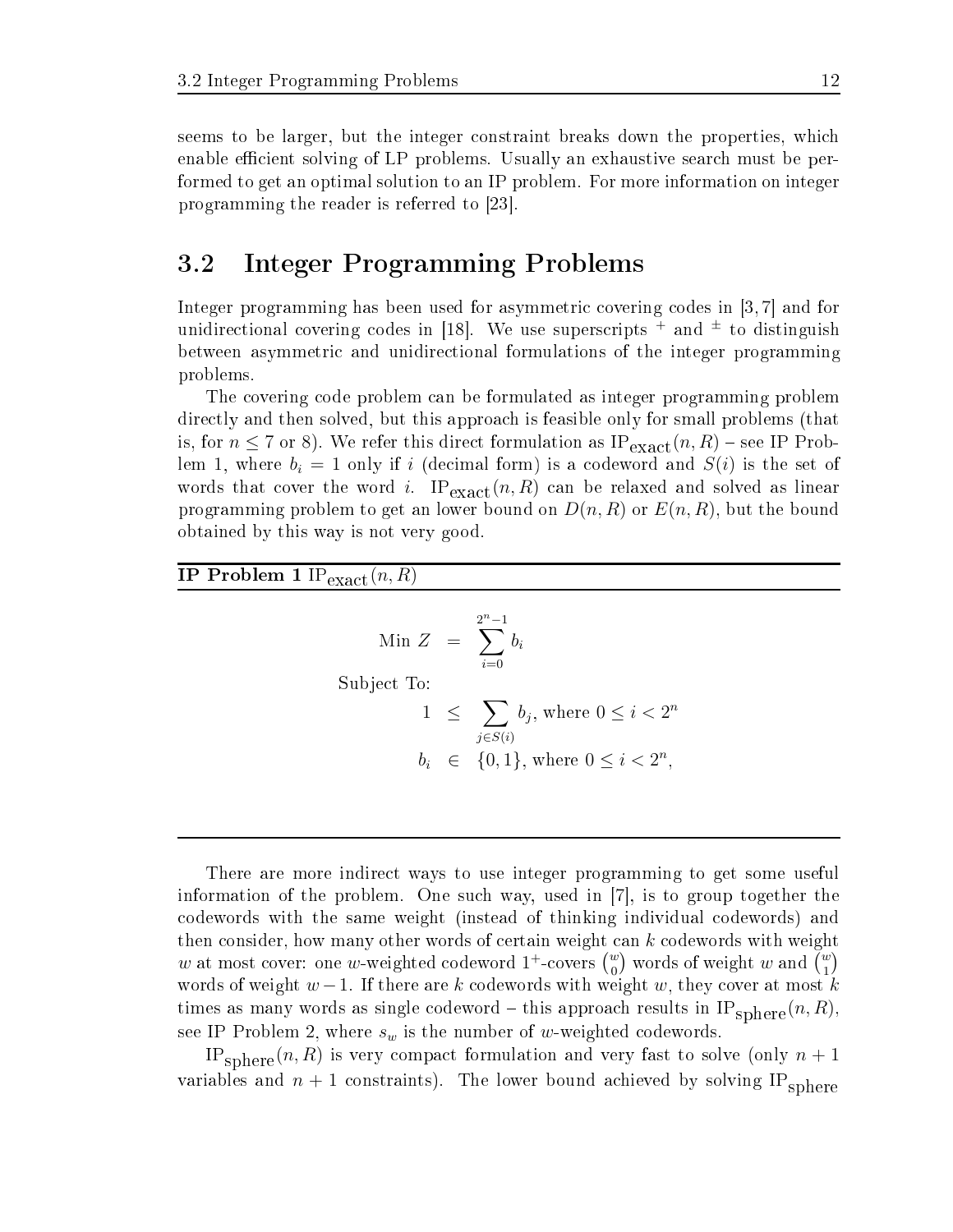### IP Problem 2  $\overline{\mathrm{IP}_{\mathrm{sphere}}}(n,R)$

$$
\text{Min } Z = \sum_{w=0}^{n} s_w
$$

Subje
t To:

only in unidirectional case  
\n
$$
\binom{n}{w} \leq s_w + \sum_{\substack{r=1 \ 0 \leq w+r \leq n}}^{R} s_{w+r} \binom{w+r}{r} + \sum_{\substack{r=1 \ 0 \leq n-w+r \leq n}}^{R} s_{w-r} \binom{n-w+r}{r},
$$
\nwhere  $0 \leq w \leq n$   
\n
$$
s_w \in \{0, 1, 2, \ldots, \binom{n}{w}\}, \text{ where } 0 \leq w \leq n,
$$

seems to be better than the one attained by solving LP version of  $IP_{\text{exact}}$ , but the lower bound a
hieved this way is not very tight.

However, the formulation ignores the fact, that at some point the coverages of codewords must overlap. By taking this into account improvements can be introduced. One approach, taken in  $\vert 18 \vert$ , is to study constant weight codes and how much their overages overlap, and then in
lude the information about the overlaps into the integer programming problem. This approach needs few auxiliary functions,  $last(w)$ and  $v(n, w, k, w')$ , and it leads in  $IP_{\text{adv}}(n, R)$  – see IP Problem 3, where  $s_{w,k} = 1$ exactly when there are k codewords of weight w; last(w) is the maximal number of codewords with weight w; and  $v(n, w, k, w')$  is the maximal number of w'-weighted words that can be covered with  $k$  codewords of weight  $w$ .

IP<sub>adv</sub> $(n, R)$  produces slightly better lower bounds than IP<sub>sphere</sub> $(n, R)$  while still being solvable also for larger problem instan
es. Solving the values (or bounds) of  $v(n, w, k, w')$  is discussed in Section 4.2 (whereas some theoretical results were discussed already in Section 2.2.3).

An upper bound for last(w) for specific problem and for the assumed minimal cardinality of a covering code can be attained by modifying  $IP_{\text{sphere}}$  a little: adding a constraint for specifying the cardinality of the code

$$
M = \sum_{w=0}^{n} s_w,
$$

where  $M$  is the lower bound for the problem; and changing the objective function to

$$
\text{Max } Z = s_{w'},
$$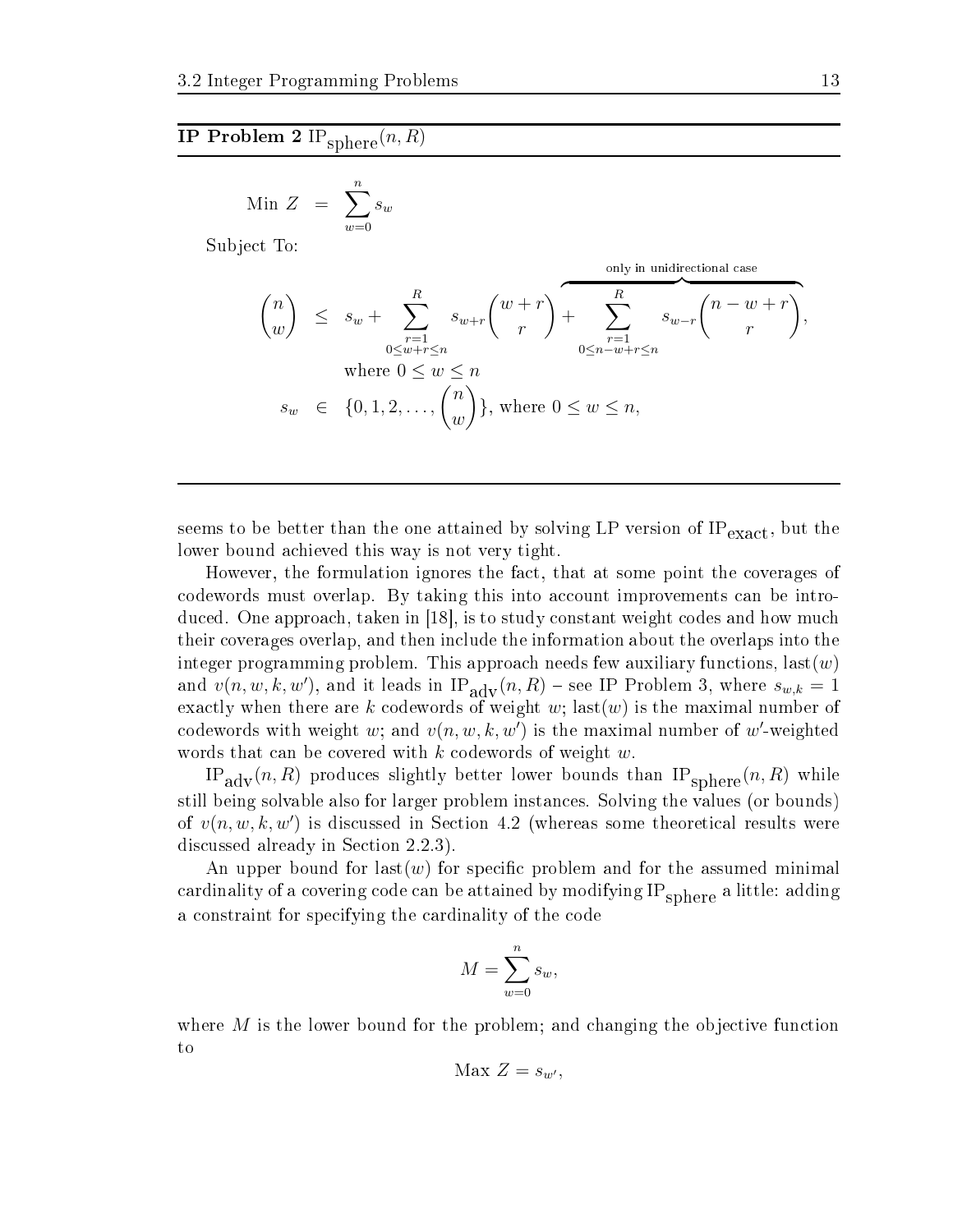### IP Problem 3 $\mathrm{IP}_{\mathrm{adv}}(n, R)$

$$
\begin{array}{rcl}\n\text{Min } Z & = & \sum_{w=0}^{n} \sum_{k=1}^{\text{last}(w)} k \cdot s_{w,k} \\
\text{Subject To:} \\
\binom{n}{w} & \leq & \sum_{k=1}^{\text{last}(w)} k \cdot s_{w,k} \\
& & + \sum_{r=1}^{R} \sum_{k=1}^{\text{last}(w+r)} v(n, w+r, k, w) \cdot s_{(w+r),k} \\
& & \text{only in unidirectional case} \\
& & + \sum_{r=1}^{R} \sum_{k=1}^{\text{last}(w-r)} v(n, w-r, k, w) \cdot s_{(w-r),k}, \\
\text{where } 0 \leq w \leq n \\
\sum_{k=1}^{\text{last}(w)} s_{w,k} & \leq 1, \text{ where } 0 \leq w \leq n \\
& s_{w,k} \in \{0, 1\}, \text{ where } 0 \leq w \leq n \text{ and } 1 \leq k \leq \text{last}(w),\n\end{array}
$$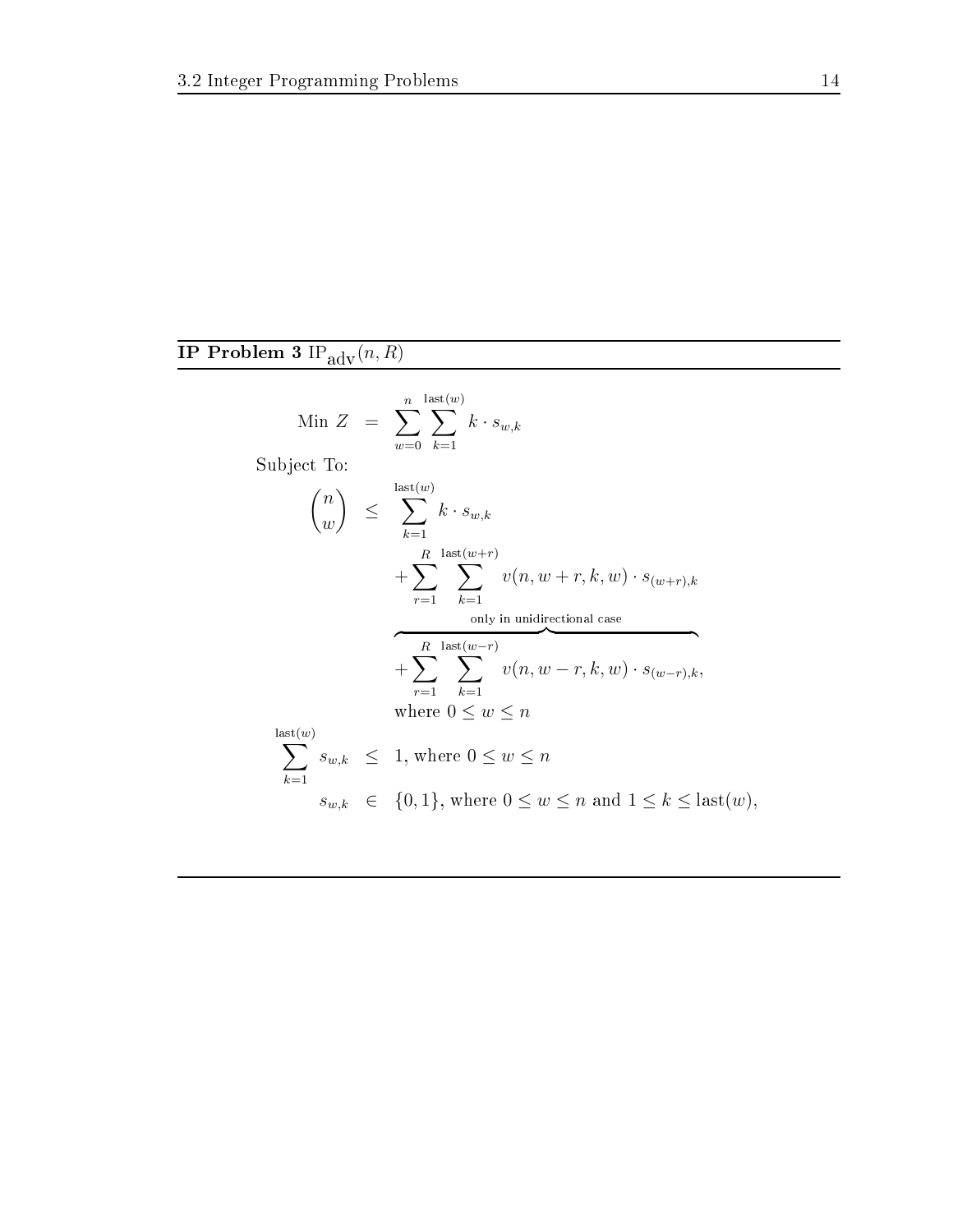where  $0 \leq w' \leq n$ . This modified (denoted with an additional subscript  $\text{last}$ ) formulation is then solved for each  $0 \leq w' \leq n$  to get upper bounds on last(w) for all  $0 \leq w \leq n$ . Note that if the lower bound for the current problem is improved, then the values of  $last(w)$  must be solved again (since the assumed minimal cardinality M has changed).

Similar modifications can be done to  $IP_{\text{adv}}$ , i.e. change the objective function to

$$
\text{Max}Z = \sum_{k=1}^{\text{last}(w')} k \cdot s_{w',k}
$$

and add the onstraint

$$
M = \sum_{w=0}^{n} \sum_{k=1}^{\text{last}(w)} k \cdot s_{w,k},
$$

to get a bit tighter upper bounds for last $(w)$ .

In Section 2.2.1 we introduced  $\phi(n, R)$  as the maximum total number of 0s in a minimal  $(n, K)^+R$  code, but nothing was mentioned about how to solve it. IP Problem 4 (in which  $s_w$  is the number of w-weighted codewords) was defined in [7] to solve an lower bound on  $\phi(n, R)$ , but we can do a bit better by using the idea in  $IP_{\text{adv}}$  and adding a constraint to fix the cardinality of the code to the current lower bound on  $D(n,R)$ . These improvements lead to  $\text{IP}_{\text{adv}:\phi}(n,R)^+$  – see IP Problem 5, where  $s_{w,k} = 1$  exactly when there are k codewords of weight w; last(w) is the maximal number of codewords with weight  $w; v(n, w, k, w')$  is the maximal number of  $w'$ -weighted words that can be covered with k codewords of weight w; and K is the cardinality of a minimal  $^+(n, R)$  code (i.e. the lower bound on  $D(n, R)$ .

IP<sub>adv</sub> can be used with Theorem 2.2.3 to improve several lower bounds on  $D(n, R)$ . The differences are demonstrated later in Section 7 in Table 7.1.

**Theorem 3.2.1**  $IP_{sphere:\phi}(n, R)^{+}$  and  $IP_{adv:\phi}(n, R)^{+}$  give a lower bound on  $\phi(n, R)$ .

**Proof** Since the total number of 0s is minimized in both formulations, the solutions to these formulations are less than or equal to  $\phi(n, R)$ .  $\Box$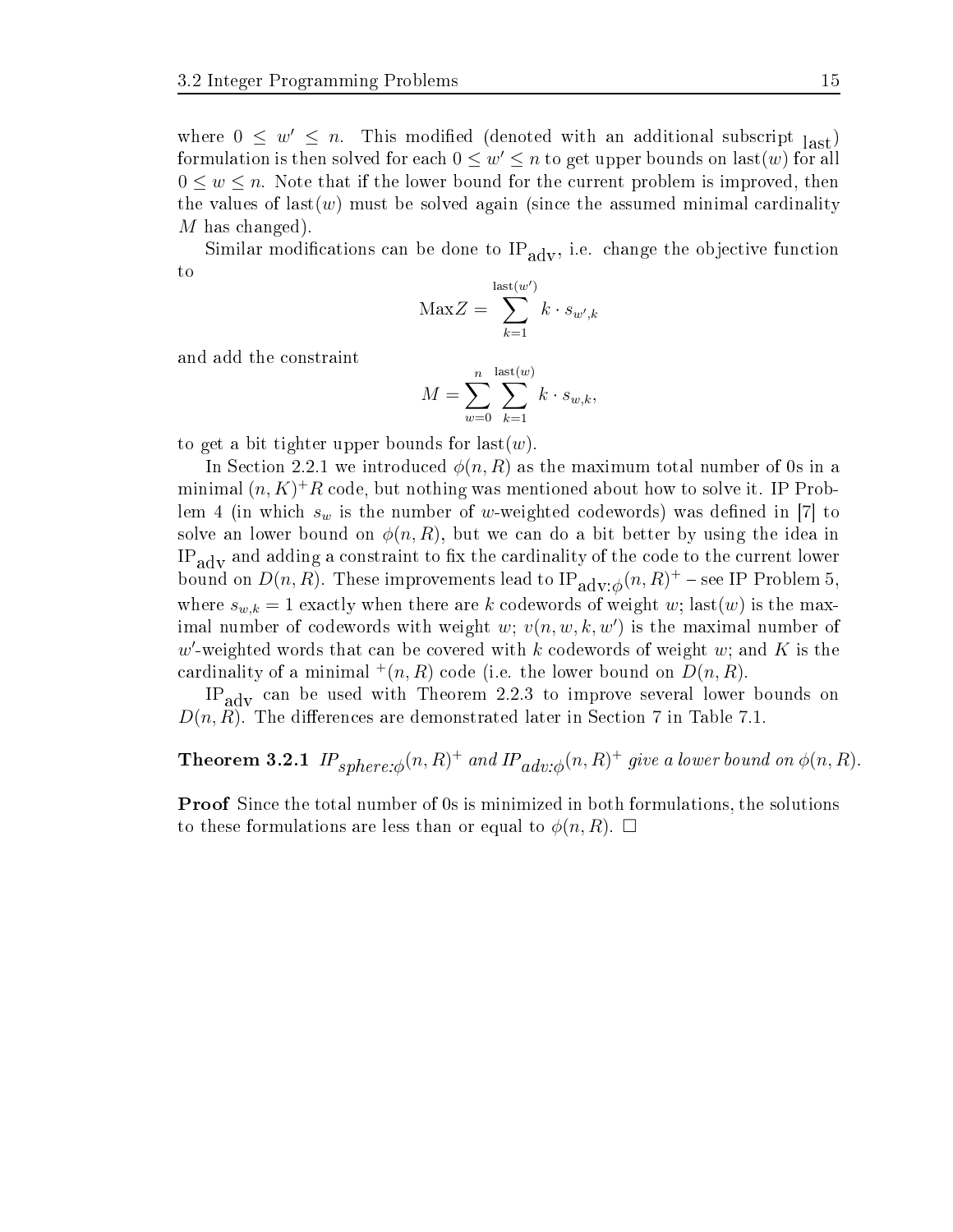$$
\text{Min } Z = \sum_{w=0}^{n} s_w (n - w)
$$

Subje
t To:

$$
\binom{n}{w} \leq s_w + \sum_{\substack{r=1 \ 0 \leq w+r \leq n}}^{R} s_{w+r} \binom{w+r}{r}, \text{where } 0 \leq w \leq n
$$
  

$$
s_w \in \{0, 1, 2, \dots, \binom{n}{w}\}, \text{ where } 0 \leq w \leq n,
$$

### ${\bf IP}$  Problem 5  ${\rm IP}_{\rm adv:\phi}(n,R)^+$

$$
\text{Min } Z = \sum_{w=0}^{n} \sum_{k=1}^{\text{last}(w)} k \cdot s_{w,k}(n-w)
$$

Subje
t To:

$$
\binom{n}{w} \leq \sum_{k=1}^{\text{last}(w)} k \cdot s_{w,k}
$$
\n
$$
+ \sum_{r=1}^{R} \sum_{k=1}^{\text{last}(w+r)} v(n, w+r, k, w) \cdot s_{(w+r),k}
$$
\nwhere  $0 \leq w \leq n$   
\n
$$
K = \sum_{w=0}^{n} \sum_{k=1}^{\text{last}(w)} k \cdot s_{w,k}
$$
\n
$$
\sum_{k=1}^{\text{last}(w)} s_{w,k} \leq 1, \text{ where } 0 \leq w \leq n
$$
\n
$$
s_{w,k} \in \{0, 1\}, \text{ where } 0 \leq w \leq n \text{ and } 1 \leq k \leq \text{last}(w),
$$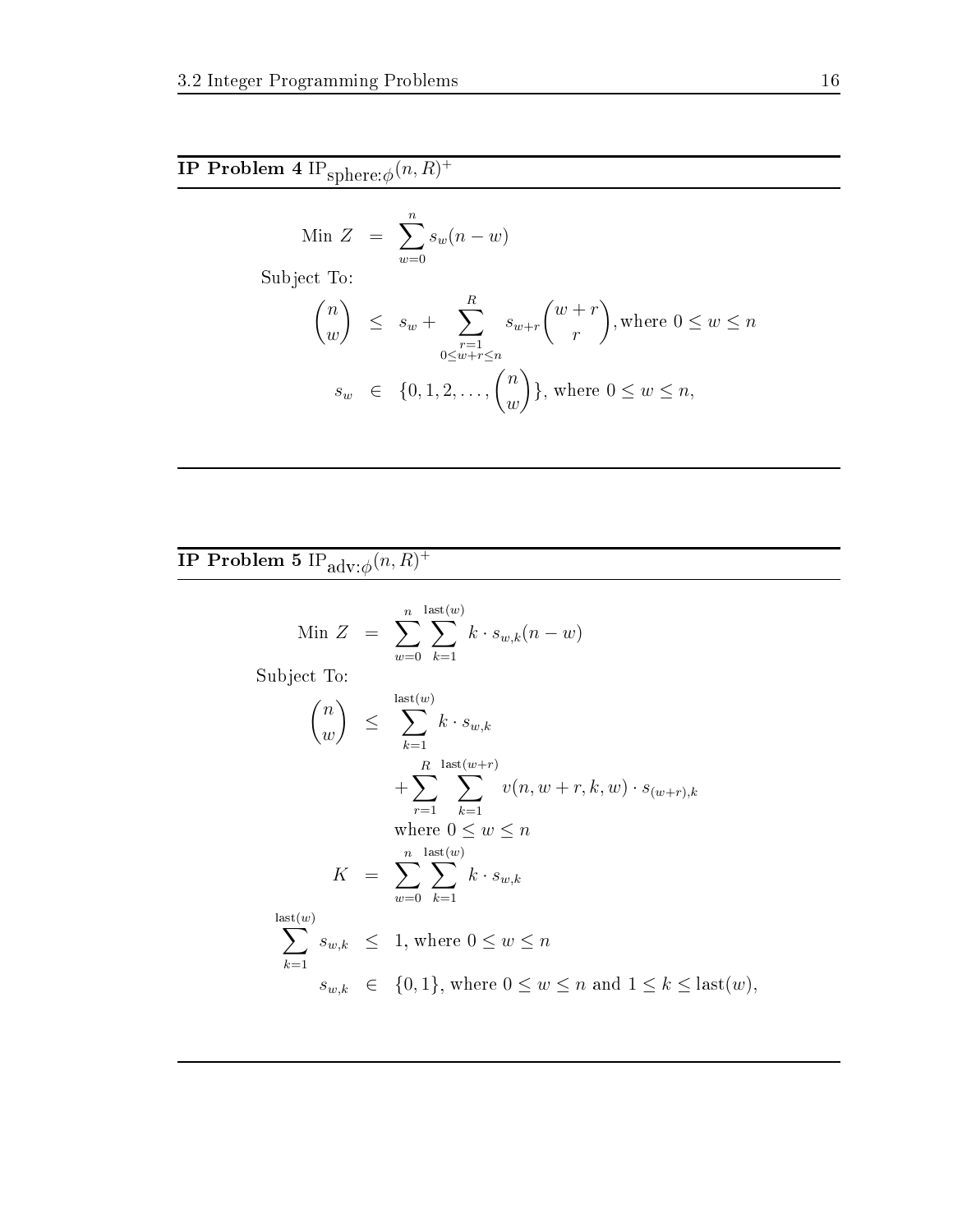# Chapter 4

For some difficult problems integer programming resembles an exhaustive search, which would in the worst case end up to enumerate all possible solutions. The integer programming problem solvers are very general, and all available problem spe
i information annot be in
orporated into integer programming problem, thus the most efficient way to prune hopeless solutions are not used. So one might consider doing a problem specific exhaustive search algorithm, which takes full advantage of the available information and therefore  $-$  hopefully  $-$  will be able to solve a bit larger problems. A such exhaustive search was implemented in [18] and will be described in detail here. But before going into exhaustive sear
h, we dis
uss graph (
ode) isomorphism.

### 4.1 Graph Isomorphism

One rather powerful method for pruning out odes with equal properties is graph isomorphism and it has been used, for instance, in  $|19|$ . A graph isomorphism is a bijection between the vertices of two graphs  $G$  and  $H$ :

$$
f: V(G) \to V(H)
$$

with the property that any two vertices  $u$  and  $v$  from  $G$  are adjacent if and only if  $f(u)$  and  $f(v)$  are adjacent in H. If an isomorphism can be constructed between two graphs, then we say those graphs are isomorphi (i.e. if there exists a way to relabel the vertexes of the other graph, so that the two graphs become identical. then the graphs are isomorphi
).

Example Some samples of graph isomorphisms are shown in Figure 4.2:

a) All these three graphs are the same complete graph  $K_4$  (complete graph has an edge from every vertex to every other vertex), and they are naturally isomorphi
. It does not matter how the graphs are drawn.

b) These two graphs look pretty much alike – and indeed they are isomorphic, since there is a way to relabel them to look identical:  $1 \leftrightarrow 4$  and  $2 \leftrightarrow 3$ .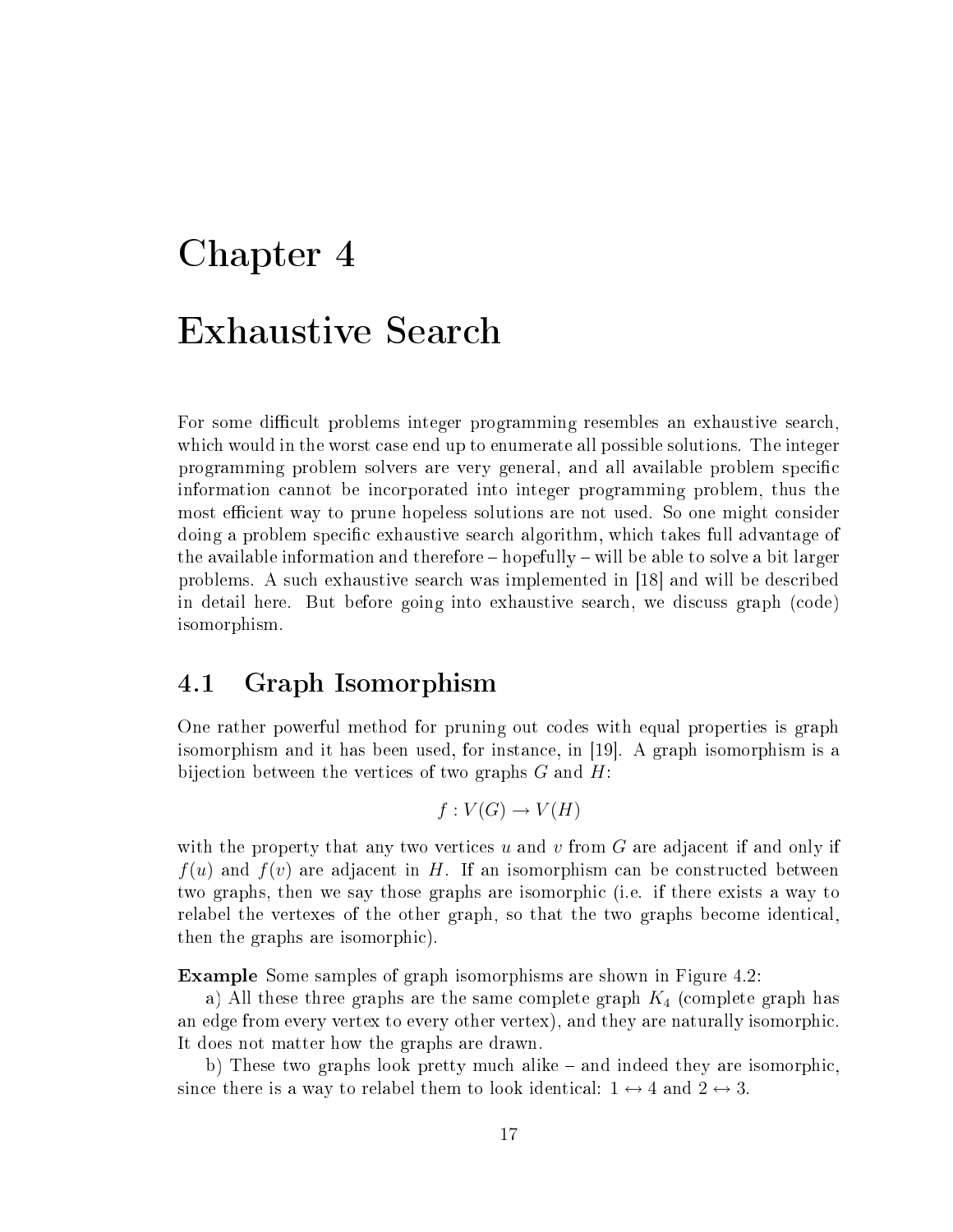c) These two graphs represent two asymmetric 1-covering codes on  $Z_2^3$  – namely, codes  $\{2, 5, 7\}$  and  $\{3, 4, 7\}$ . Again these graphs are isomorphic (and equivalent in their covering properties): relabeling  $2 \leftrightarrow 4$  and  $3 \leftrightarrow 5$  make graphs identical.



Figure 4.1: Samples of graph isomorphism

The interesting question here is, how to represent the codes as graphs. One could construct graphs from the whole space  $Z_2^n$  with the codewords, but this is rather cumbersome (the graphs and the computational effort for checking isomorphisms be
ome large). A leverer way is to observe the odewords and their relations to the oordinates, in whi
h they have 1. One (and nearly the standard) way to do this in pra
ti
e is to onstru
t a bigraph, so that the one side has the oordinates and the other has the odewords. There is an edge between a oordinate and a odeword, if the odeword has 1 in that oordinate.

**Example** In Figure 4.2 we show, that the two asymmetric 1-covering codes on  $Z_2^3$ in previous Figure 4.1 are indeed isomorphic. The coordinate values  $(1, 2 \text{ and } 4)$ as well as the codewords (sum of the coordinate values) are included in the figure for larity, but they are not ne
essary for determining the isomorphism. A way to rename the graph vertexes is as follows:

a) relabeling codewords:  $b \leftrightarrow c$ ,

b) relabeling coordinates  $2 \leftrightarrow 4$  (and recalculating codewords) and

c) redrawing the graph gives the wanted outcome  $\rightarrow$  graphs constructed from codes  $\{2, 5, 7\}$  and  $\{3, 4, 7\}$  are isomorphic, and so are the codes.

### 4.2 Exhaustive Sear
h Implementation

Exhaustive search tend to be somewhat looked down by mathematicians and computer scientist alike, for the idea of using brute force to solve the problem instead of developing a mathemati
ally valid and elegant solution to the problem. However, "brute forcing" seems to be the only way for some problems, at least for now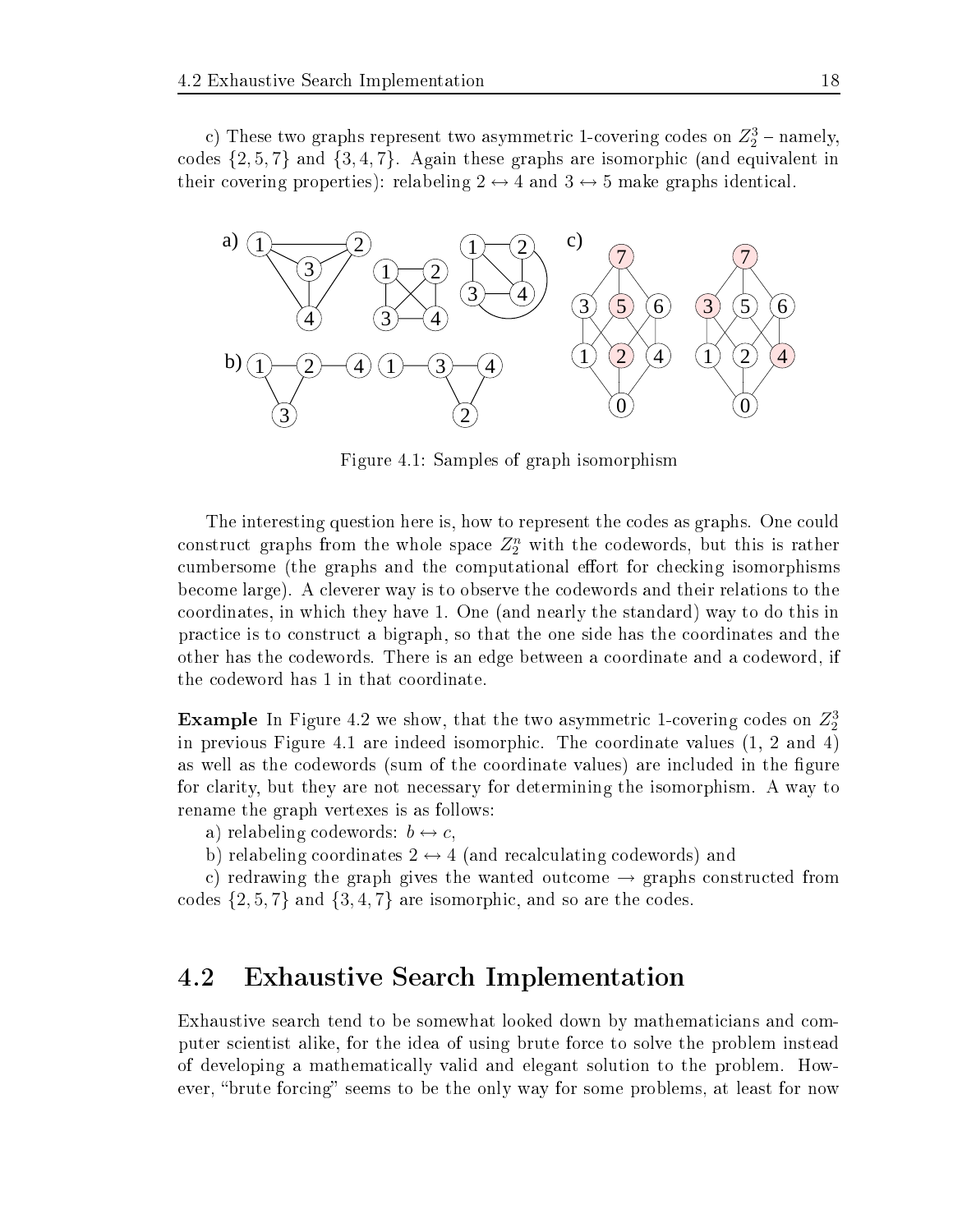

Figure 4.2: A ode isomorphism example

– besides, computers become more and more able to do powerful calculations, so why not to use this resource. The philosophy and issues of exhaustive search are discussed in  $[15]$ .

We use exhaustive search for two different, but related, matters: for solving  $v(n, w, k, w')$ , Algorithm 1, and for proofing non-existence of specific code, Algorithm 2. Both of these algorithms are breadth-first searches, which makes them rather simple and fast, although rather memoryonsuming (whi
h limits the usage for those problems, in whi
h the pruning works well).

**Example** See Figure 4.3 to follow the exhaustive search process, in which we are solving the lower bound on  $E(7,2)$ , which can naturally be done also by solving  $IP_{\text{exact}}(7,2)^{\pm}.$ 

We begin by solving  $IP_{\text{sphere}}(7,2)^{\pm}$ , which give us a lower bound of  $E(7,2) > 6$ - next we try to improve it. First we use  $IP_{\text{sphere:last}}(7,2)^{\pm}$  to find out upper bounds on last(w) assuming that K is the current lower bound (i.e.  $K = 7$ ). Next we solve necessary (needed by IP<sub>ady</sub> and Algorithm 2) values of  $v(7, w, k, w')$  with Algorithm  $1$  – and if some values could not be solved, then those values are upper bounded with Theorems 2.2.16 and 2.2.17.

Next we solve IP<sub>adv</sub> $(7,2)^{\pm}$  to see, whether the current lower bound could be improved directly (were not so lucky with our example). We continue by (probably) improving the upper bounds on last(w) with  $IP_{\text{adv:last}}(7,2)^{\pm}$ . We proceed by generating all possible weight distributions of possible covering codes (with cardinality of the current lower bound) and checking those weight distributions with Algorithm 2, which generates all covering codes of given weight distribution. Since no covering codes are generated, we can conclude that there are none (and therefore  $E(7,2) > 7$ .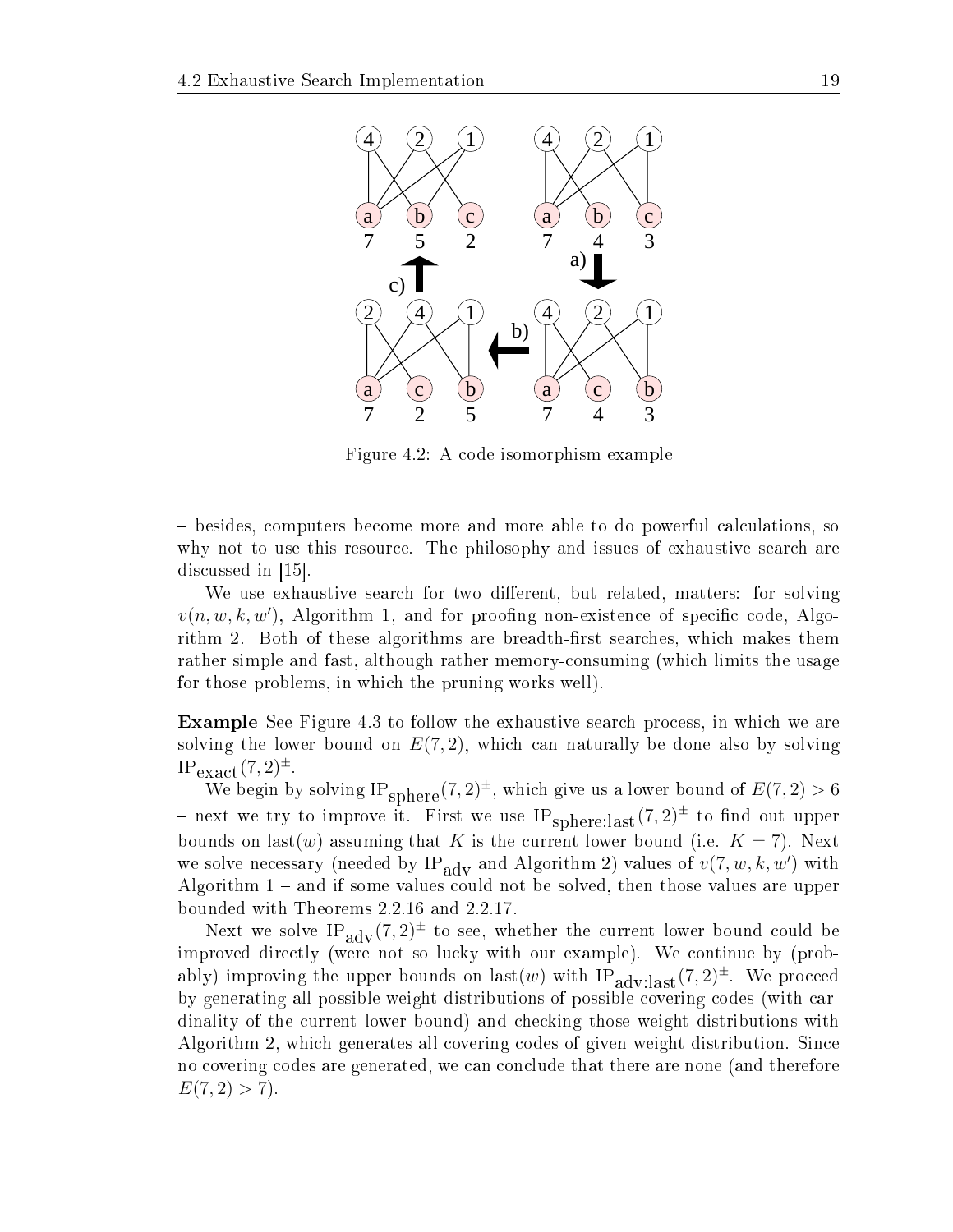Algorithm 1 Exhaustive search for solving  $v(n, w, k, w')$  for  $k = 1, 2, ...,$  last $(w)$ **Require:**  $0 \leq w \leq n, 0 < n$  and  $0 <$  last $(w) <$ =  $\binom{n}{w}$  $\binom{n}{w}$ 1:  $current \leftarrow newHashtable()$ 2: insertInto( $current$ ,emptyCode()) 3:  $k \leftarrow 0$ 4: while lending Criteria() and  $k \leq$  last(w) do 5:  $future \leftarrow newHashtable()$ 6: for all  $C \in current$  do 7: for all  $v \in \text{wordsWithWeight}(w)$  do 8: skip if alreadyInCode $(C, v)$ 9:  $C' \leftarrow \text{canonize}(C + v)$ 10: insertIntoIfNotAlreadyThere( $future, C'$ ) end for  $11:$ 12: end for 13: printMaxCoverages(future) 14:  $swap(future, current)$ 15:  $k \leftarrow k+1$ 16: end while Ensure: Maximal overages have been printed

This pro
ess an be used iteratively to improve the lower bound even further till either the upper bound is met (i.e. covering codes are generated) or (very likely) the exhaustive sear
h be
omes too exhaustive for the algorithm to handle.

Few notes about the algorithms:

Hashtable(): An implementation of an open ended hash table. Usually a good size for a hash table is a prime number not too close to the powers of  $2 - we$  used 9973 as  $hashSize$ . For the hashing function we used canonized graph  $(G)$  and the following function (vertexes are  $0, 1, 2, \ldots$ ):

```
hash \leftarrow 0shift \leftarrow 0for all vertex \in G do
  for all e \in \text{endVerticesOfEdges}(vertex) do
     hash \leftarrow hash + (e \ll shift)shift \leftarrow (shift + 1) \text{ mod } 8end for
end for
return hash mod hashSize
```
Reason for using hash table is that hash table is a data stru
ture with (on average) a onstant time needed for retrieval, insertion and deletion operations - that is, of course, only if the hash table is large enough and the hashing fun
tions distributes the items evenly all over the hash table.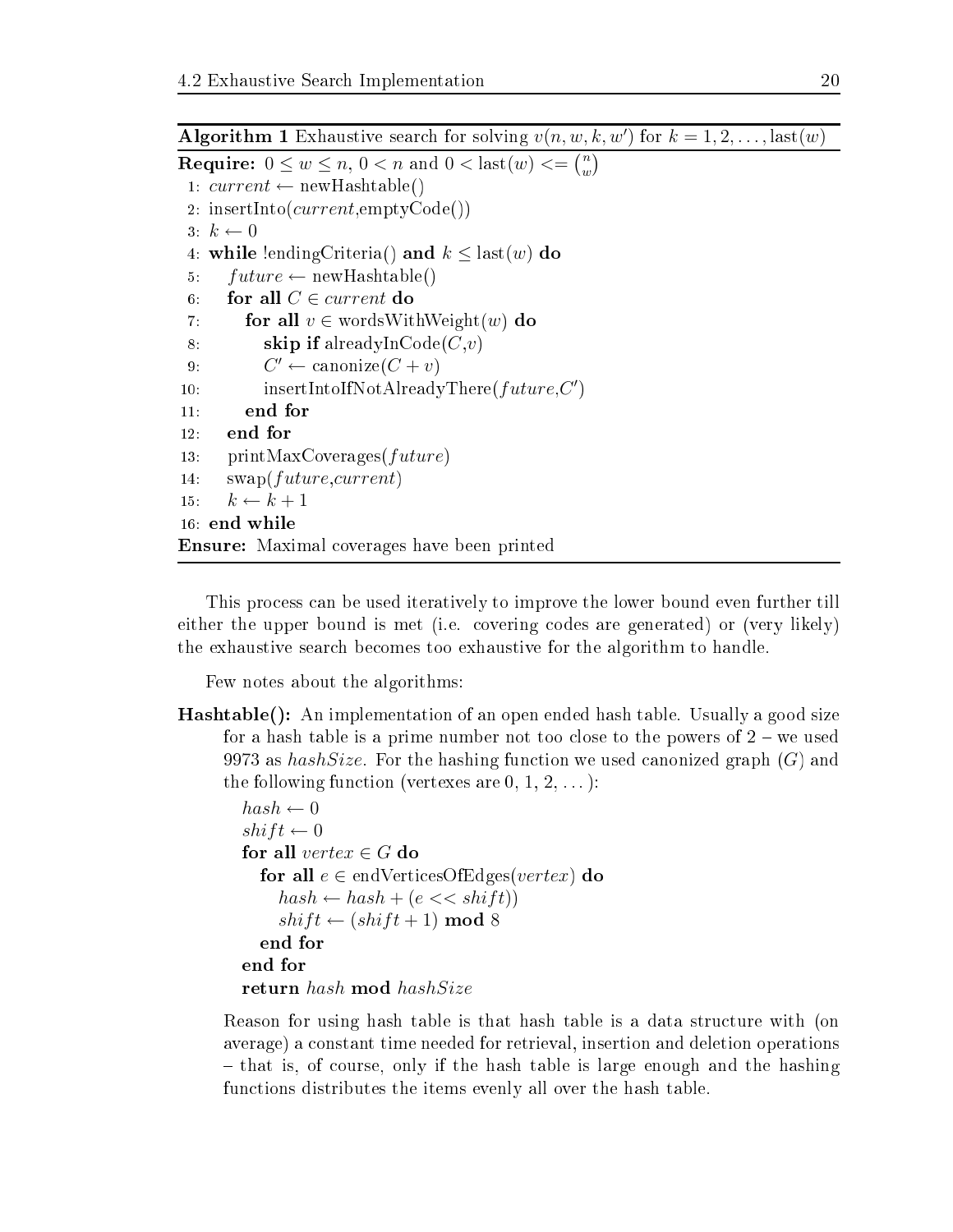Algorithm 2 Exhaustive sear
h for non-existen
e proofs Require:  $\sum_{i=0}^n weights[i]=K; \, 0 \leq weights[i] \leq {n \choose i}$  $\binom{n}{i}$  for  $0 \leq i \leq n$ ;  $0 < n$ ; 1:  $current \leftarrow newHashtable()$ 2: insertInto( $current$ ,emptyCode()) 3:  $w \leftarrow n$ 4: while  $0 \leq w$  do 5: while  $0 < weights[w]$  do 6: weights[w]  $\leftarrow weights[w] - 1$ 7:  $future \leftarrow newHashtable()$ 8: for all  $C \in current$  do 9: **for all**  $v \in \text{wordsWithWeight}(w)$  do 10: **skip if** alreadyInCode $(C, v)$ 11: **skip if** canNotBeCoveringCode( $C + v, weights$ )  $12:$  $C' \leftarrow \text{canonical}(C + v)$ 13: insertIntoIfNotAlreadyThere $(future, C')$ 14: end for 15: end for 16:  $swap(future, current)$ 17: end while 18:  $w \leftarrow w - 1$ 19: end while 20: printCodes(current) **Ensure:** weights[i] = 0 for  $0 \le i \le n$ ;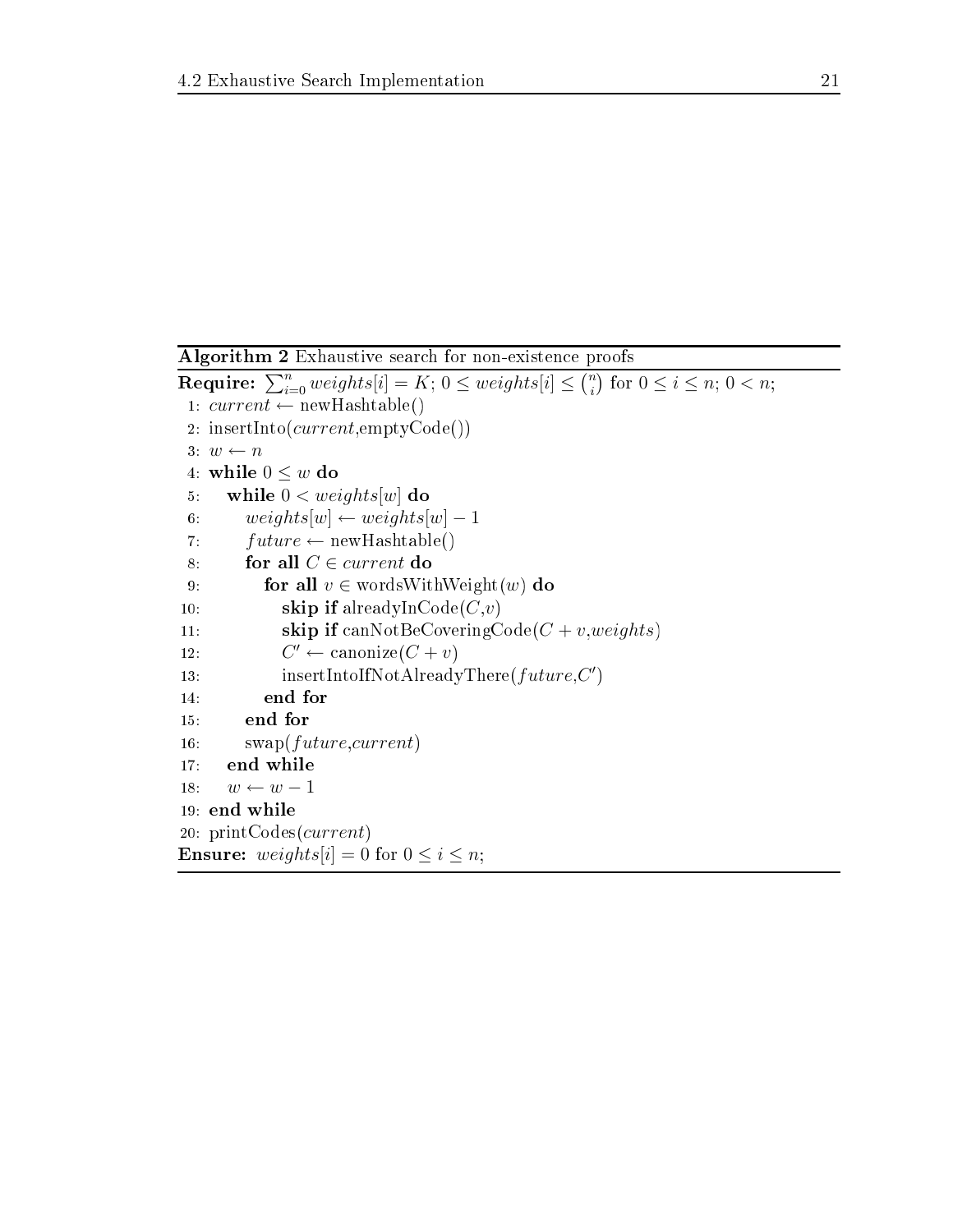

Figure 4.3: An exhaustive sear
h example

We chose this hash function for not any particular reason, it just seemed to produce hash values sufficiently well scattered around the hash table – there probably is still room for improvement for both the efficiency and goodness of the definition (i.e. how fast the hash value can be calculated and how evenly the hash values are s
attered around the hash table). Note that the vertexes and edges are always (and should be) gone trough in the same order.

- ending Criteria(): We used the total number of generated distinct (non-isomorphic) graphs,  $J$ , as the ending criterion. With a large problem and too large  $J$  the algorithm demands more memory than available, which results in unsuccessful run. The proper value (as large as possible) for J depends on n and w (i.e. the larger  $\binom{n}{k}$  $\binom{n}{w}$  is, the smaller the largest value of k can be). In practice  $v(n, w, k, w')$  can be solved for  $4 \leq k \leq 16$  with Algorithm 1 (with J varying between 4000 and 200000).
- **canonize**(): This refers to labeling the graph canonically (canonical labeling is the same for all isomorphic graphs). We used *nauty* [14] do to the canonical labeling – see  $|14, 22|$  and their references for more information on the subject.
- printMaxCoverages(): The thing to be noti
ed here is that the maximal overage printed is not a overage of a single ode, but the maximum number of words of ertain weight that an be overed with a ode. It ould happen, that there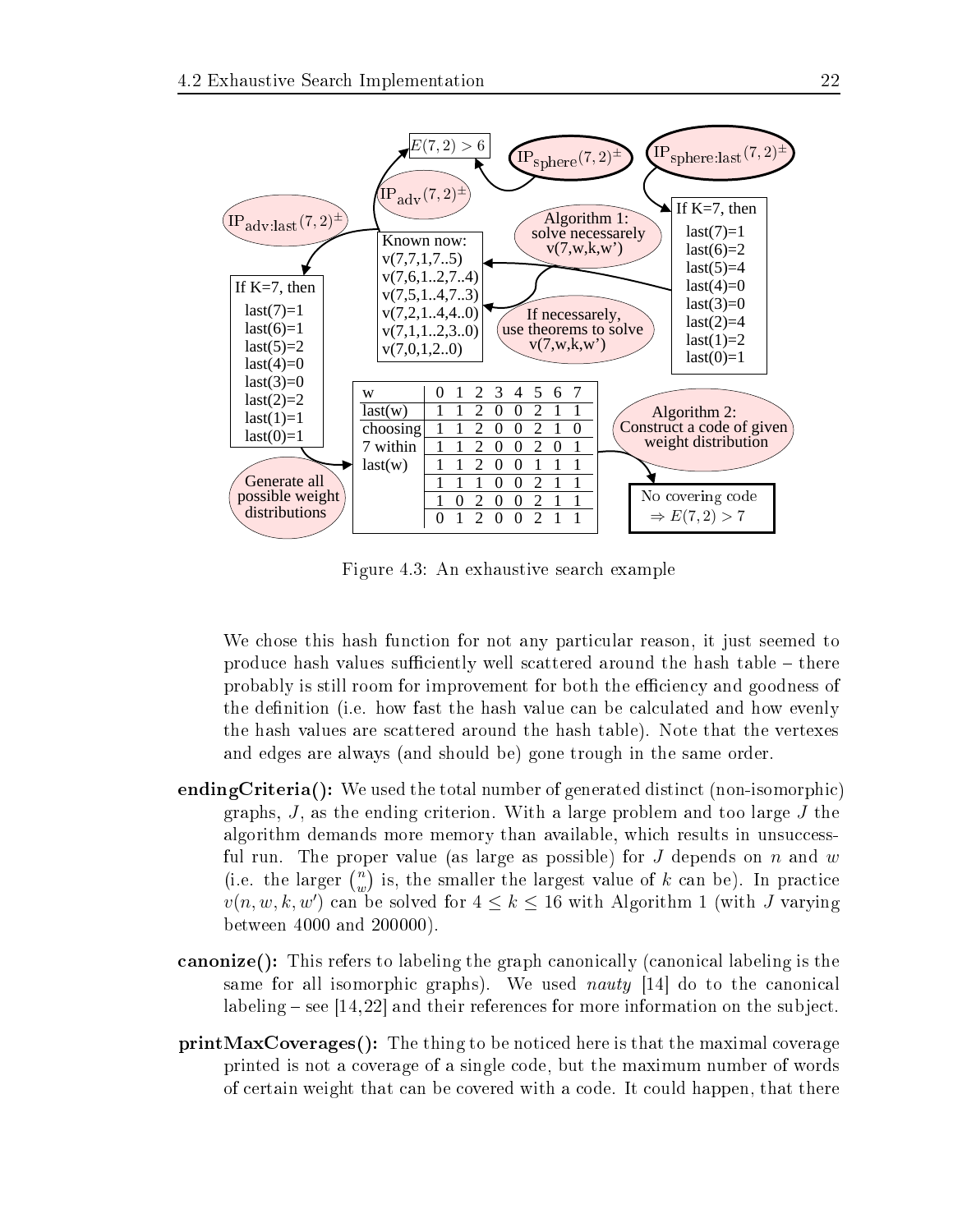does not exist a single constant weight code (with weight w and cardinality  $k$ ) attaining the values of  $v(n, w, k, w')$  for different w'.

canNotBeCoveringCode $(C,$  array weights): This method checks the actual cov $erage - i.e.$  how many words of different weights are covered  $-$  of already assigned codewords  $(C)$  and sums (over the weights) it up with the upper bound of possible overage of unassigned odewords (weights), whi
h is obtained by using  $v(n, w, k, w')$  values. If the sum shows that a partial code cannot be a overing ode, then the partial ode an be dis
arded.

It is not clear, whether it is faster to prune codes first by isomorphism and then by coverage upper bound or in the other way around  $-$  it depends on the problem instances. However, the difference between pruning order is not significant (typically the running times differ by few percents).

#### Comments on Exhaustive Search 4.3

The comment is about the order, in which the codewords are fixed by the exhaustive sear
h algorithm. The thing to keep in mind here is, that to make the pruning more efficient we would want to fix codewords close each other so that their coverages overlap as mu
h as possible (better sooner than later). In Algorithm 2 the odewords to be fixed are selected in a predetermined order  $-i.e.$  first the codeword with weight n, then codewords with weight  $n-1$ , and so on.

This is a good approach with asymmetric covering codes, since the codewords with more weight  $R^+$ -cover more words that codewords with smaller weight and pro
eeding the onstru
ting in order brings forward the overage overlaps as soon as possible. With unidire
tional overing odes the approa
h is safe but not the best: for some weight distributions the exhaustive search could be performed a lot faster by fixing the codewords in reverse order (i.e. starting from weight 0). For example, when using exhaustive search to show  $E(10,3) > 13$  it would take about  $3000$  seconds to go trough all weight distributions for either order – but if a "correct" choice of the order is made for each weight distribution, the time necessary is only about 300 se
onds.

Even though the performan
e of the exhaustive sear
h an be optimized by selecting a correct order for fixing codewords, this ordering does not greatly improve the apability of the exhaustive sear
h algorithm (i.e. orre
t order does not help to improve the lower bounds, it just makes the algorithm run a bit faster). The observation, that the hardest weight distributions to go trough with the exhaust search algorithm tend to be symmetric weight distributions, is also noteworthy.

The next logical step from performing an exhaustive search is to make an greedy algorithm of it – instead of performing an exhaustive search, we now select  $P$  most promising partial odes for further development and dis
ard the rest (note that if P is sufficiently large, then this greedy algorithm would perform exactly like an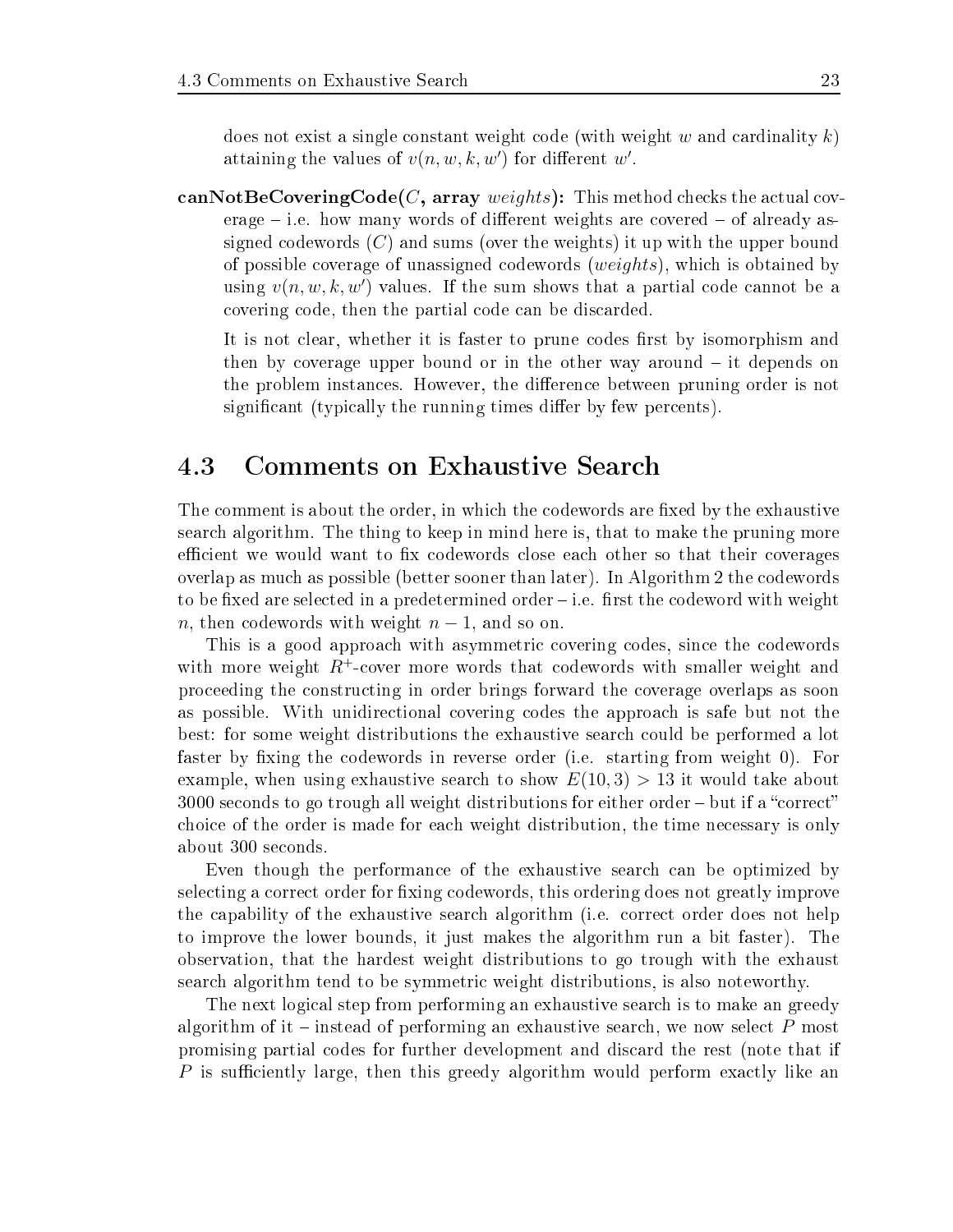exhaustive search). We tried this approach as well, and we found out that the definition of fitness function (will be defined in Section 5.2.1) did not work well with this greedy approach, which is not that surprising after all. So we decided to look into other properties of the partial codes as well, like the amount of overlaps, average times (and varian
e) a single word was overed as well as some other more exotic properties. Adding these properties with manually tweaked coefficients to the fitness function we managed to improve the performance (greedy algorithm found a covering code with considerably smaller  $P$ ). However, this approach was tested only on few smaller problem instances and rather briefly, so we can not at this stage provide anything on
rete about the subje
t.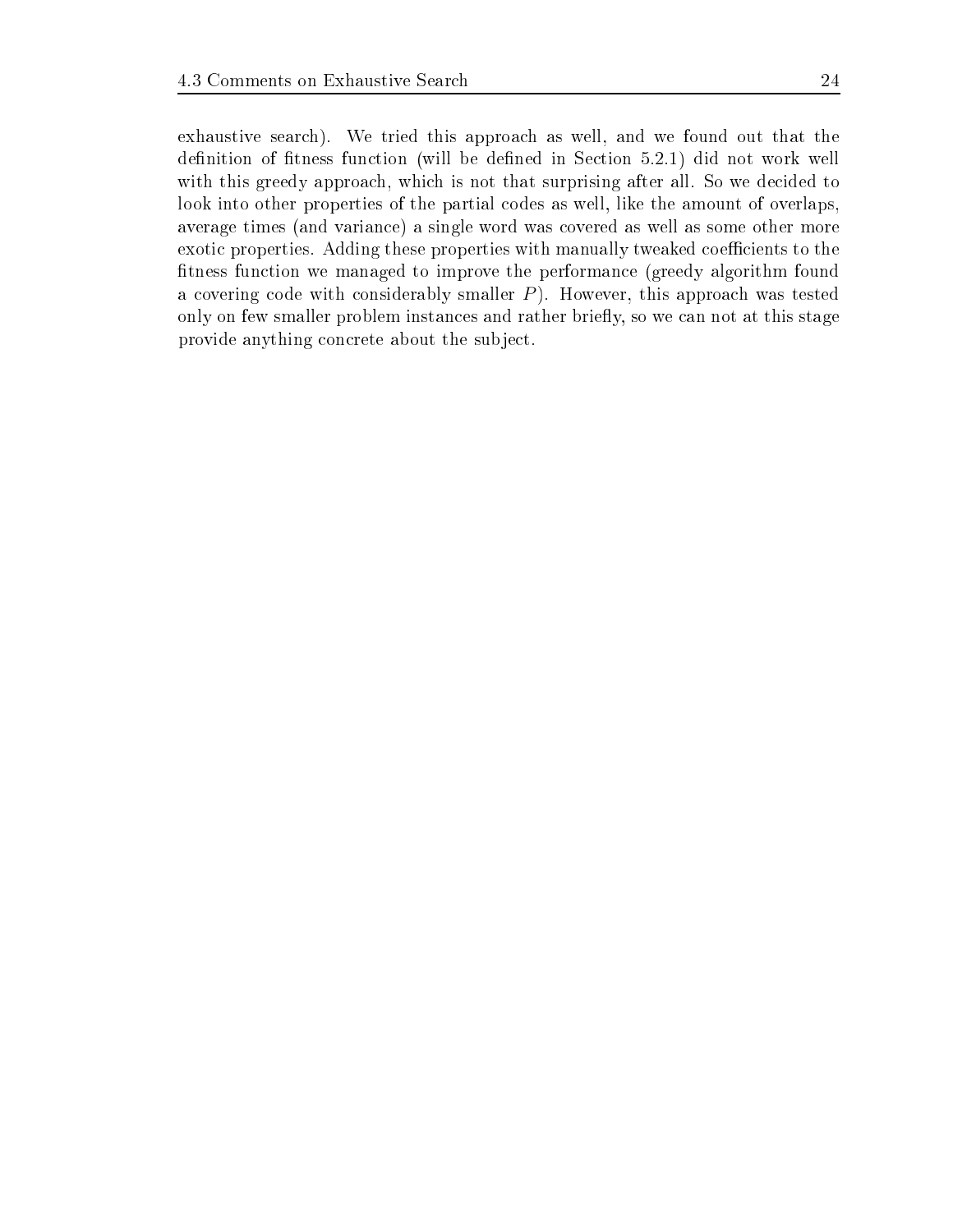# Chapter 5 Tabu Sear
h

In this section we give some general information about local search methods and how they can be applied to covering code problems. We concentrate our effort on tabu search, a relatively new local search method, which has been used quite successfully with many combinatorial problems.

#### Local Search  $5.1$

What we want to do is to improve the upper bounds on  $D(n, R)$  and  $E(n, R)$  - and one way to do it is to construct explicit covering codes by a local search method. A meta heuristi means a method, that an be implemented and used rather easily with different type of problems. Simulated annealing, tabu search and genetic algorithms are onsidered to be meta heuristi
s. Some onsider neural networks also as a meta heuristic, but implementing an neural network algorithm for a arbitrary problem is not as straightforward as with the (other) meta heuristics. The common functions shared all local search methods are the neighborhood function, that defines which words are close to each other, and the fitness function, that tells how good the codes are. More information about different meta heuristics and local searching in general can be found in  $[1, 20]$ .

The basic idea in simulated annealing is that there is a current solution, which is altered. The algorithm keeps a global temperature, whi
h de
reases with time. The temperature together with the fitness function describes the probability, how likely a solution in the neighborhood is sele
ted. The hope is that the solution stabilizes (with a low temperature the probability for accepting a worse solution is very small) into a very good solution. Mathemati
ally speaking simulated annealing is rather appealing choice, since it has been proven in  $[24]$  to converge to global optimum. However, in practice the conditions in which the convergence to a global optimum an be guaranteed to happen, are too stri
t.

Geneti algorithms uphold a set of solutions, a population, from whi
h parent (usually two) solutions are pi
ked and then ombined with rossover operations. Along with crossover operations there are mutation operations, which alter individ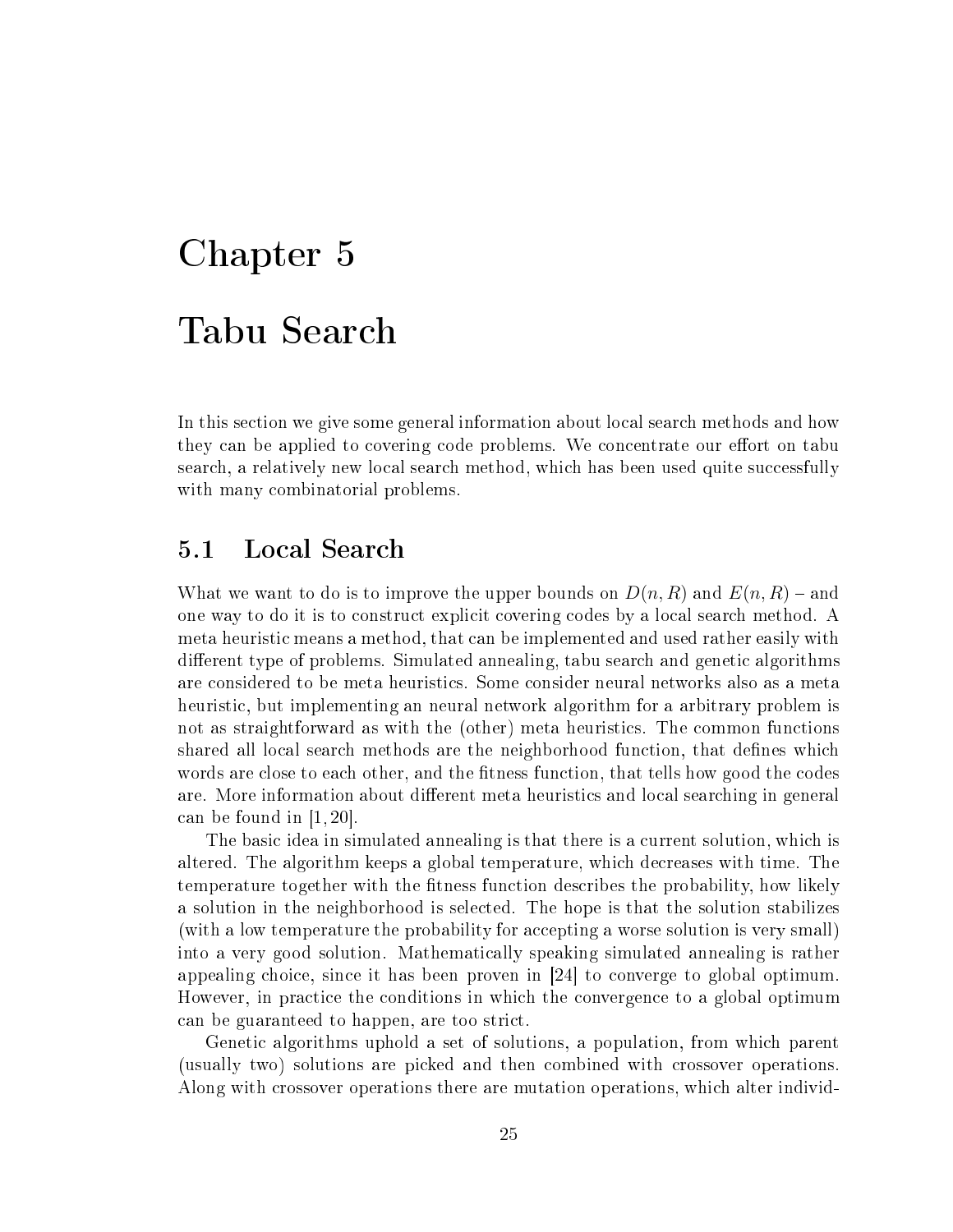ual solutions a bit. The idea is to sele
t the parents randomly, but giving good solutions a better chance to become parents. Then the crossover operation produces new solutions, children, which are hopefully better than their parents (thus combining the good parts of their parents). The mutations are necessary to introduce "new genetic material" into the population, so that the population would not stagnate into a lo
al optimum.

There are not many papers (if at all) within coding theory, in which genetic algorithms were applied. The reason is probably the fa
t, that even though it does intuitively seem a very promising idea to combine two good codes in some meaningful way in order to produce a bit better codes, it seems to be very hard to come up with good rossover operations the good qualities of odes seem to get broken down rather easily.

We did a simple implementation (see Algorithm 3 for a generic genetic algorithm) of a geneti algorithm with following parameters: the odes were assumed to have a certain weight distribution and cardinality; the crossover operation combined two codes,  $C_1$  and  $C_2$ , producing also two codes by selecting a cut weight  $w_c$ , above which the codewords were picked of  $C_1$  and below which the codewords were taken from  $C_2$ (and vice versa); mutation operation changed a codeword of weight w into another odeword of the same weight. This simple implementation produ
ed better odes than just onstru
ting odes randomly, but it was no way near the performan
e of tabu sear
h or simulated annealing.

| <b>Algorithm 3</b> A generic genetic algorithm                          |
|-------------------------------------------------------------------------|
| 1. $pop = initialPopulation()$                                          |
| 2. while (!covering $\text{Code}(pop)$ and !end $\text{Criterion}()$ do |
| $newPop \leftarrow \text{emptyPopulation}()$<br>$3 -$                   |
| while $!populationFull(newPop)$ do<br>4:                                |
| $parents \leftarrow \text{selectParents}(pop)$<br>5.                    |
| $newPop \leftarrow newPop + produceChildren(parents)$<br>6.             |
| end while<br>7:                                                         |
| 8 end while                                                             |

We also did some preliminary testing with simulated annealing, see Algorithm 4 for a generic simulated annealing algorithm, using the same neighborhood function as tabu search – see Section 5). The difference between the actual results (how small overing odes were found) with simulated annealing and tabu sear
h were not that big. According to these preliminary tests it is impossible to say, whether tabu search is superior to simulated annealing or is it the other way around.

Formal constructions, which were discussed in Sections 2.2.1 and 2.2.2, are more appealing in the sense, that they tell something general about the odes. In ontrast finding few separate codes using local search algorithms does not seem to be a solution to the general problem  $-$  but codes found this way may prove be rather useful, when designing new better onstru
tions for overing odes.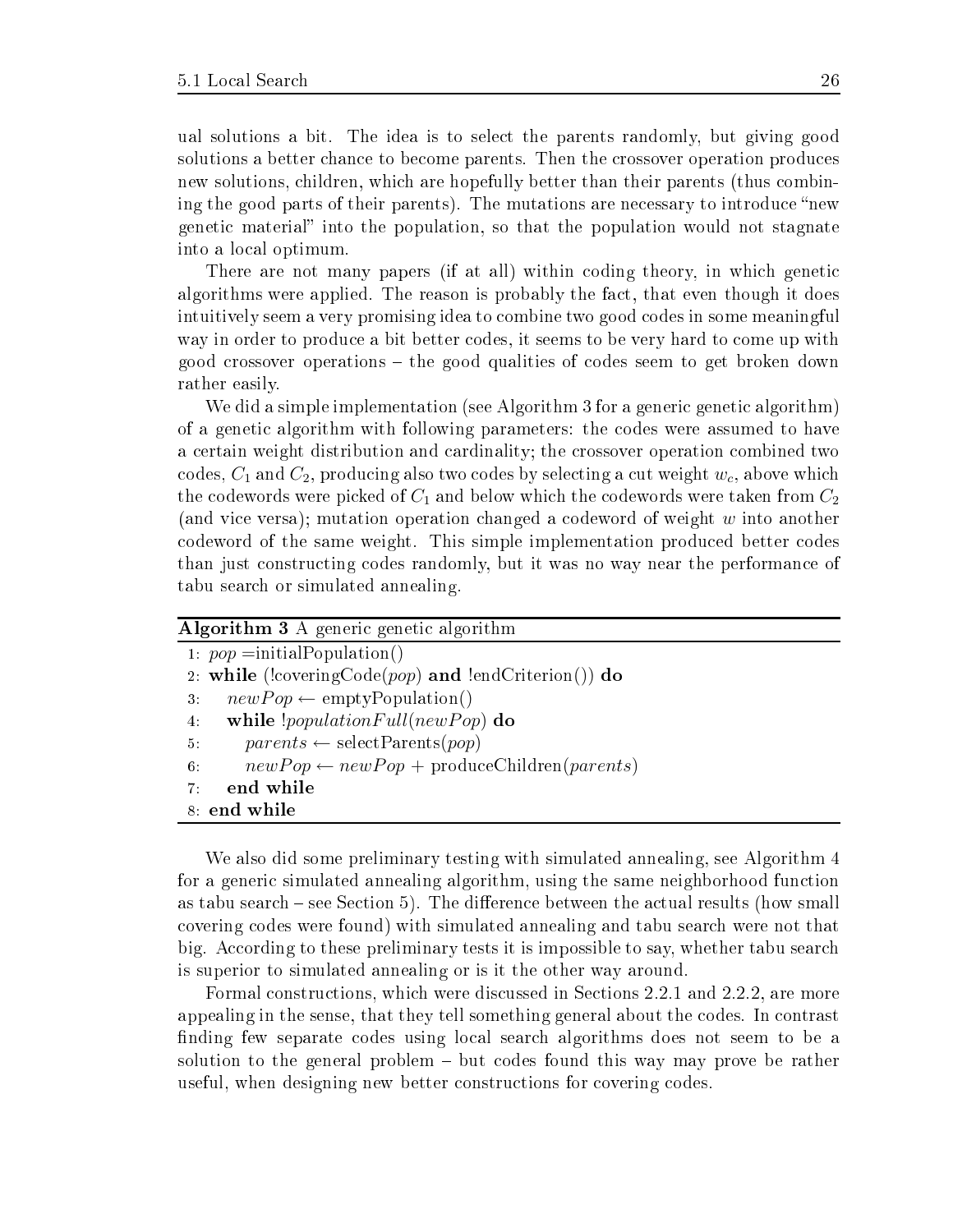| <b>Algorithm 4</b> A generic simulated annealing algorithm |  |  |  |  |  |  |  |  |
|------------------------------------------------------------|--|--|--|--|--|--|--|--|
|------------------------------------------------------------|--|--|--|--|--|--|--|--|

1:  $T = initialTemperature()$ 2:  $C = initialGuess()$ 3: while (!covering $\text{Code}(C)$  and !endCriterion()) do 4: Select  $C' \in \mathcal{N}(C)$  randomly 5:  $r \leftarrow \text{random}(0, 1)$ 6: **if**  $r < e^{(\mathcal{F}(C') - \mathcal{F}(C'))/T}$ 7: then  $C \leftarrow C'$ 8:  $T \leftarrow \text{updateTemperature}(T)$ 9: end while

### 5.2 Tabu Sear
h

Tabu sear
h is a lo
al sear
h method, that an be though of as a variation on the theme of steepest ascent, i.e.  $hill \text{climbing algorithm}$ . In a default hill-climbing algorithm the best solution in the neighborhood is hosen as the urrent solution. The search ends when no more improvements can be made – that is, when a (local) optimum is en
ountered.

The idea behind the tabu search is to combine a hill-climbing algorithm (which goes towards optima very rapidly) with a lo
al optimum es
ape me
hanism. Still the best solution in the neighborhood is selected, but it may be worse than the current solution. This allows the algorithm to escape from the local optima. However, without any other modifications there is quite a big chance, that the algorithm would next sele
t the lo
al optimum again and end up looping between few solutions. The additional alteration is to ban the algorithm from reentering the (re
ently) visited solutions, and this mechanism is a called *tabu list*.

Tabu sear
h was dis
overed in 1970s and rea
hed its urrent form in the late 1980s. The intriguing part of tabu sear
h is, that though no lean proof of its convergence to global is known (there are few proofs for tabu search variants, which might be loser to simulated annealing than tabu sear
h), the algorithm has shown remarkable performance. The reader is referred to  $[11, 21]$  and their references for further information on tabu sear
h.

We chose tabu search to be our local search method. The decision was mainly based on earlier results with tabu search  $|16|$  as well as some preliminary testing of our own. In our implementation we fix the cardinality of the code in the beginning, i.e. we modify the codewords in order to get a covering code. A code for a generic tabu sear
h algorithm is shown in Algorithm 5.

**Example** A short example about tabu search is shown in Figure 5.1: Initial code was constructed randomly. A step in the algorithm has following structure: a step begins with searching the uncovered word (to be covered) lexicographically – and 6 is the first uncovered word encountered. Next the neighborhood is determined: if any of the words 6, 7 or 14 would be a odeword, then the word 6 would be overed.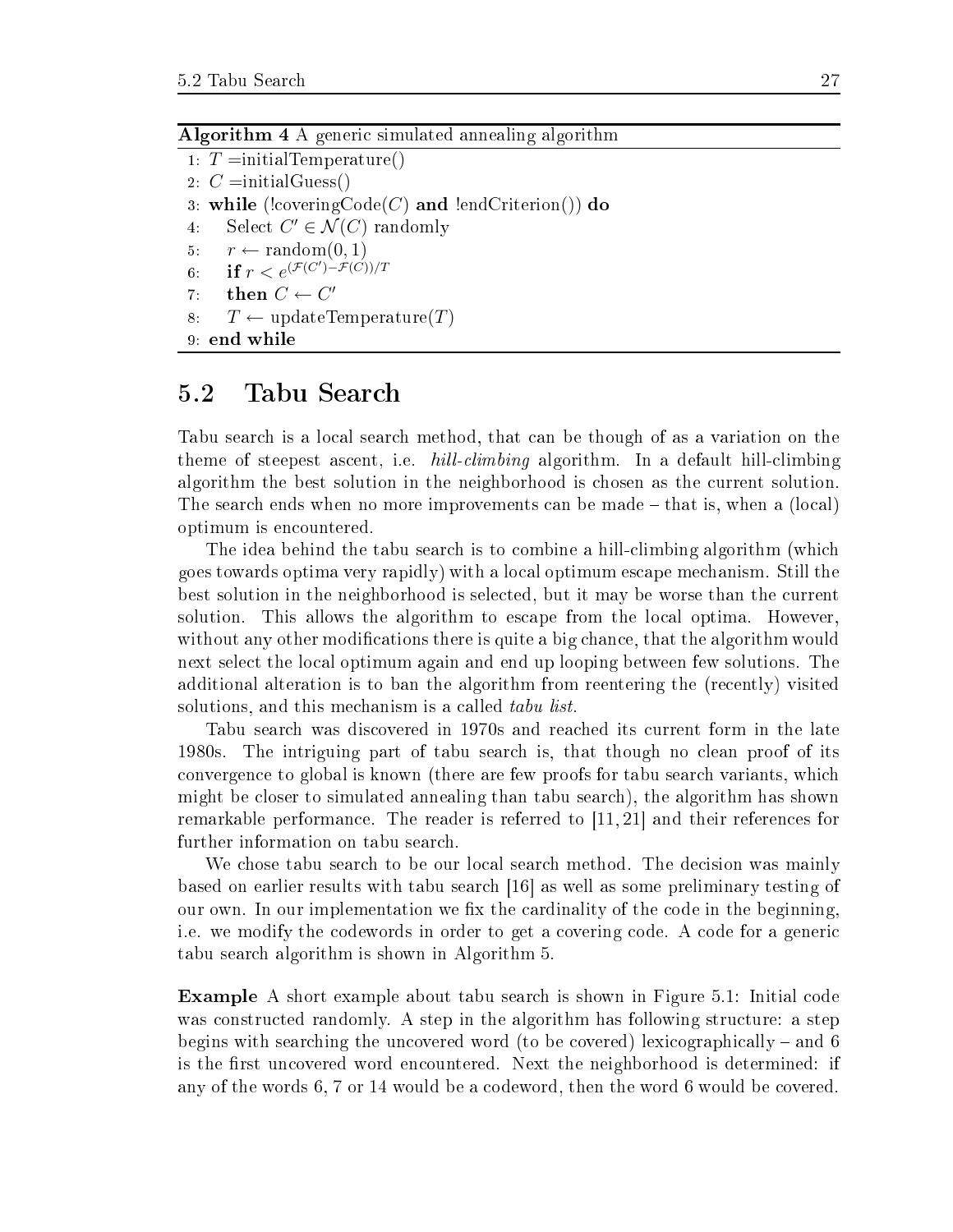| <b>Algorithm 5</b> A generic tabu search algorithm |  |
|----------------------------------------------------|--|
|----------------------------------------------------|--|

1:  $C =$ initialGuess() 2: while (!covering $\text{Code}(C)$  and !endCriterion()) do 3: Select  $C' \in \mathcal{N}(C) \backslash \mathcal{T}()$  so that  $\mathcal{F}(C') \leq \mathcal{F}(C'')$  for all  $C'' \in \mathcal{N}(C) \backslash \mathcal{T}(O)$ 4: updateTabuList $(C, C')$ 5:  $C \leftarrow C'$ 6: end while

So the neighborhood is a *Cartesian product* of codewords and 6, 7 and 14 (and the size of the neighborhood is  $6 \cdot 3 = 18$ ). The entire neighborhood is searched trough. and there are six different changes that seem equally good (resulting in codes with  $\mathcal{F}() = 3$  – one of them is picked randomly (here the choice is  $5 \rightarrow 7$ ). Now one step is completed and the next step can begin (determine the uncovered word, 13; determine the neighborhood,  $\{0, 3, 7, 8, 11, 12\} \times \{13, 15\}$ ; and select the next change from the most promising ones  $\{0 \to 15, 8 \to 15\}$ , which is not tabu – unless the perspiration criteria allows the change). Either of the changes result in a covering ode, so no need to use the tabu list a
tually arose during this example.



Figure 5.1: A tabu sear
h example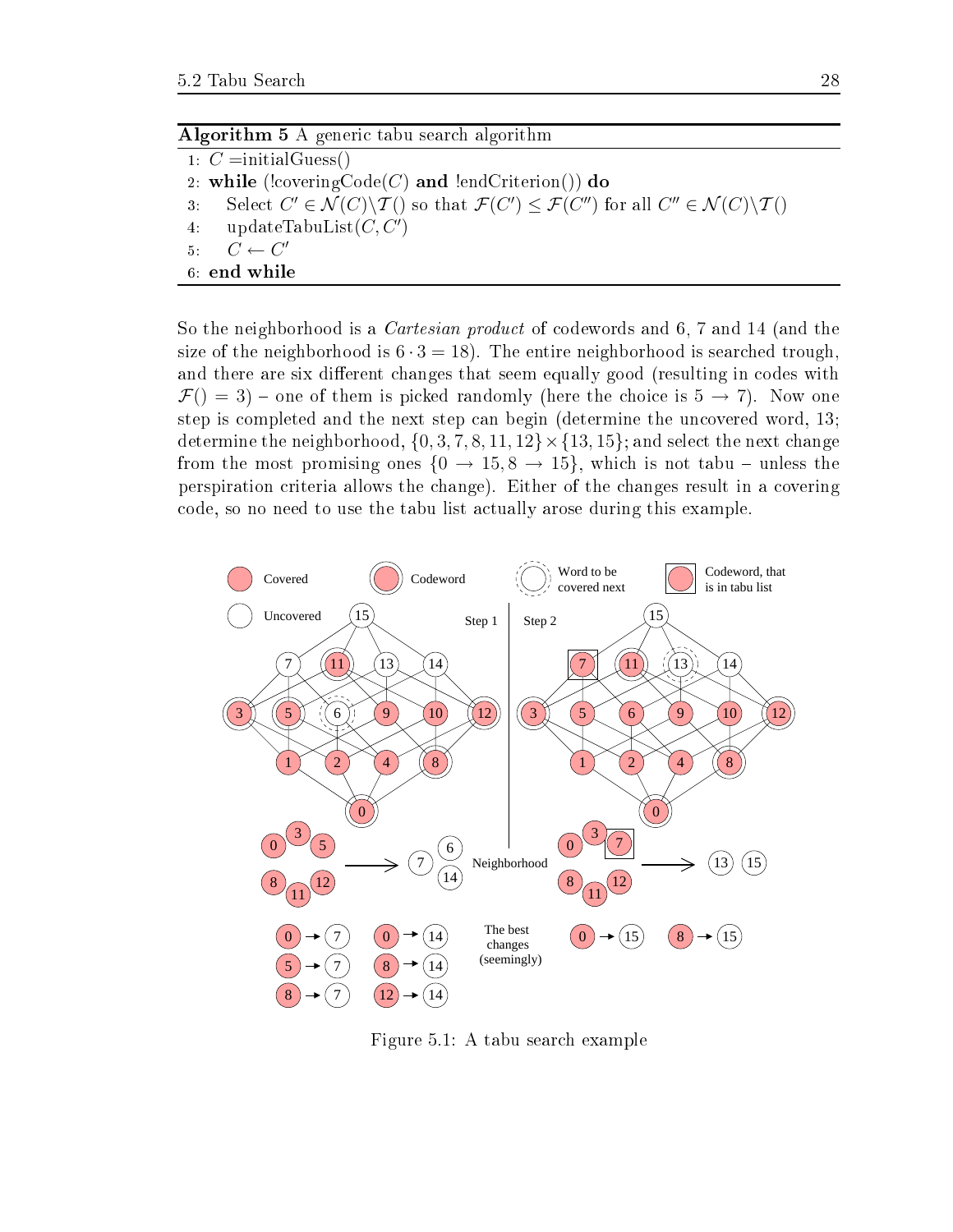### 5.2.1 Fitness Fun
tion

The fitness function,  $\mathcal{F}()$ , is a very crucial part of any local search method. The better the fitness functions is the more it directs the local search to the correct direction, i.e. global optimum (here, towards a covering code). And if the fitness function directs the search towards a valid solution fast, even better. However, defining such a nice fitness function for the global scope is hard, if not impossible, so one has to settle to examine the local scope.

Other nice quality – or maybe even a requirement – for fitness function is that it is computable with as little effort as possible: either the fitness function can be calculated very fast from the scratch, or the current fitness value can be updated quickly according to the changes made.

The fitness function we will use is a rather obvious one, the total number of words not covered by the current solution (code)  $C$ . This definition is rather intuitive and has the nice property, that C is a covering code only if  $\mathcal{F}(C) = 0$ . Furthermore, when comparing two codes, the one with smaller  $\mathcal{F}()$  value can be considered better, simply because it covers more words and is closer, in some sense, to a covering code. The value of this fitness function can be updated efficiently by keeping track of how many times words are covered (array  $cov[]$ ):

- **Require:** cover is array of words, so that cover it delight the number of times the word i is covered. C is the current code and the change  $c \to c'$   $(c \in C, c' \notin C)$  is about to take place. The change caused to the current fitness value is  $\Delta \mathcal{F}$
- 1:  $\Delta \mathcal{F} = 0$ 2:  $S \leftarrow$  set of words R-covered by c 3: for all  $i \in S$  do 4:  $cov[i] \leftarrow cov[i] - 1$ 5: if  $cov[i] = 0$  then  $\Delta \mathcal{F} \leftarrow \Delta \mathcal{F} + 1$ 6: end for 7:  $S \leftarrow$  set of words R-covered by  $c'$ 8: for all  $i \in S$  do 9: if  $cov[i] = 0$  then  $\Delta \mathcal{F} \leftarrow \Delta \mathcal{F} - 1$ 10:  $cov[i] \leftarrow cov[i] + 1$ 11: end for 12:  $C \leftarrow (C - c) + c'$ 13: return ∆F

### 5.2.2 Comments on Fitness Fun
tion

When comparing two codes one has to be a bit careful. It would be easy to say that the code with smaller  $\mathcal{F}()$  value is better (it does cover more of the space and hence would be "closer" to a covering code), but is hard to say, which code really is better (i.e. has a better potential to be modied into a overing ode). For example a ode C with  $\mathcal{F}(C) = 1$  sure seems to be a promising code (only one uncovered word), but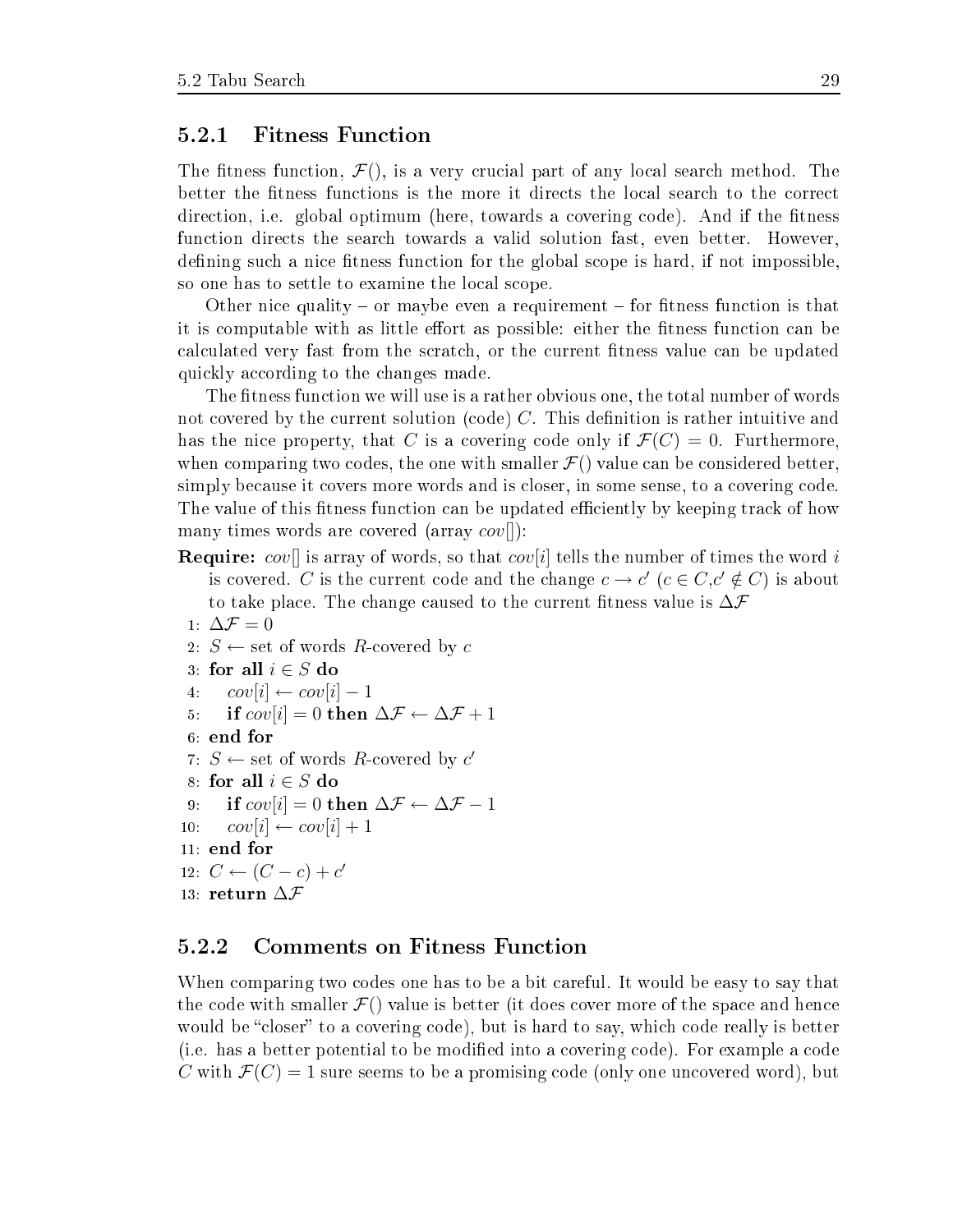it does no good if there is no way to make that (apparently so small) hange to make C a covering code (i.e. C is a local optima for the used local search method, and it is so steep that the lo
al sear
h method an not get out of it). Maybe some other much worse (in  $\mathcal{F}$ ) sense) code would have a much better structure and would have the true potential to be transformed into a covering code.

The above mentioned be
omes very apparent, if a ode is onstru
ted from a scratch, adding one code word at a time and always greedily (minimizing  $\mathcal{F}()$ ). As the onstru
tion seems to go smoothly in the beginning, there are only bad left (that do not cover that much) left for the final codewords. It would probably have been better to make some ungreedy choices (or redefine  $\mathcal{F}()$ ) at some point, so that the partial ode would have in some sense better stru
ture.

### 5.2.3 Neighborhood Fun
tion

The definition of the neighborhood function,  $\mathcal{N}(t)$ , is the other rather important part of any local search algorithm. The neighborhood defines the solutions (codes) that are, in some sense, near the urrent solution. What would be desirable is that the neighborhood would ontain only the good solutions (solutions that are loser to a global optimum). The lo
al sear
h algorithms tend to take two approa
hes to the neighborhood: either all solutions in the neighborhood are checked (and the seemingly best is chosen) or a solution is picked randomly until it is accepted as the urrent solution. For example the latter approa
h is adopted in simulated annealing whereas the former is (usually) used with tabu search algorithms.

One other thing to notice is that the size of the neighborhood (at least with the former approa
h) has a quite impa
t on the running time. So it would be desirable for the neighborhood to be as small as possible – but not too small, since that would restrain the lo
al sear
h algorithm too mu
h and disable the algorithm from es
aping a lo
al optimum.

We use the neighborhood that was introduced to covering codes in  $[16]$ . First an uncovered word is searched lexicographically, then all changes, which would cover that word, are said to be in the neighborhood. A hange is made and the next uncovered word is searched starting from the last one. What is nice with this definition is that size of the neighborhood is almost onstant and that the neighborhood ne
essarily in
ludes hanges, whi
h an result into a overing ode (every word must be covered by a codeword). In addition implementing this neighborhood in practice is straightforward.

Another idea for neighborhood (mentioned in  $[16]$  too) is to use the same definition as above, but apply it to all uncovered words (instead of just one). This neighborhood be
omes very large and slows down the algorithm and the gains are not that great (for some problem instances the chance of finding a covering code in
reases a bit), but sometimes it might be worth of the extra running time.

One more idea for neighborhood (introduced in  $|17|$ ) is to consider all uncovered words and all the changes that could cover them, with one additional condition: for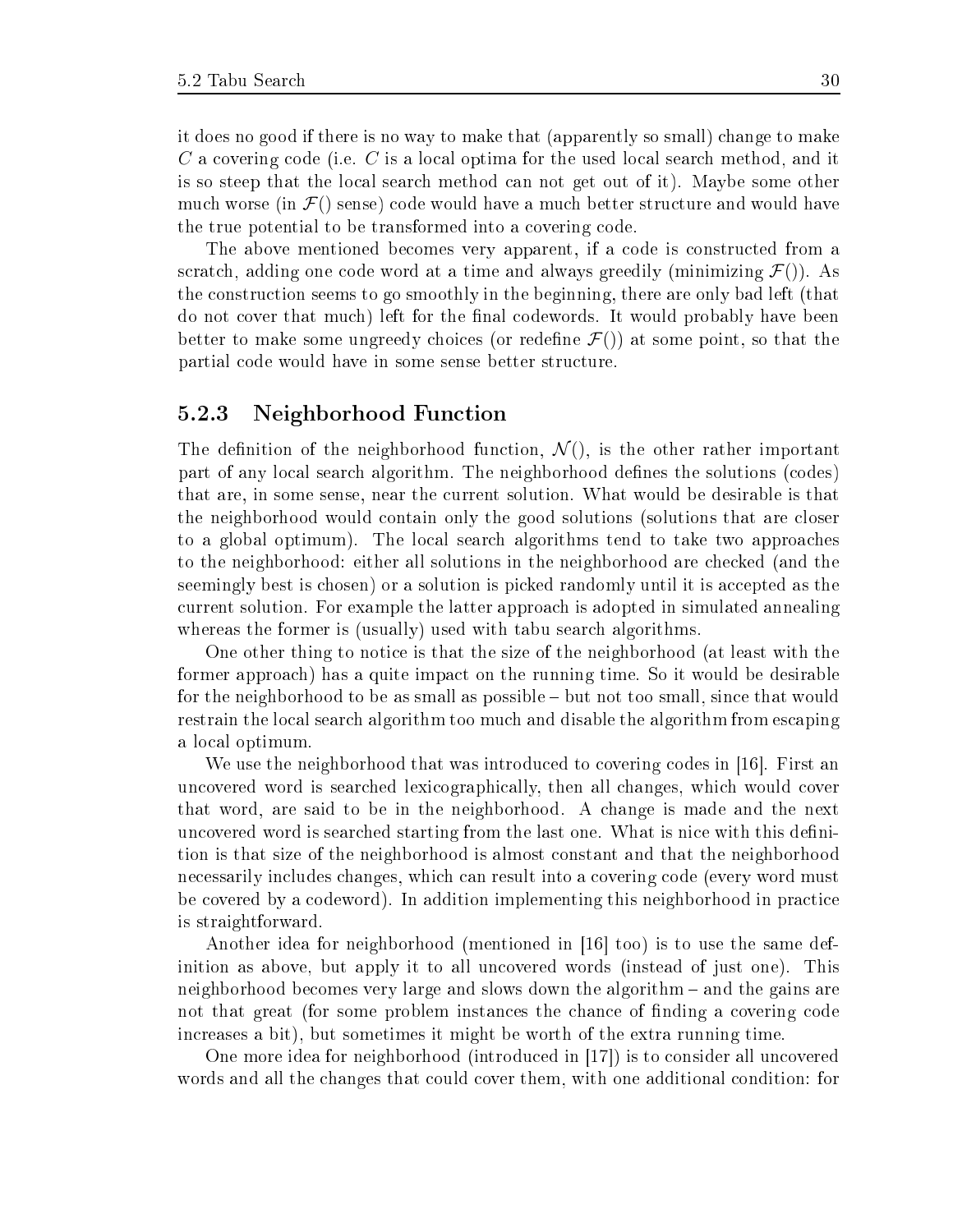a change  $c \to c'$  to be in the neighborhood, the Hamming distance between the old and new codeword  $d_H(c, c') = 1$ . Although this definition produced about as good codes the first mentioned, it did it in lesser time. The downside for this definition is that it is a bit more unstable, i.e. it works for asymmetric covering codes, but for unidirectional (and normal) covering codes the first definition seems to perform better.

### 5.2.4 Comments on Neighborhood Fun
tion

Instead of tweaking around the neighborhood, one ould also hange the problem a bit temporarily, solve the modified problem, and then change the solution to the modified problem back into a solution to the original problem. Such an approach was introduced in  $\left[17\right]$  for asymmetric covering codes, even though the approach was not investigated fully.

The general idea goes as follows: The aim is to find a new record-breaking code attaining new upper bound on  $D(n, R)$ , and the starting point is the previous record breaking code  $C = (n, D(n, R))^+ R$ . First i coordinates are selected randomly, let us say the last i coordinates (w.l.o.g.). The codewords having 1 in any of those coordinates are considered to be fixed. Let the  $\tilde{C} \subseteq C$  be the set of codewords having 0 in all those coordinates. Next a codeword is removed from  $\tilde{C}$  (randomly) and the algorithm tries to change the remaining code into a code covering almost all (some of them are covered by the fixed codewords) words of type  $(v_1, v_2, \ldots, v_{n-i}, 0, 0, \ldots)$ . If this search is successful and a  $\hat{C}'$  is the new code, then the code  $C-\hat{C}+\hat{C}'$  is a record breaking covering code on the original problem.

Note that the search actually takes place in  $Z_{2}^{n-i}$  instead of  $Z_{2}^{n}$ . The advantage here is, that when the problem be
omes smaller, it might be easier to solve it more efficiently than the whole problem (for instance, use a larger neighborhood, that would be too large to be used with the original problem). The disadvantage is, of course, the fact that part of the solution is fixed and the search may be doomed to fail (the fixed part of the code is simply not good enough).

#### 5.2.5 Tabu List

The tabu list is the mechanism, which should enable tabu search to escape from local optima and proceed towards better solutions – hopefully all the way to a global optimum. The idea is simple: keep the visited solutions in the memory and  $\alpha$  do not visit them again – in practice it is impractical to keep all visited solutions in memory, so one has to settle either to subset of (re
ently) visited solutions or to some estimation of the visited solutions (i.e. not storing the actual solutions, but the changes that were made recently). Hence the name "tabu list" comes from this list of banned solutions/changes. Sometimes a special condition rise that would make it sensible to ignore the tabu list. For example, if ignoring the tabu list would lead into a better solution than ever before, it might make sense to allow the chance.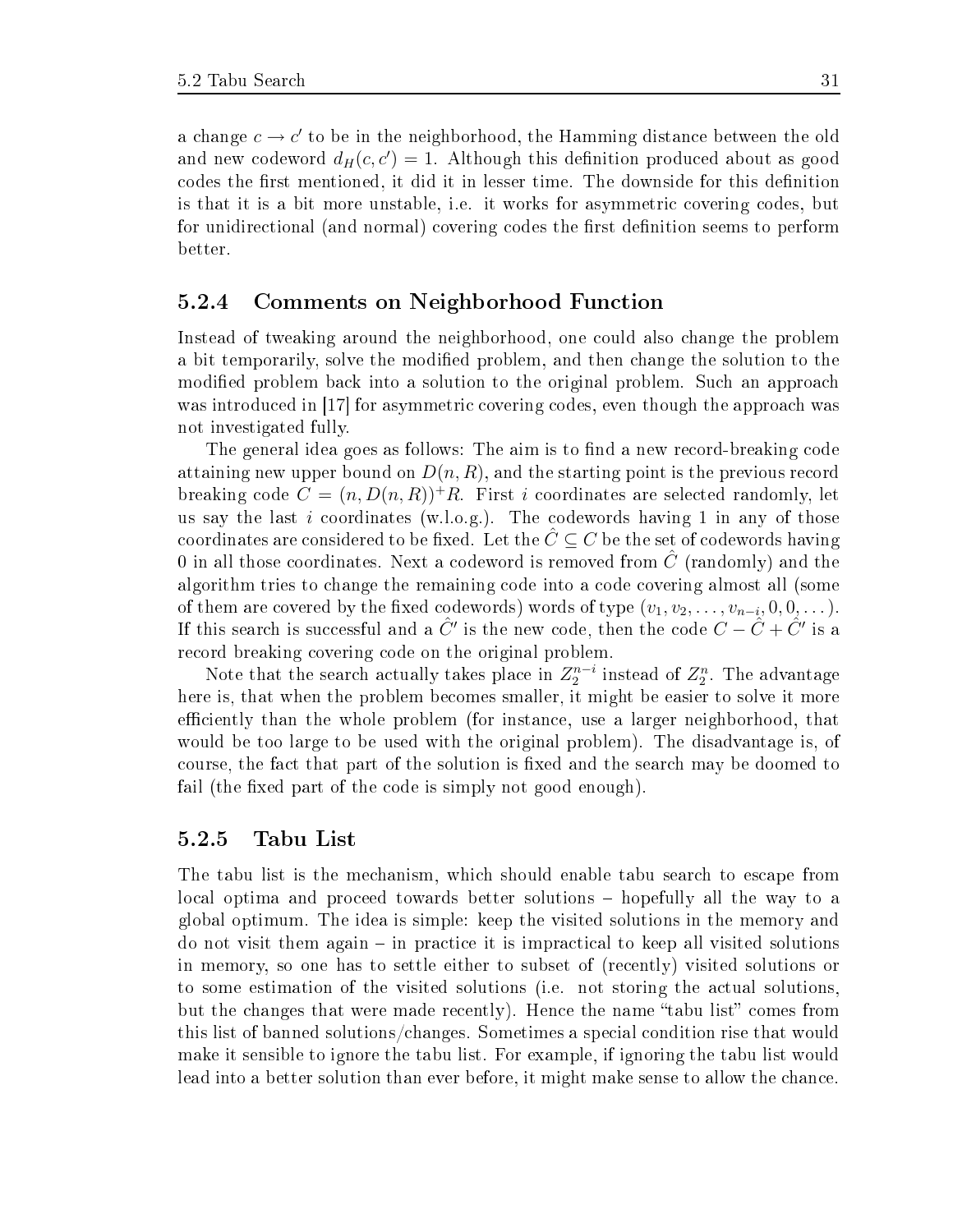These special circumstances are handled with perspiration criteria.

Our approa
h in this thesis is to keep a list of hanges in the solution, that is, on
e a word is hanged to a odeword it will not be hanged during the time it is in the tabu list  $\sim$  so this definition of tabu list has one parameter, tabu list size T. which tells how many steps of the algorithm a codeword remains in the tabu list. We used only one perspiration criterion: a change is made whenever it leads to a covering code. This definition for tabu list was used, for instance, in  $[16, 18]$ .

One can (and should) always wonder, how good the definition above is. Our own experiments give the feeling, that even though for some problems instan
es there are better definitions available (resulting in either slightly faster algorithm, slightly more-likely-to-succeed algorithm, or both), this definition is very general and works rather well regardless the problem instan
e.

For example, one other definition for tabu list was used in  $|17|$  (combined with neighborhood mentioned in the previous section). It was defined as follows: A change  $c \rightarrow c'$  is tabu, if c was changed into c' (or vice versa) during last T iterations.

### 5.2.6 Ending Condition

The trivial point to end search is the point when a solution matching some quality riteria is found. With overing odes this would mean that a overing ode is found. But su
h a happy ending is not always possible (either no su
h ode exists, or it is too hard for the algorithm to find), so an another ending mechanism should be in
luded. Here we give the algorithm the number of iterations, L, it an run without improving the best (during the current search) found solution. The motivation here is to end the unfruitful sear
h as soon as possible. On the other hand, if there seems to be happening even slight improvement, then the sear
h should be allowed to ontinue longer.

One other approa
h would be to simply state the maximum number of iterations, during which the algorithm is run (if it does not find a covering code sooner). Whether this approach is inferior to the first mentioned is not that clear: for individual runs this may be so, but when running the algorithm over large number of times and comparing the actual successful runs (a covering code was found) with respe
t to running times, the results seem rather similar.

### 5.2.7 Initial Guess

The initial guess, the code from which the algorithm starts the search process, has quite an impact on both running time and the probability of successful run when using tabu search (in this respect tabu search differs quite fundamentally  $-$  at least in theoreti
al sense from simulated annealing, sin
e the initial guess should not really matter with simulated annealing  $[24]$ .

There are few ways to construct the initial guess: The simplest way is to create it randomly. The problem with this approa
h is that the initial ode is not very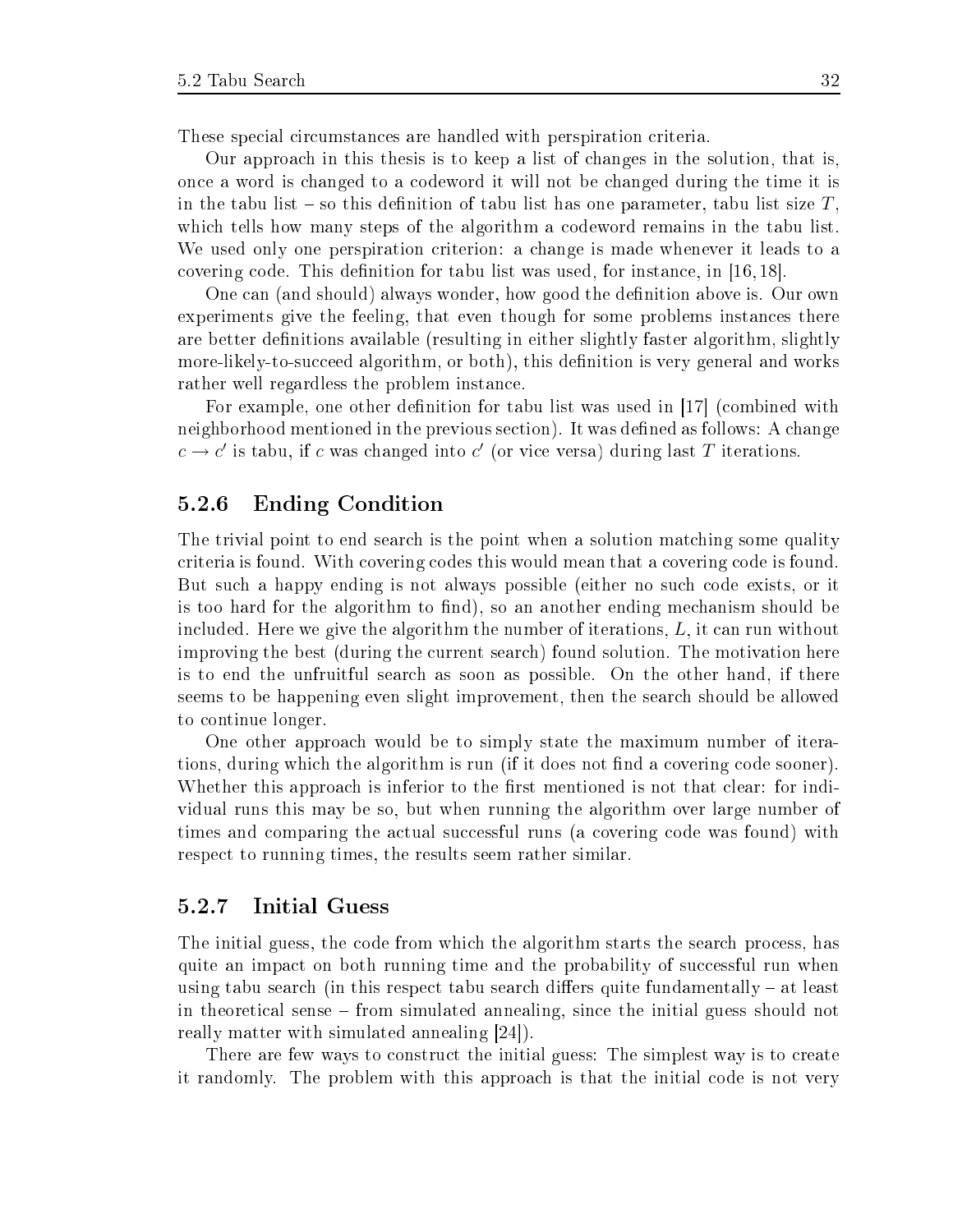|   | D(n,R)                  |                |              |         |                       |                           | E(n, R)                               |   |              |   |         |                                |              |                           |
|---|-------------------------|----------------|--------------|---------|-----------------------|---------------------------|---------------------------------------|---|--------------|---|---------|--------------------------------|--------------|---------------------------|
|   |                         | 8 <sup>8</sup> | -9           | -10     | -11                   |                           | $12 \quad 13 \quad 7 \quad 8 \quad 9$ |   |              |   | -10     |                                | 12           | 13                        |
|   | $\mathsf{I} \mathbf{X}$ |                |              | X X X X |                       |                           |                                       | Х |              |   | X X X X |                                |              |                           |
| 2 | $\mathbf{X}$            |                | X X          |         |                       |                           |                                       | Х |              |   | X X X X |                                |              |                           |
| 3 | $\mathbf{X}$            |                | $X \times X$ |         |                       |                           |                                       | X |              |   | XXXX    |                                |              |                           |
|   | $\mathbf{X}$            |                |              |         | $X \times X \times X$ |                           |                                       | X |              |   |         | $X \times X \times X \times X$ |              |                           |
| 5 | $\mathbf{X}$            | X              | $X - X$      |         | X                     | $\boldsymbol{\mathrm{X}}$ |                                       | X | X            | X | $X - X$ |                                | $X - X$      |                           |
| 6 | ΓX                      | X              | X            | X       |                       | X X                       | $X_{-}$                               |   | $X - X - X$  |   | X       | X                              | $\mathbf{X}$ | X                         |
|   |                         |                |              | X.      | $X$ $X$ $X$           |                           |                                       |   | $X \times X$ |   | X       | Х                              | Х            | $\boldsymbol{\mathrm{X}}$ |

Table 5.1: The impa
t of initial guess

lose to a overing ode (i.e. neighborhoods based on all un
overed words are large) and with larger codes the searches tend to get stuck into local optima; another way to go is to construct (see Sections 2.2.1 and 2.2.2) a code or pick an existing one, and remove a odeword from it randomly.

In Table 5.1 the "X" marks those problem instances, in which tabu search algorithm can find (in practice, in theoretical sense there is always a chance) a covering code attaining the current best known upper bound on  $D(n, R)$  and  $E(n, R)$  (Tables 7.2 and 7.3) using a randomly onstru
ted initial guess. As an be seen from the table, for the smaller problem instan
es using a randomly onstru
ted initial guess works well, but for larger problems removing a codeword from existing code works better (the first existing code were either constructed with direct sum construction  $-$  Theorem 2.2.4 or 2.2.8  $-$  or with the algorithm itself with random initial code of large ardinality).

#### $5.3$ 5.3 Comments on Implementation

While implementing a local search method one has to bear in mind the fact that the total performan
e of the algorithm it not ne
essarily the sum of its individual parts. For example, just changing the definition of the tabu list to the one described in the last paragraph of Section  $5.2.5$  (as in [17]) declines the overall performance of the whole algorithm.

The lesson learned here is that it is dangerous to jump into conclusions (i.e. do some preliminary testing with one implementation and regard the implementation inferior/superior just based on that). The different parts of the algorithm (like neighborhood, fitness function and tabu list) should support each other – and this should be taken into consideration already when doing the design.

It is hard to say anything general about what this should mean in practice, but on should bear in mind that a very good idea (for instance for fitness function) might seem bad just be
ause the other parts of the implementation do not support the idea.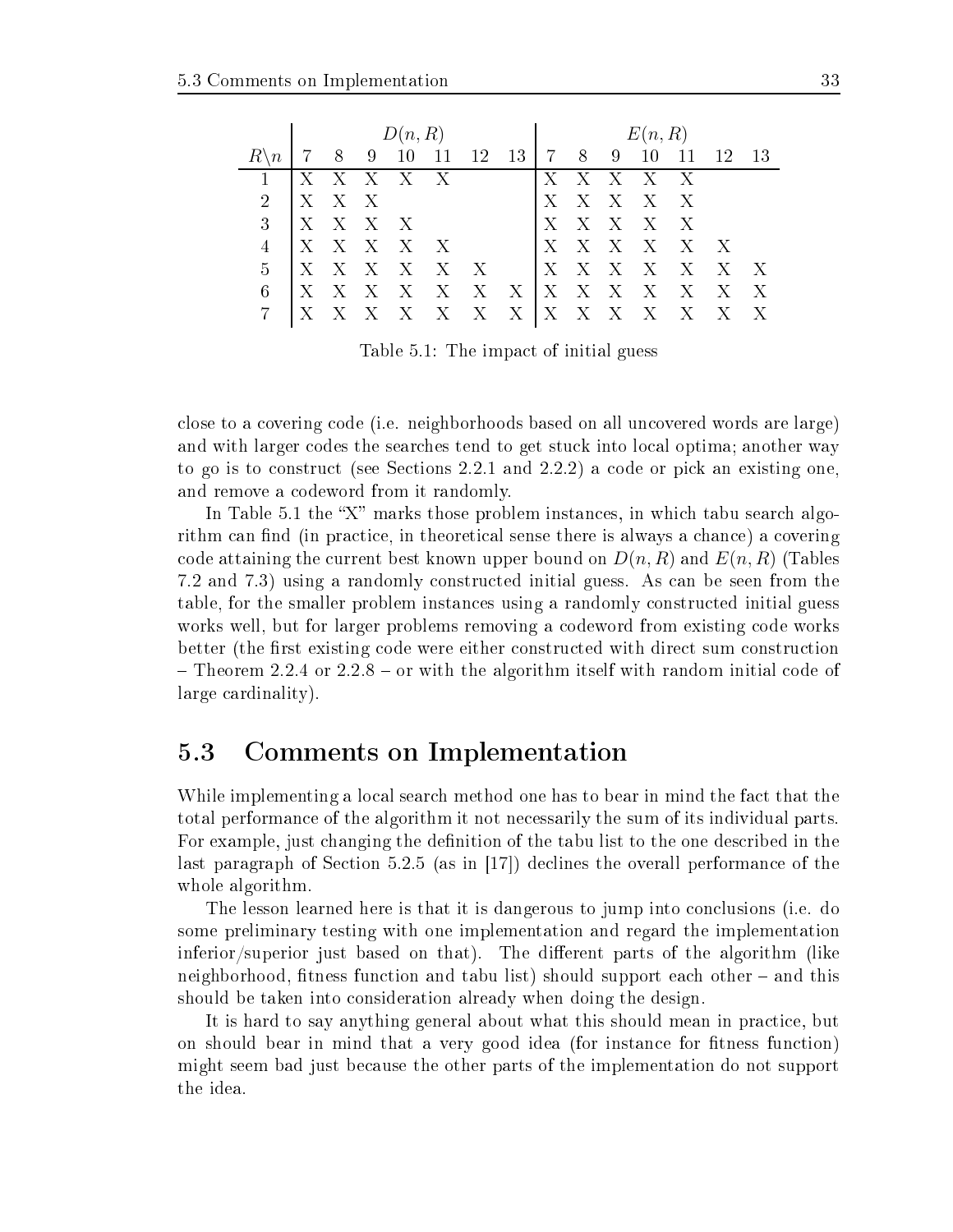# Chapter 6 Empiri
al Tests

In this chapter the empirical results regarding the tabu search and exhaustive search are examined.

### 6.1 Tuning Tabu Sear
h

The algorithms were implemented with standard ANSI C. Empiri
al tests were run on 10 2.4 GHz Celeron Debian Linux ma
hines with 1 GB ram. For ea
h parameter ombination the algorithm was run 50 times, and result of the run (whether a overing ode was found or not) and the total running time were measured. The time was measured with C function  $getrusage(),$  which measures the actual resources (su
h as CPU time) used by the pro
ess. Measuring the a
tual real world time was out of the question, sin
e the tests were run on shared university omputers, in which other users might also do something requiring a lot of computing power.

Test runs were arried out for the tabu sear
h algorithm for several problem instan
es. The instan
es were sele
ted to be those, whi
h were not too easy (algorithm would fail every now and then) but the algorithm could still found a code attaining the urrent best known upper bound by starting with a random ode as the initial guess. The objective was to find out how the different parameter values (the tabu list size and the allowed iterations,  $L$ ) affect the performance of the algorithm. The results are presented in Figures  $6.1, 6.2, 6.3, 6.4$  and  $6.5$ , in which success rate refer to the number of successful runs (a covering code was found) versus the total number of runs, and the running time refers to the average duration (in seconds) of a single execution of the algorithm.

One interesting question is, whether it is more efficient to run the algorithm with longer limit,  $L$ , therefore increasing the chance of finding a covering code; or would it be wiser to run the algorithm several times with smaller L during the same period of time. In Figure 6.6 the average running time is divided with success rate for some of the problem instan
es. The result of this division an be onsidered to be the efficiency of algorithm with the corresponding parameter settings  $-$  i.e. how much time on average is needed to find a covering code (with a probability near  $100\%$ ).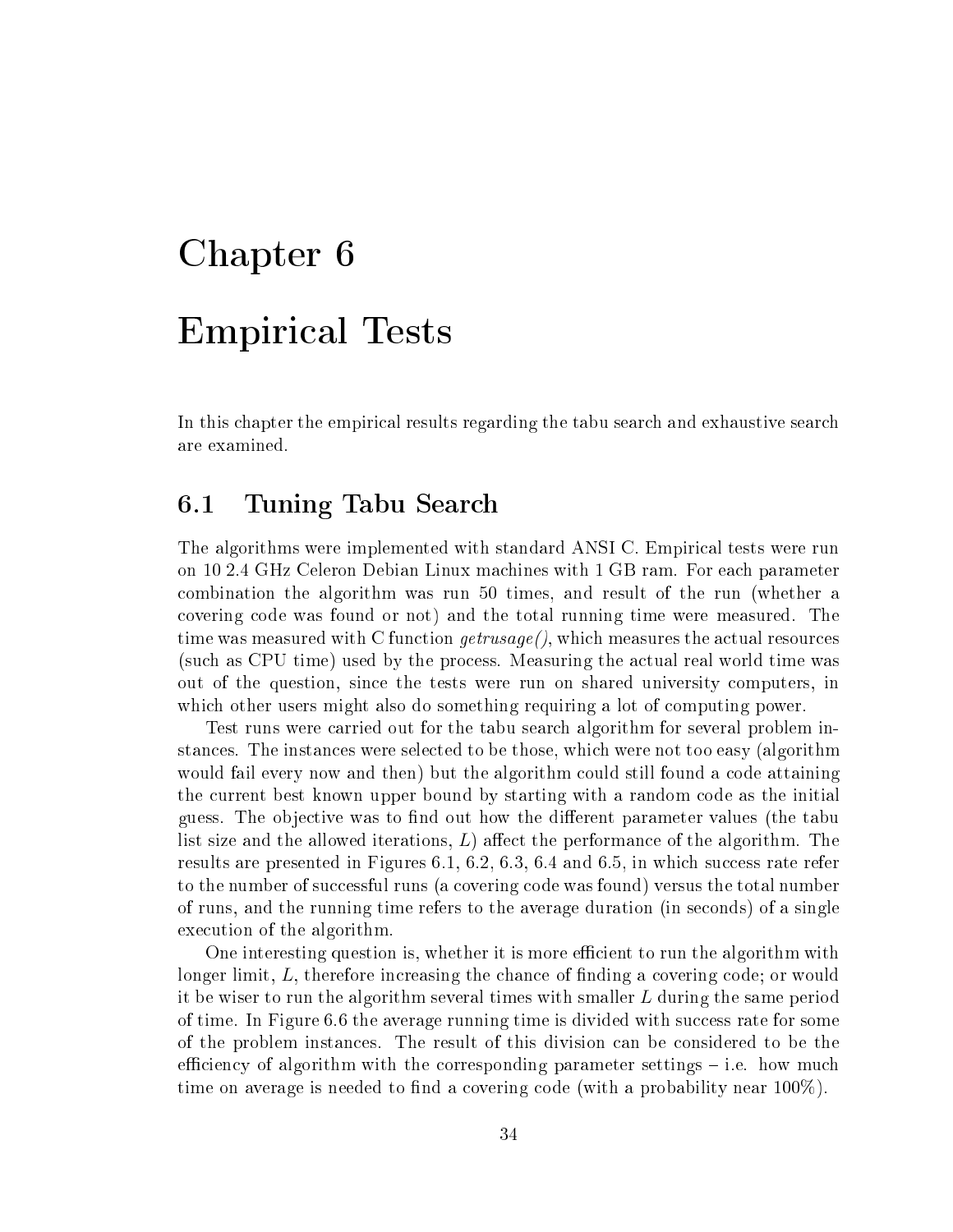

Figure 6.1: Tuning tabu search:  $(8, K)^+1$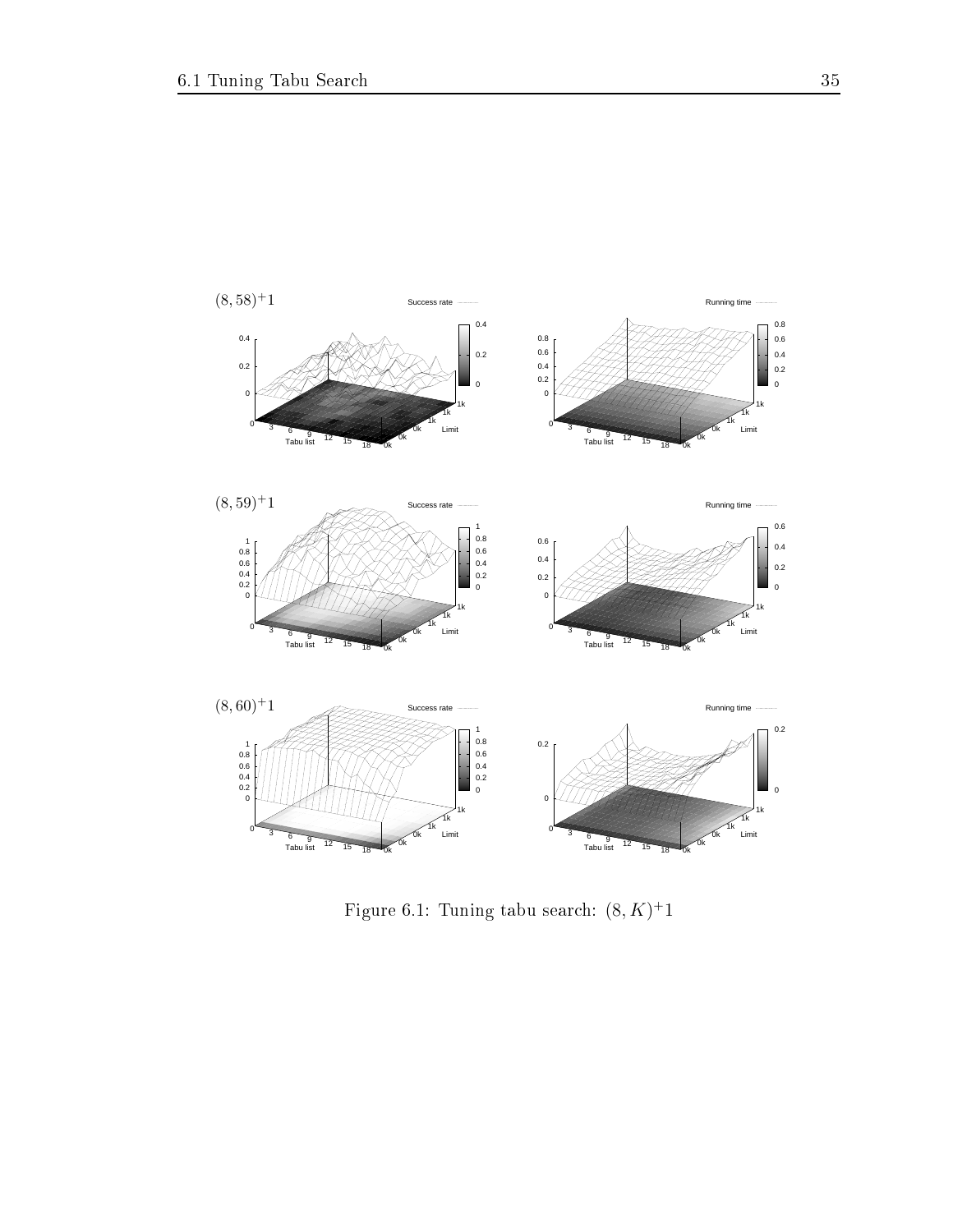

Figure 6.2: Tuning tabu search:  $(9, K)^+2$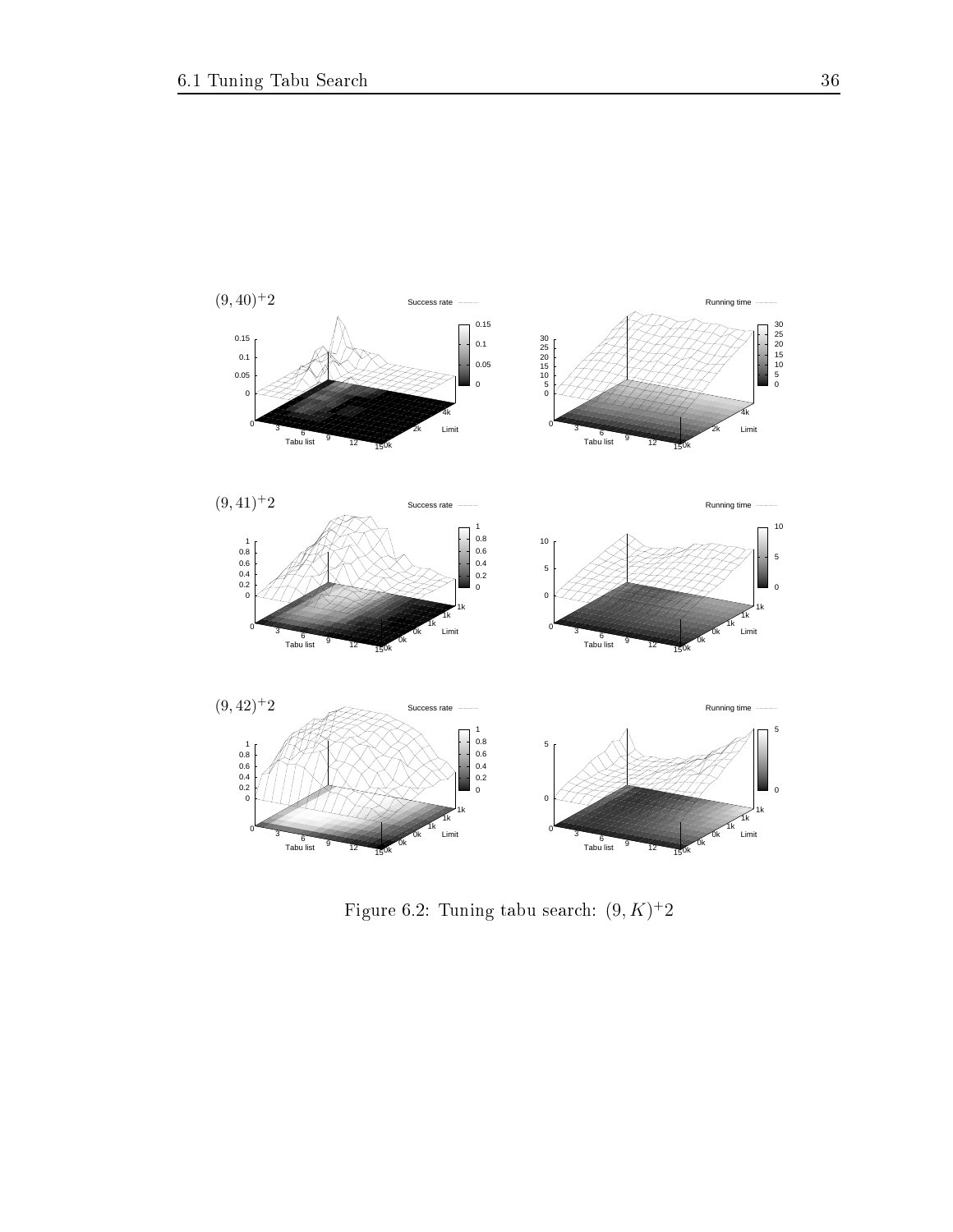

Figure 6.3: Tuning tabu search:  $(10, K)^+1$ 

#### 6.1.1 Conclusions on Tabu Search

Rather wide test runs were carried out with tabu search in order to find about the behavior of tabu sear
h, and this in
luded test runs in whi
h the algorithm was used to find a bit worse code than it would have been possible: logic behind this was to study, is the seemingly optimal tabu list size same regardless the ardinality of the target overing ode (i.e. would it be possible to determine the optimal tabu list size by running the algorithm first with larger  $-$  and easy to find  $-$  codes). And it would seem that the algorithm behaves so, but only to some extent, because the range of "seemingly optimal" tabu list side widens rather fast  $-$  Figures 6.1 and 6.2  $-$  which an not be fully ompensated by shortening the sear
h, and for larger and harder problems the tabu list size is not that crucial any more  $-$  Figures 6.3, 6.4 and 6.5).

As for the differences between asymmetric and unidirectional problem instances - tabu search seems to perform (with the current neighborhood, fitness function and tabu list) mu
h more ni
ely with the asymmetri ase. For example the running time for successfully searching  $(10, 120)1$  code is about seven times longer (the running time needed to get about  $20\%$  success rate) than using the same algorithm for finding  $(10, 196)^+$ 1 codes (Figures 6.3 and 6.4). This phenomenon seems to repeat for every asymmetric-unidirectional problem pair, and this probably happens because the asymmetric covering behaves more nicely than unidirectional covering: with asymmetric coverings a single codeword covers less words – and when a codeword is changed, it does not affect so many words – only the subset of those which weight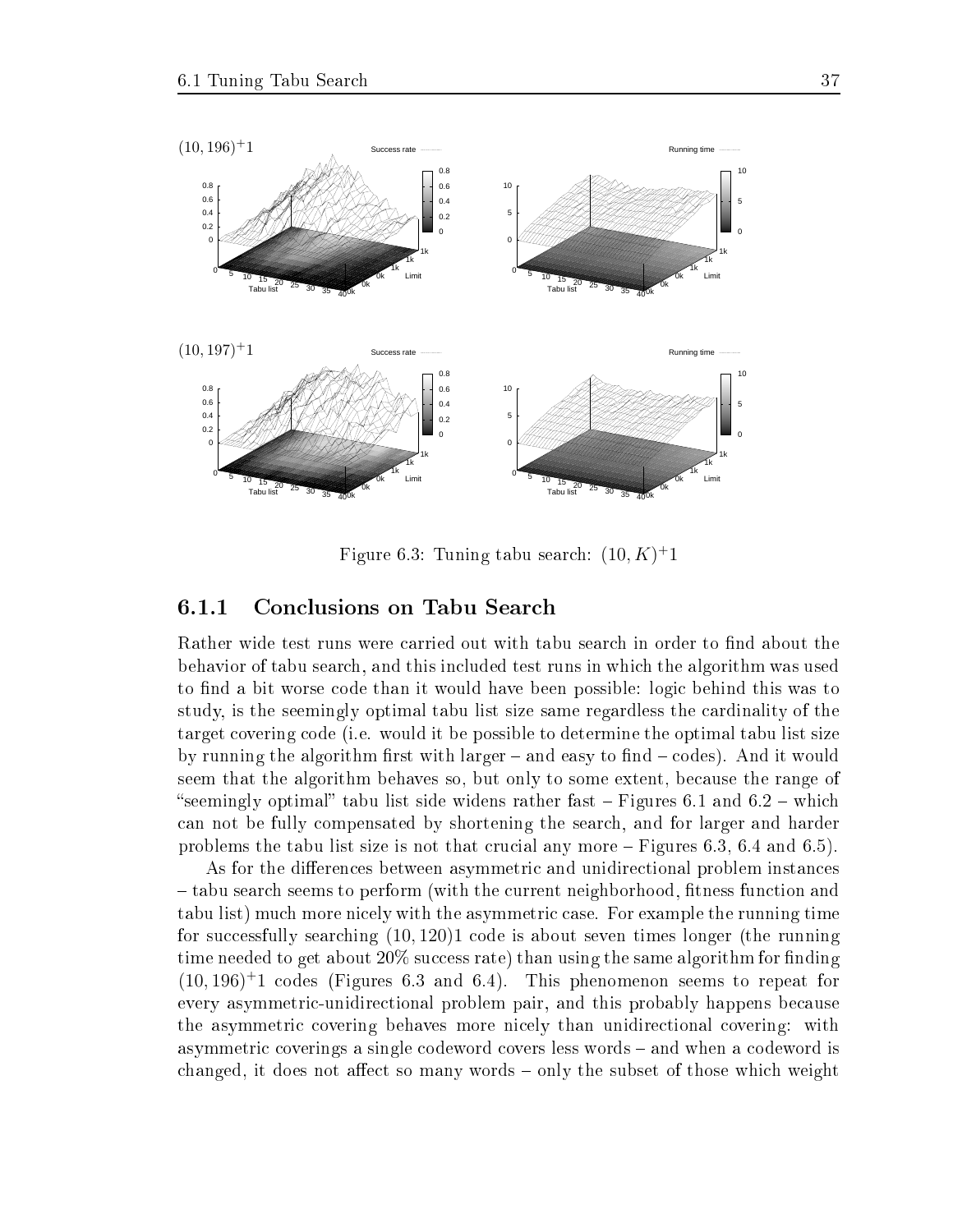

Figure 6.4: Tuning tabu search:  $(10, K)1$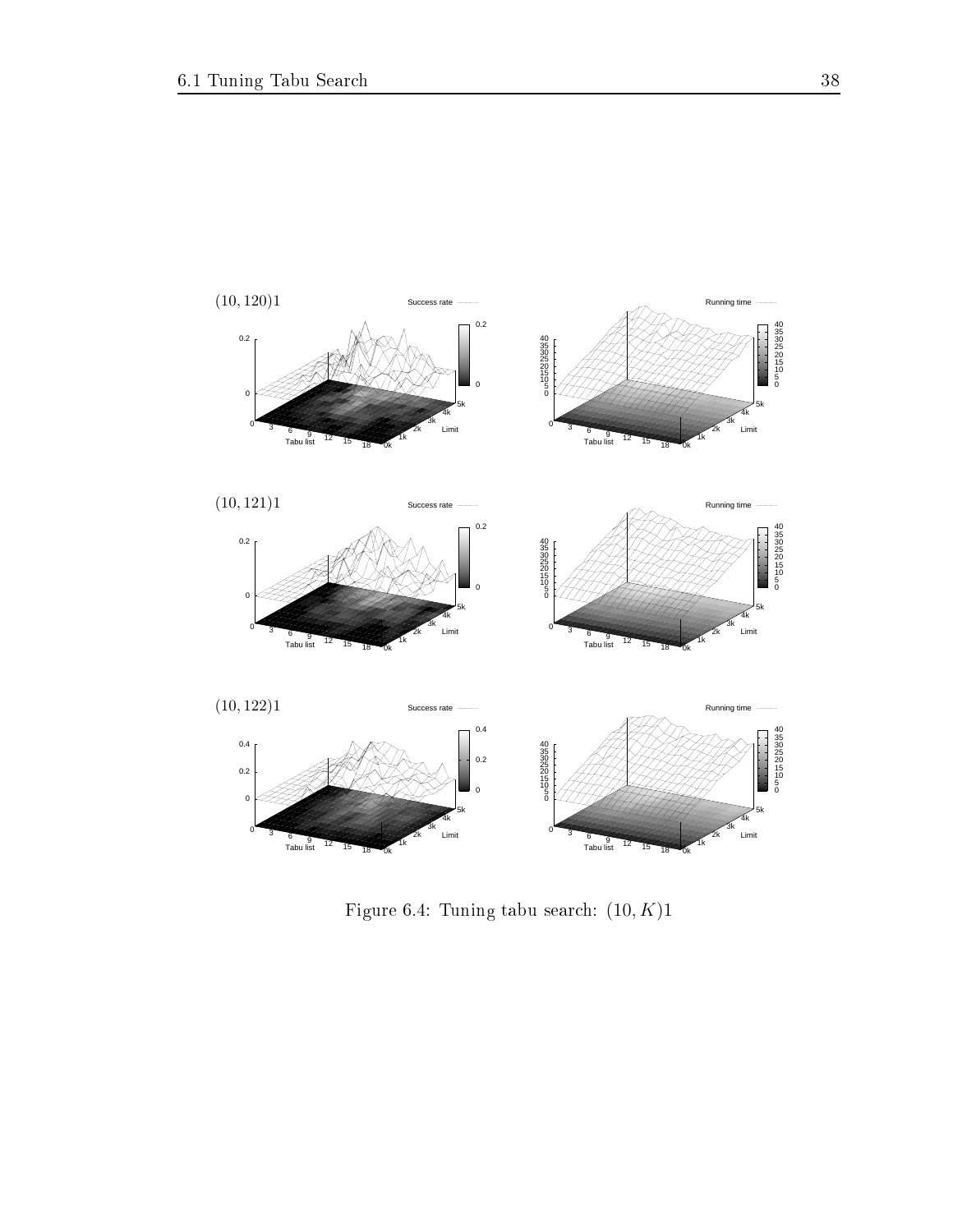

Figure 6.5: Tuning tabu search:  $(11, K)^{\pm}2$ 

less than the odeword itself, whereas hanging a odeword in an unidire
tional ode has greater impact (so it is "easier" to break the code).

The exhaustive search algorithms were implemented to solve  $v(n, w, k, w')$ , Algorithm 1 and to show non-existence of covering codes of given cardinality, Algorithm 2. With exhaustive sear
h algorithms one must always onsider, whether the algorithm really works (e.g. the reason why algorithm does not find codes really is because there are none – and not because there is an error in implementation) and the attained results an be trusted.

We are confident that the implemented algorithms perform correctly. This is because for Algorithm 1 the results coincide with  $\mathcal{A}(n, d, w)$  and with Algorithm 2 the results are orre
t with smaller problem instan
es. For the onvenien
e (for others to verify the results presented in this thesis regarding the exhaustive sear
h) the total number of overing odes with ardinality of the exa
t bound are listed in Table 6.1.

Evaluating these results is difficult, since no such listing were made on earlier research, even though in [3] they state that there are only four non-isomorphic asymmetric  $(4,6)^+1$  codes – which seems to be an error. The four isomorphic codes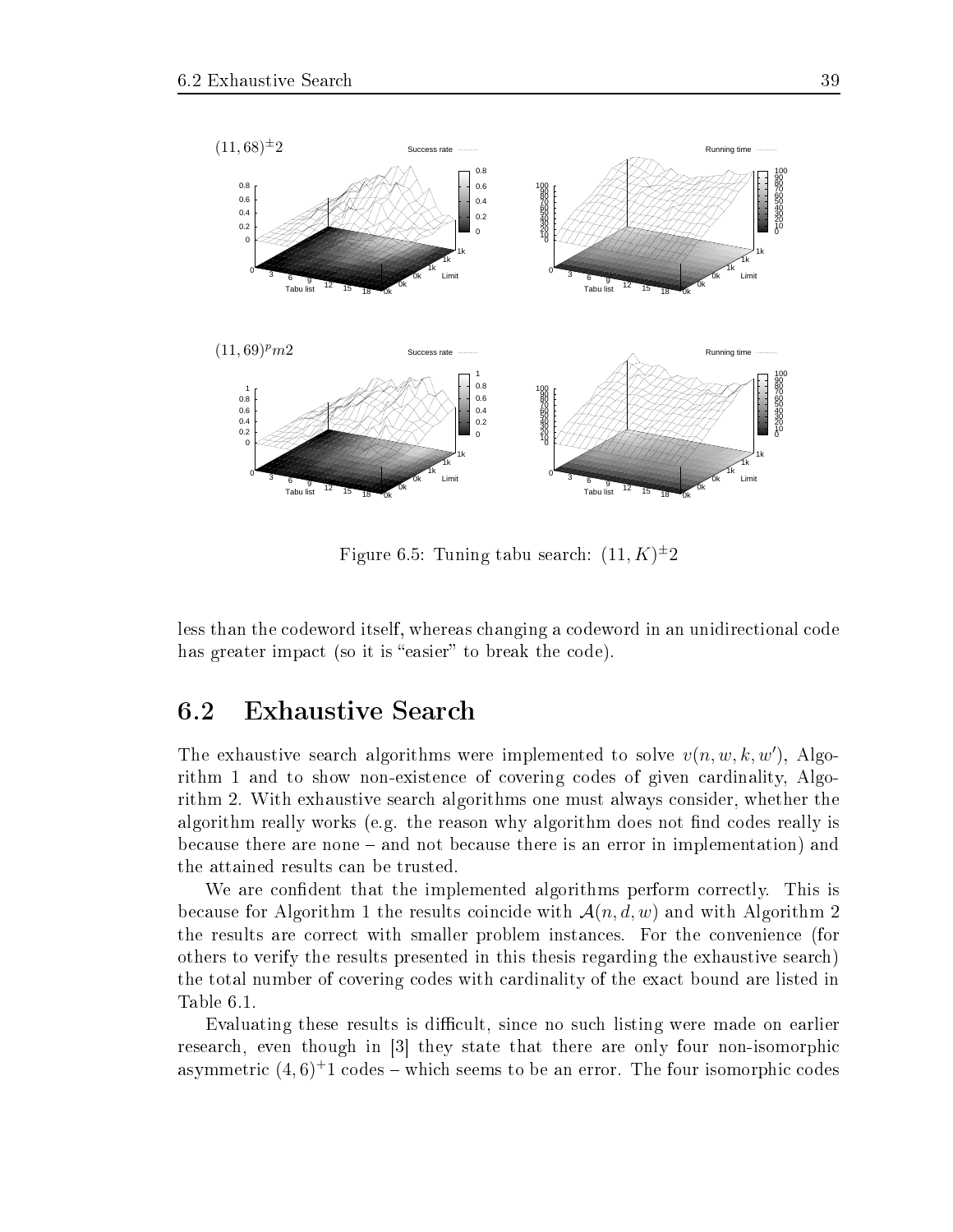

Figure 6.6: The impact of  $L$  and  $T$  on tabu search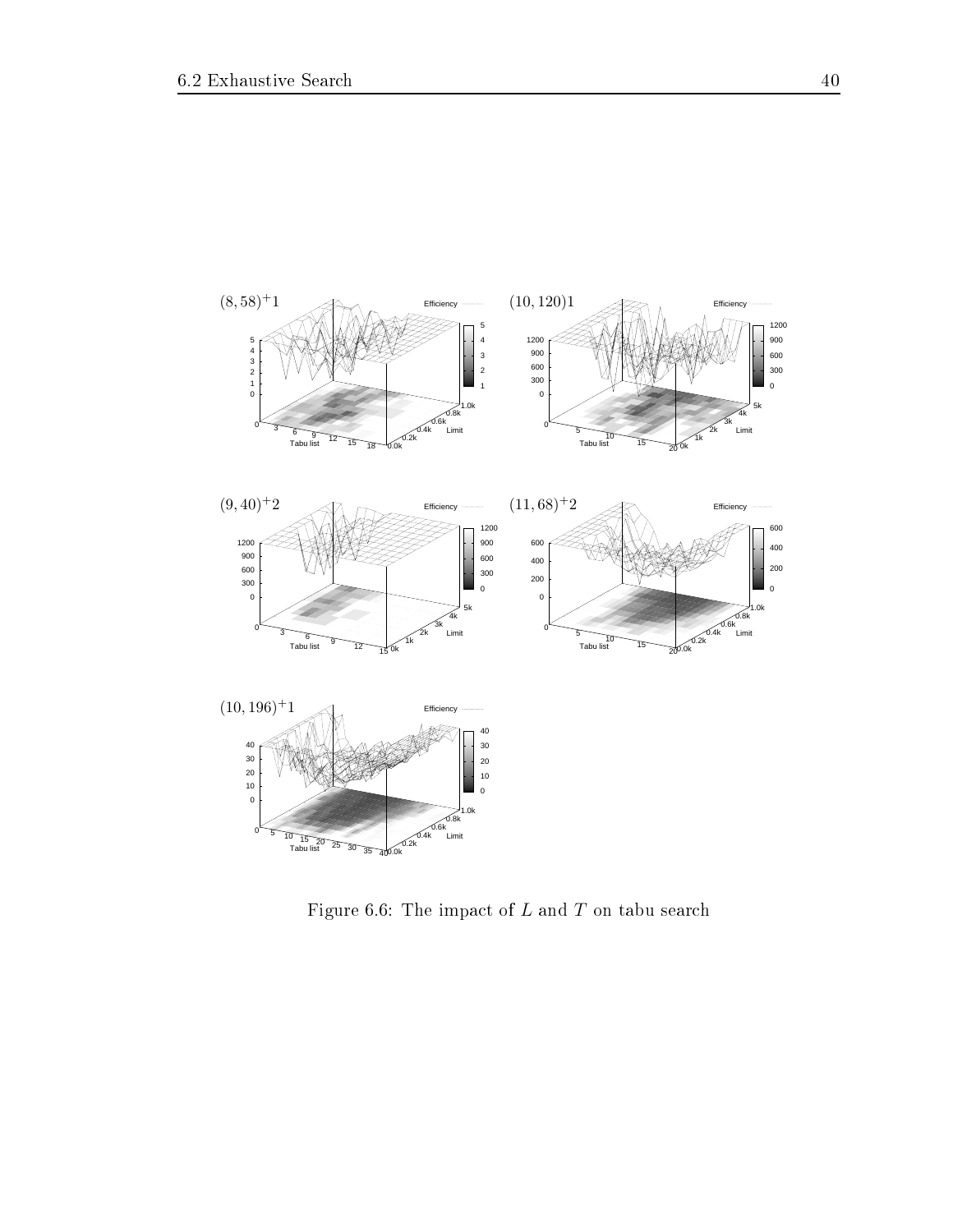| $\, n$         |                | $\overline{2}$ | 3    |     | 5      | 6  | 7  | 8 | 9 |
|----------------|----------------|----------------|------|-----|--------|----|----|---|---|
|                |                |                |      |     |        |    |    |   |   |
| $\overline{2}$ | $\overline{2}$ |                |      |     |        |    |    |   |   |
| 3              |                | 3              |      |     |        |    |    |   |   |
| $\overline{4}$ | 8              | 3              |      |     |        |    |    |   |   |
| $\overline{5}$ | 3              | 10             | 5    | 5   |        |    |    |   |   |
| 6              | 19             |                |      | 8   | 6      | 1  |    |   |   |
| 7              | 32             | 402            | 15   | 4   | $11\,$ |    |    |   |   |
| 8              |                |                | 9676 | 4   | 8      | 15 | 8  |   |   |
| 9              |                |                |      | 388 | 78     | 14 | 19 | 9 |   |

Table 6.1: The total number of non-isomorphic  $(n, D(n, R))^+R$  codes

mentioned in  $\lceil 3 \rceil$  are the upper four codes in Figure 6.7, but there are four additional (the lower four) non-isomorphic codes.

### 6.2.1 Con
lusions on Exhaustive Sear
h

The thing to be noted with the exhaustive sear
h is that we were always able to improve a lower bound attained only by using  $IP_{\text{adv}}$ . The explanation for this is rather simple: since exhaustive search used the same results (that is,  $v(n, w, k, w')$ ) as IP<sub>ady</sub> for pruning codes, it were able to improve the lower bounds slightly  $(1-3)$ codewords). However, there should be a lot of room for improving  $IP_{\text{adv}}$  or designing a better method for attaining lower bounds - and such an improved method could most likely be used in exhaustive search to prune code more efficiently.

### 6.3 Comments on the Results

A curious question regarding the attained lower and upper bounds on  $D(n, R)$  and  $E(n, R)$  is that how good are the bounds (i.e. the used methods) really are? Results listed in this thesis seem rather impressing (many lower and upper bounds attained), but the resear
h on asymmetri and unidire
tional overing odes is s
ar
e. So how to evaluate how good the bounds really are (i.e. how close are they to the actual values and how easy would it be to improve them)?

We did some testing on  $K(n, R)$ , which have been researched widely and its very unlikely to get easily any improvements on the bounds. Idea would be to ompare the results with  $K(n, R)$  the known best result – and observe the difference. Then that difference might be used to estimate the results on  $D(n, R)$  and  $E(n, R)$ . Even though the problems differ to some amount, this estimation would give us some kind of feeling about the goodness of the results (feeling that might be proven ompletely wrong though).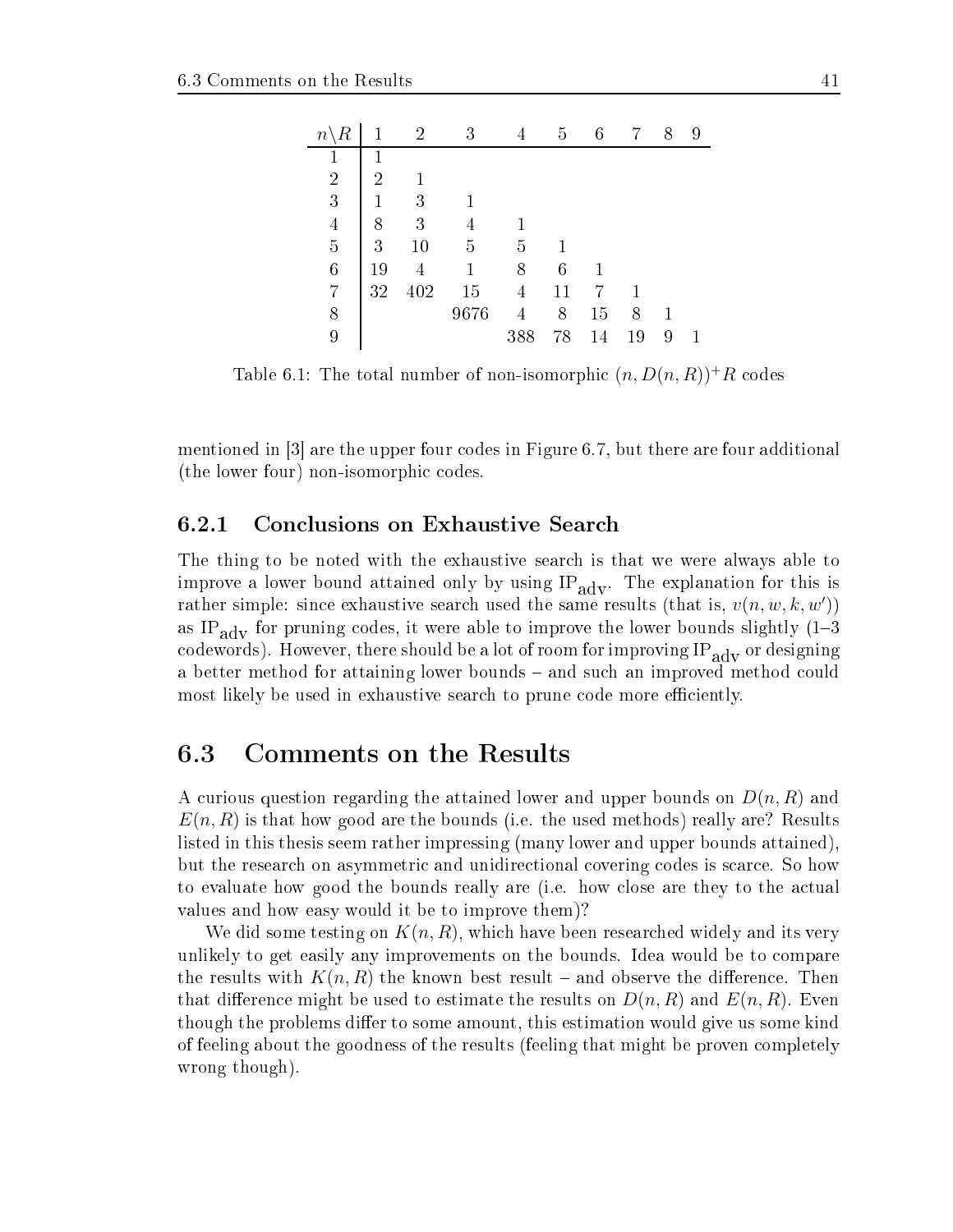

Figure 6.7: All non-isomorphic  $(4,6)^+1$  codes

The feeling we got with tabu sear
h were, that tabu sear
h performs well (the best known upper bound is found) for at least  $n \leq 10$  and for  $K(n, R) \leq 20$ , but for the larger problems there might be room for improvement.

The exhaustive search algorithm can handle the lower bounds on  $K(n, R)$  for small n and  $K(n, R)$ . Particularly interesting are the lower bounds  $K(10, 3) > 9$ and  $K(12, 4) \geq 8$ , which might be improved even with the current implementation of the exhaustive sear
h, that is if few months of omputing time were used (this is just a rough estimate – and the computer used for the calculations should have quite a lot of memory and raw processing power to handle the breadth-first search).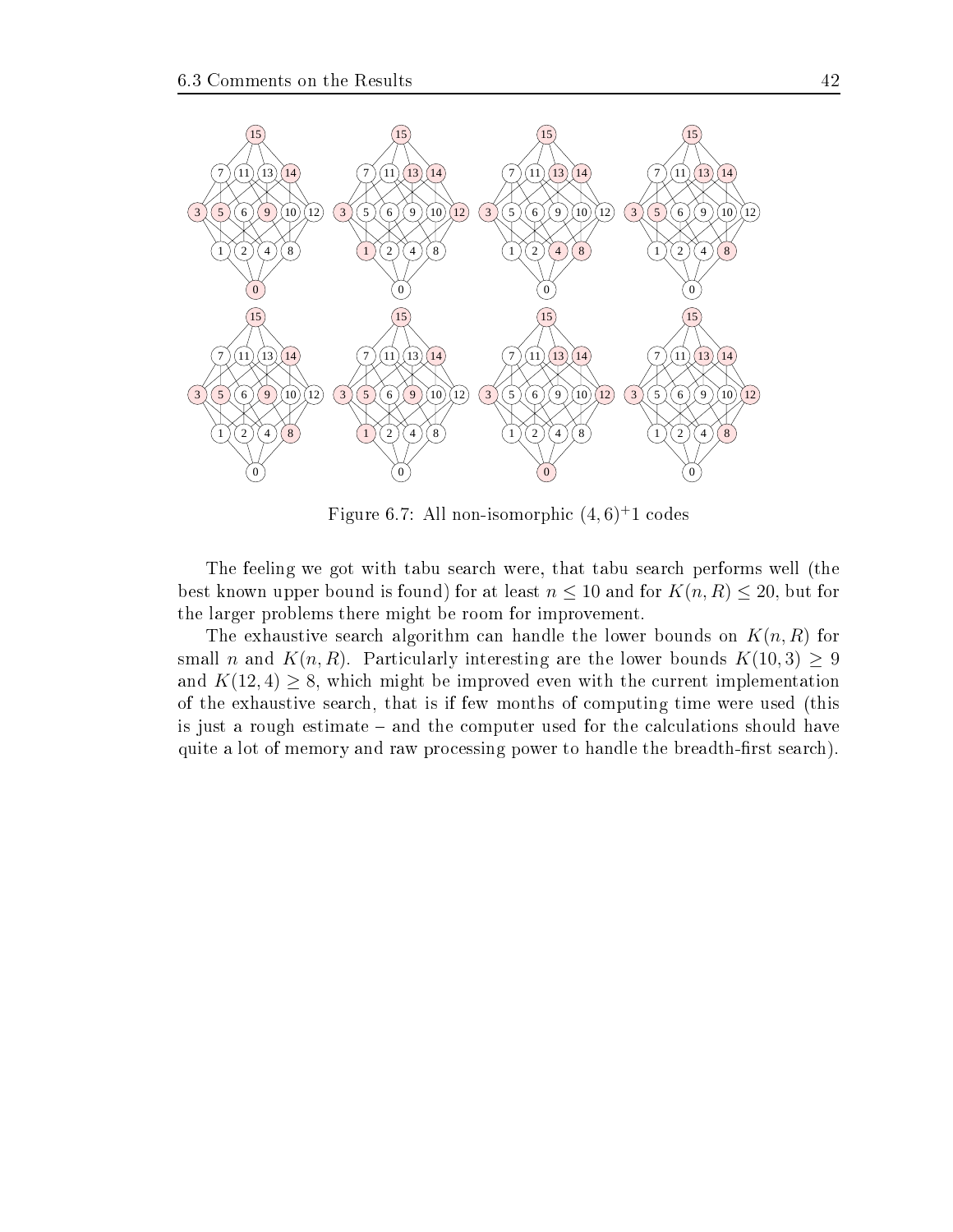### Chapter 7

### Summary

The results of earlier studies, whi
h still ontribute to the best know bounds on  $D(n, R)$  and  $E(n, R)$ , were listed in Chapter 2. Upper bounds were not improved in this thesis, but we managed to improved several lover bounds on  $D(n, R)$  by combining the results of different papers  $-$  theoretical part from [7] combined with integer programming and exhaustive search used in [18].

The lower bounds on  $\lceil \frac{1}{n} \rceil$  $\frac{1}{n}\phi(n,R)$  (used with Theorem 2.2.3) are listed in Table 7.1. The unmarked entries are attained with  ${\rm IP}_{{\rm sphere};\phi}(n,R)^{+}$  – as in [7], where the actual values were omitted. For some entries a better result could be achieved with  $\mathop{\mathrm{IP}}\nolimits_{\mathop{\mathrm{adv}}\nolimits:\phi}(n,R)^+,$  and they are marked with subscript  ${}_{a}.$ 

The best known lower and upper bounds on  $D(n, R)$  and  $E(n, R)$  are listed in Tables 7.2 and 7.3. The keys to Tables are as follows:

| Lower bounds (subscripts)                                      |
|----------------------------------------------------------------|
| Theorem 2.2.6                                                  |
| $IP_{\text{adv}}$ (IP Problem 3)                               |
| Exhaustive search (Section 2)                                  |
| Theorem 2.2.3 and results in Table 7.1 (better than in $[7]$ ) |
| $IP_{\text{exact}}$ (IP Problem 1)                             |
| Theorem 2.2.12                                                 |
| Upper bounds (superscripts)                                    |
| Tabu search (Section 5), as used in [18]                       |
| Both                                                           |
| Bound on $K(n, R)$ [4]                                         |
| Unmarked Theorem 2.2.3 and results in Table 7.1                |
| Theorem 2.2.10, Corollary 2.2.9, lower bound on $K(n, R)$      |
| Attained in [7]                                                |
| Attained in  3                                                 |
| Attained in [9] using a local search                           |
| Attained in [17]                                               |
|                                                                |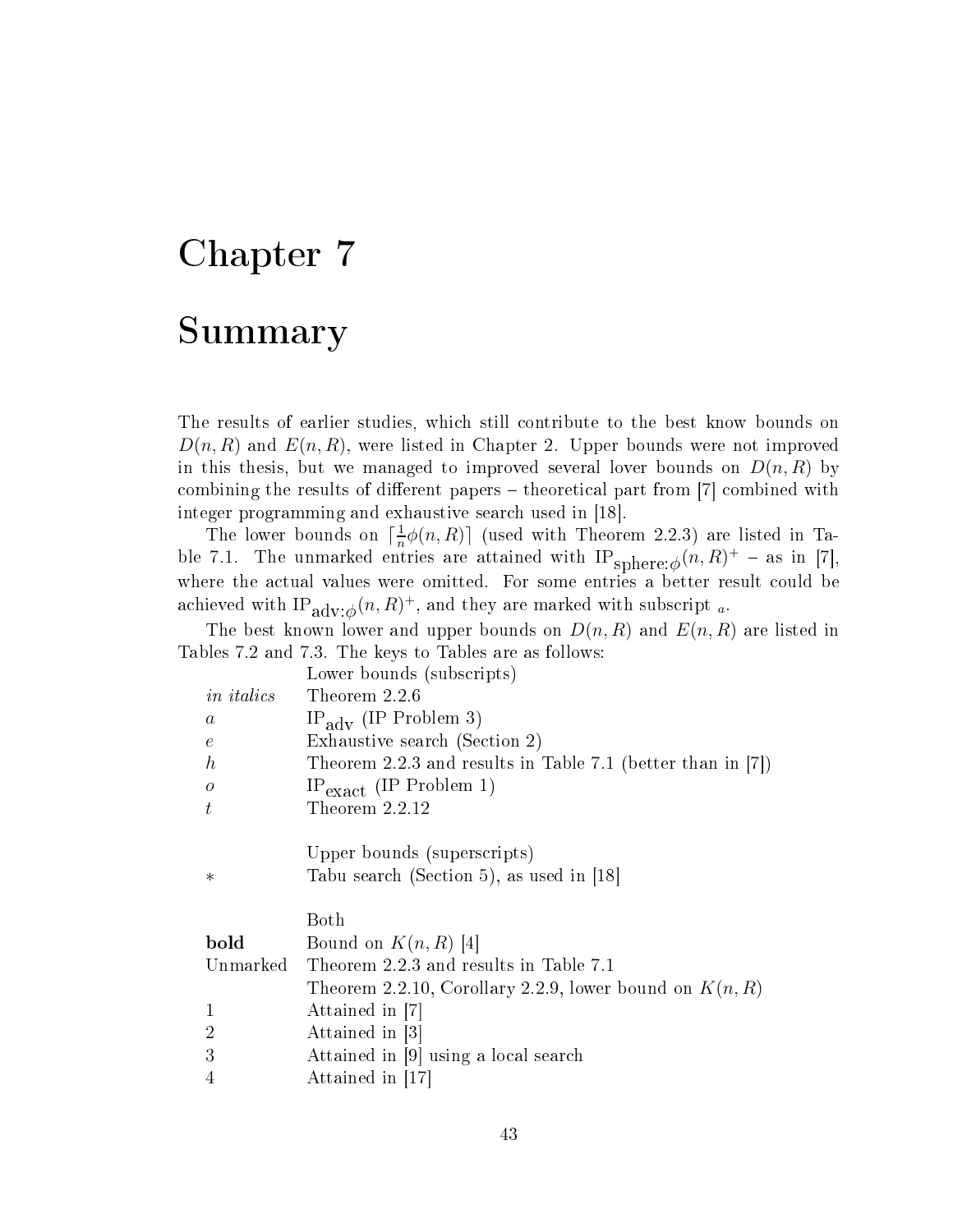÷,

| $n \backslash R$ | 1              | 2               | 3               | 4              | 5                | 6              |                | 8              | 9 |
|------------------|----------------|-----------------|-----------------|----------------|------------------|----------------|----------------|----------------|---|
| $\overline{2}$   | 1              | 0               |                 |                |                  |                |                |                |   |
| 3                | $\overline{1}$ | 1               |                 |                |                  |                |                |                |   |
| $\overline{4}$   | 3              | 1               |                 |                |                  |                |                |                |   |
| $\overline{5}$   | 4              | $\overline{2}$  | 1               | 1              | 0                |                |                |                |   |
| 6                | 7              | 3               | 1               | $\mathbf 1$    | 1                | 0              |                |                |   |
| 7                | 12             | 5               | $\overline{2}$  | $\mathbf 1$    | 1                | 1              | 0              |                |   |
| 8                | $22\,$         | 7               | 3               | $\overline{2}$ | 1                | 1              | 1              | 0              |   |
| $\boldsymbol{9}$ | $a^{43}$       | $a^{13}$        | a <sup>6</sup>  | $\overline{2}$ | $\overline{2}$   | 1              | 1              | 1              | 0 |
| 10               | $_{a}78\,$     | a <sup>21</sup> | a <sup>9</sup>  | $\overline{4}$ | $\overline{2}$   | 1              | 1              | 1              | 1 |
| 11               | a142           | a <sup>36</sup> | $_a14\,$        | a <sup>6</sup> | $\boldsymbol{3}$ | $\overline{2}$ | 1              | 1              | 1 |
| 12               | 257            | 61              | a <sup>22</sup> | 9              | a <sub>5</sub>   | 3              | $\overline{2}$ | 1              | 1 |
| 13               | 483            | 106             | 34              | 14             | 7                | $\overline{4}$ | $\overline{2}$ | $\overline{2}$ | 1 |

Table 7.1: Lower bounds on  $\lceil \frac{1}{n} \rceil$  $\frac{1}{n}\phi(n,R)$ 

| $n \backslash R$ | $\mathbf{1}$                                              |                                                           | $\overline{2}$                                            |                                                           | 3                       |                                                           | 4                                                         | $\overline{5}$                          |
|------------------|-----------------------------------------------------------|-----------------------------------------------------------|-----------------------------------------------------------|-----------------------------------------------------------|-------------------------|-----------------------------------------------------------|-----------------------------------------------------------|-----------------------------------------|
| 1                | $\overline{1}$                                            |                                                           |                                                           |                                                           |                         |                                                           |                                                           |                                         |
| $\sqrt{2}$       | $\mathcal{Q}% _{M_{1},M_{2}}^{\alpha,\beta}(\varepsilon)$ |                                                           | $\boldsymbol{\varLambda}$                                 |                                                           |                         |                                                           |                                                           |                                         |
| $\overline{3}$   | $\overline{\mathcal{S}}$                                  |                                                           | $\mathcal{Q}% _{M_{1},M_{2}}^{\alpha,\beta}(\varepsilon)$ |                                                           | 1                       |                                                           |                                                           |                                         |
| $\overline{4}$   | $\begin{smallmatrix} 1 & 6 & 1 \end{smallmatrix}$         |                                                           | $\mathcal S$                                              |                                                           | $\mathcal{Q}$           |                                                           |                                                           |                                         |
| $\overline{5}$   | 10 <sup>1</sup>                                           |                                                           | $5^1$                                                     |                                                           | $\mathcal{S}_{0}^{(1)}$ |                                                           | $\mathcal{Q}% _{M_{1},M_{2}}^{\alpha,\beta}(\varepsilon)$ | 1                                       |
| $\overline{6}$   | $\begin{smallmatrix} 1 & 1 & 8^1 \end{smallmatrix}$       |                                                           | $18^{1}$                                                  |                                                           | $\overline{4}$          |                                                           | $\mathcal S$                                              | $\mathcal{Q}$                           |
| $\overline{7}$   | $\rm _231^2$                                              |                                                           | $_{o}14^{3}$                                              |                                                           | $\sigma^{7}$            |                                                           |                                                           | $\overline{\mathcal{S}}$                |
| 8                | $\displaystyle 258^2$                                     |                                                           | $_{e}22\text{--}23^{3}$                                   |                                                           | $_{e}12^{3}$            |                                                           |                                                           | $\overline{4}$                          |
| 9                | $h^{101-106^2}$                                           |                                                           | $h^{35-40^4}$                                             |                                                           | $h^{18-19^3}$           |                                                           | $_e10$                                                    | 6                                       |
| 10               | $h179 - 1962$                                             |                                                           | $h^{56-70^3}$                                             |                                                           | $h^{27-31^4}$           |                                                           | $14 - 154$                                                | $e^{\displaystyle 8^{\displaystyle 4}}$ |
| 11               | $h^{321-352^2}$                                           |                                                           | $h^{92-121^4}$                                            |                                                           | $h^{41-51^4}$           |                                                           | $h^{20-25^3}$                                             | $_{e}12 - 13^{4}$                       |
| $12\,$           | $569 - 668^3$                                             |                                                           | $151 - 2184$                                              |                                                           | $h63 - 92^4$            |                                                           | $29\hbox{--}42^4$                                         | $h^{17-21^3}$                           |
| 13               | $1052 - 1253^3$                                           |                                                           | $257 - 4214$                                              | $92 - 1654$                                               |                         | $43 - 71^{4}$                                             |                                                           | $24 - 35^3$                             |
|                  |                                                           |                                                           |                                                           |                                                           |                         |                                                           |                                                           |                                         |
|                  | $n\backslash R$                                           | $\!6\,$                                                   | 7                                                         | 8                                                         | 9                       | 10                                                        | 11                                                        |                                         |
|                  | $6\phantom{.}6$                                           | $\boldsymbol{\mathit{1}}$                                 |                                                           |                                                           |                         |                                                           |                                                           |                                         |
|                  | $\overline{7}$                                            | $\mathcal{Q}% _{M_{1},M_{2}}^{\alpha,\beta}(\varepsilon)$ | $\mathbf{1}$                                              |                                                           |                         |                                                           |                                                           |                                         |
|                  | 8                                                         | $\overline{\mathcal{S}}$                                  | $\mathcal{Q}% _{M_{1},M_{2}}^{\alpha,\beta}(\varepsilon)$ | $\boldsymbol{\mathit{1}}$                                 |                         |                                                           |                                                           |                                         |
|                  | $\overline{9}$                                            | $\overline{4}$                                            | $\mathcal{S}% _{M_{1},M_{2}}^{\alpha,\beta}(\varepsilon)$ | $\mathcal{Q}% _{M_{1},M_{2}}^{\alpha,\beta}(\varepsilon)$ | $\it 1$                 |                                                           |                                                           |                                         |
|                  | 10                                                        | $\overline{5}$                                            | $\overline{4}$                                            | $\mathcal G$                                              | $\mathcal{Q}$           | 1                                                         |                                                           |                                         |
|                  | 11                                                        | $e^{8^1}$                                                 | $\overline{5}$                                            | $\overline{4}$                                            | $\mathcal{\emph{3}}$    | $\mathcal{Q}% _{M_{1},M_{2}}^{\alpha,\beta}(\varepsilon)$ | 1                                                         |                                         |
|                  | 12                                                        | $11 - 124$                                                | $\overline{7}$                                            | $\overline{5}$                                            | $\overline{4}$          | $\mathcal S$                                              | $\mathcal{Q}% _{M_{1},M_{2}}^{\alpha,\beta}(\varepsilon)$ |                                         |
|                  | 13                                                        | $15\hbox{--}18^4$                                         | $_{e}10 - 11^{3}$                                         | $\overline{7}$                                            | $\overline{5}$          | $\overline{4}$                                            | $\overline{\mathcal{S}}$                                  |                                         |

Table 7.2: The best known bounds on  ${\cal D}(n,R)$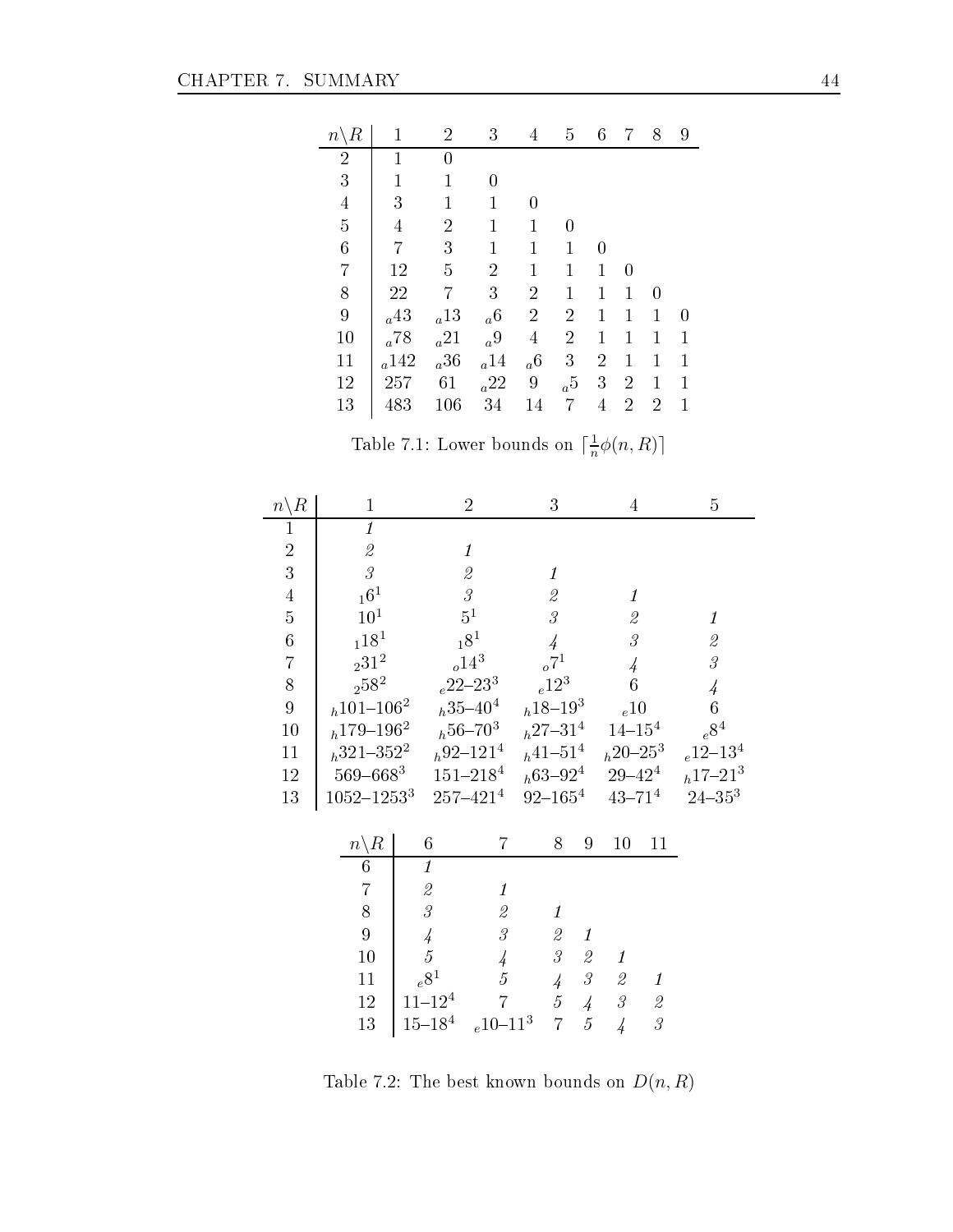| $n \backslash R$ | 1              | $\overline{2}$   | 3              | 4                          | 5              | 6              | 7              | 8              | 9              |
|------------------|----------------|------------------|----------------|----------------------------|----------------|----------------|----------------|----------------|----------------|
|                  |                |                  |                |                            |                |                |                |                |                |
| $\overline{2}$   | $\overline{2}$ | 1                |                |                            |                |                |                |                |                |
| 3                | $\overline{2}$ | $\overline{2}$   |                |                            |                |                |                |                |                |
| $\overline{4}$   | 4              | $\overline{2}$   | $\mathcal{P}$  |                            |                |                |                |                |                |
| $\overline{5}$   | 7              | $\overline{2}$   | 2              | 2                          |                |                |                |                |                |
| $\overline{6}$   | 12             | 4                | $\overline{2}$ | $\overline{2}$             | $\overline{2}$ |                |                |                |                |
| $\overline{7}$   | 16             | $\delta$         | $\overline{2}$ | $\overline{2}$             | $\overline{2}$ | 2              |                |                |                |
| 8                | 32             | $_{o}14*$        | 4              | $\overline{2}$             | $\overline{2}$ | $\overline{2}$ | $\overline{2}$ |                |                |
| 9                | 62             | $_{e}21-24*$     | $t^8$          | $\overline{2}$             | $\overline{2}$ | $\overline{2}$ | $\overline{2}$ | $\mathcal{D}$  |                |
| 10               | $107 - 120$    | $_{e}32 - 36*$   | $_{e}14 - 15*$ | 4                          | $\overline{2}$ | $\overline{2}$ | $\mathcal{D}$  | $\mathcal{D}$  | $\mathcal{D}$  |
| 11               | $180 - 192$    | $_{e}53-68*$     | $_{e}21-26*$   | $t^8$                      | $\overline{2}$ | $\overline{2}$ | $\overline{2}$ | 2              | 2              |
| 12               | 342-380        | $_{e}91-126*$    | $_{e}32 - 44*$ | $_{e}14\mbox{--}15^{\ast}$ | 4              | $\overline{2}$ | $\overline{2}$ | $\overline{2}$ | 2              |
| 13               | 598-704        | $_{e}157 - 240*$ | $_{e}$ 48-74*  | $_e20-26*$                 | $t^8$          | $\overline{2}$ | $\overline{2}$ | $\overline{2}$ | $\overline{2}$ |

Table 7.3: The best known bounds on  $E(n, R)$ 

The tabu search seems to be a very nice method for finding covering codes – the sear
h is relatively fast and the algorithm is easy to tune (only two parameters, which do not need to be tuned to the optimality for the algorithm to work). The weak point for the algorithm seems to be the fitness function, since it seemingly does not direct the search quite well towards the global optima and makes local optima too steep.

Our suggestion for the next step would be to include other information  $-\text{ which}$ might seem to be rather irrelevant  $-$  to the fitness function so that truly good codes an be re
ognized. Su
h information ould be the average times (and/or varian
e) a word is covered, distances between the codewords or the uncovered words. Since interpreting and using this information to our advantage dire
tly is hard (sin
e we do not have a clear picture, what kind of properties a good code has), a learning algorithm  $-$  like neural networks  $-$  would be called for. A learning algorithm needs some data to learn the good properties from, and this data ould be provided by an exhaustive sear
h algorithm. For example, exhaustive sear
h ould be used to list all partial odes, from whi
h a overing ode an be onstru
ted by adding the right odewords.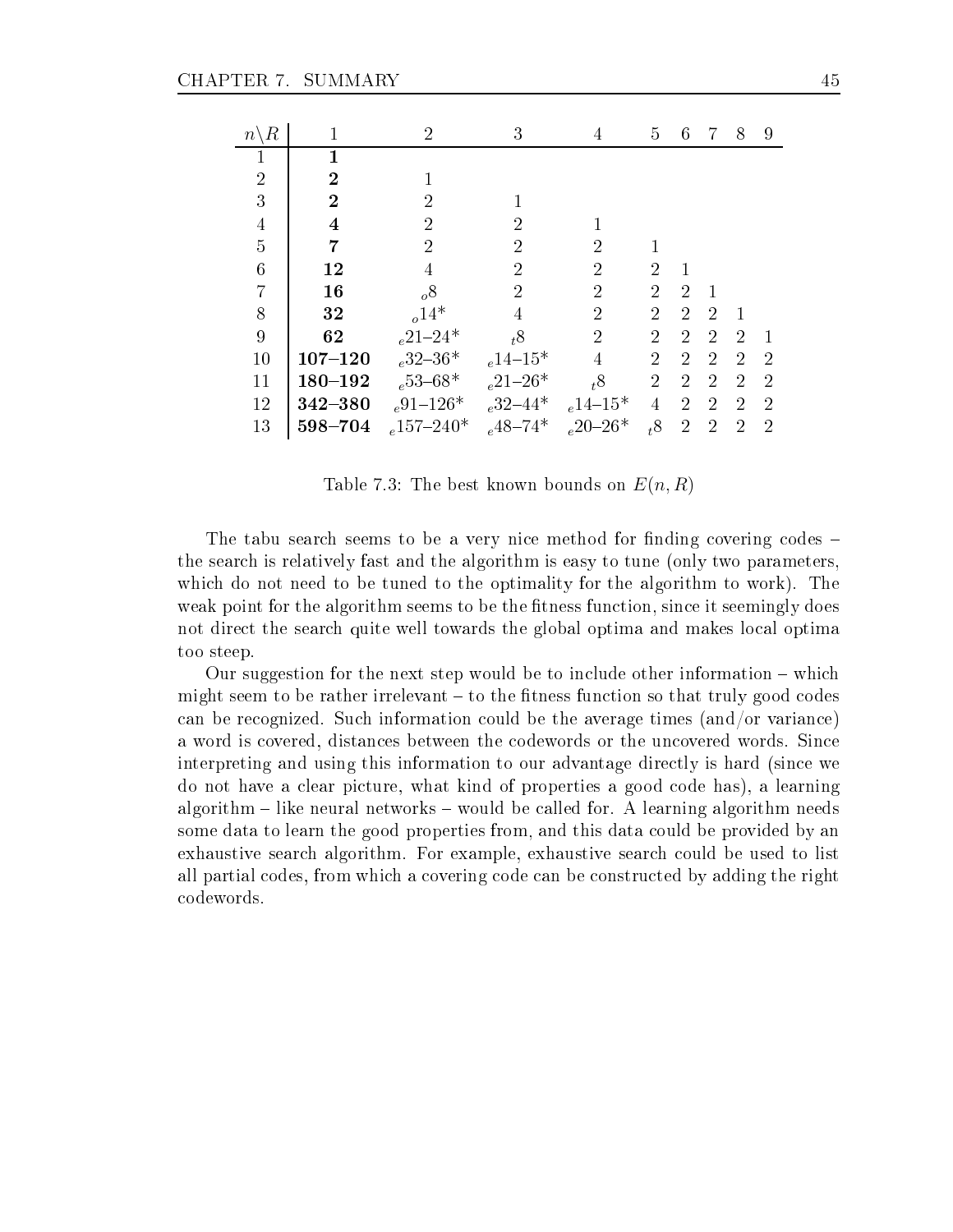### Bibliography

- [1] E. Aarts and J. K. Lenstra, editors. Local Search in Combinatorial Optimization. Wiley, Chi
hester, 1997.
- [2] E. Agrell, A. Vardy, and K. Zeger. Upper bounds for constant-weight codes. IEEE Trans. Inform. Theory,  $46:2373-2395$ ,  $2000$ .
- $|3|$  D. Applegate, E. M. Rains, and N. J. A. Sloane. On asymmetric coverings and covering numbers. J. Combin. Des.,  $11:218-228$ ,  $2003$ .
- [4] R. Bertolo, P. R. J. Östergård, and W. D. Weakley. An updated table of binary/ternary mixed covering codes. J. Combin. Des., 12:157-176, 2004.
- [5] A. E. Brouwer, J. B. Shearer, N. J. A. Sloane, and W. D. Smith. A new table of constant weight codes. IEEE Trans. Inform. Theory, 36:1334-1380, 1990.
- [6] G. Cohen, I. Honkala, S. Litsyn, and A. Lobstein. *Covering Codes*. North-Holland, Amsterdam, 1997.
- [7] J. N. Cooper, R. B. Ellis, and A. B. Kahng. Asymmetric binary covering codes. J. Combin. Theory Ser. A, 100:232-249, 2002.
- [8] R. B. Ellis, A. B. Kahng, and Y. Zheng. JBIG compression algorithms for "dummy fill" VLSI layout data. Technical report, VLSI CAD Laboratory, UCSD Department of Computer Science and Engineering, 2002.
- $|9|$  G. Exoo. Upper bounds for optimal asymmetric covering codes. Electronic.  $[Referred April 10, 2005]$ .  $\langle \text{URL}:\text{http://isu.index.edu/ge/Acodes/}>$ .
- [10] GLPK (GNU Linear Programming Kit).  $\langle\text{URL:http://www.gnu.org/software/glpk/glpk.html>}.$
- [11] A. Hertz, E. Taillard, and D. de Werra. Tabu search. In Local Search in Combinatorial Optimization, Wiley-Intersci. Ser. Discrete Math. Optim., pages 121-136. Wiley, 1997.
- [12] G. Kéri and P. R. J. Östergård. Further results on the covering radius of small odes, submitted for publi
ation.